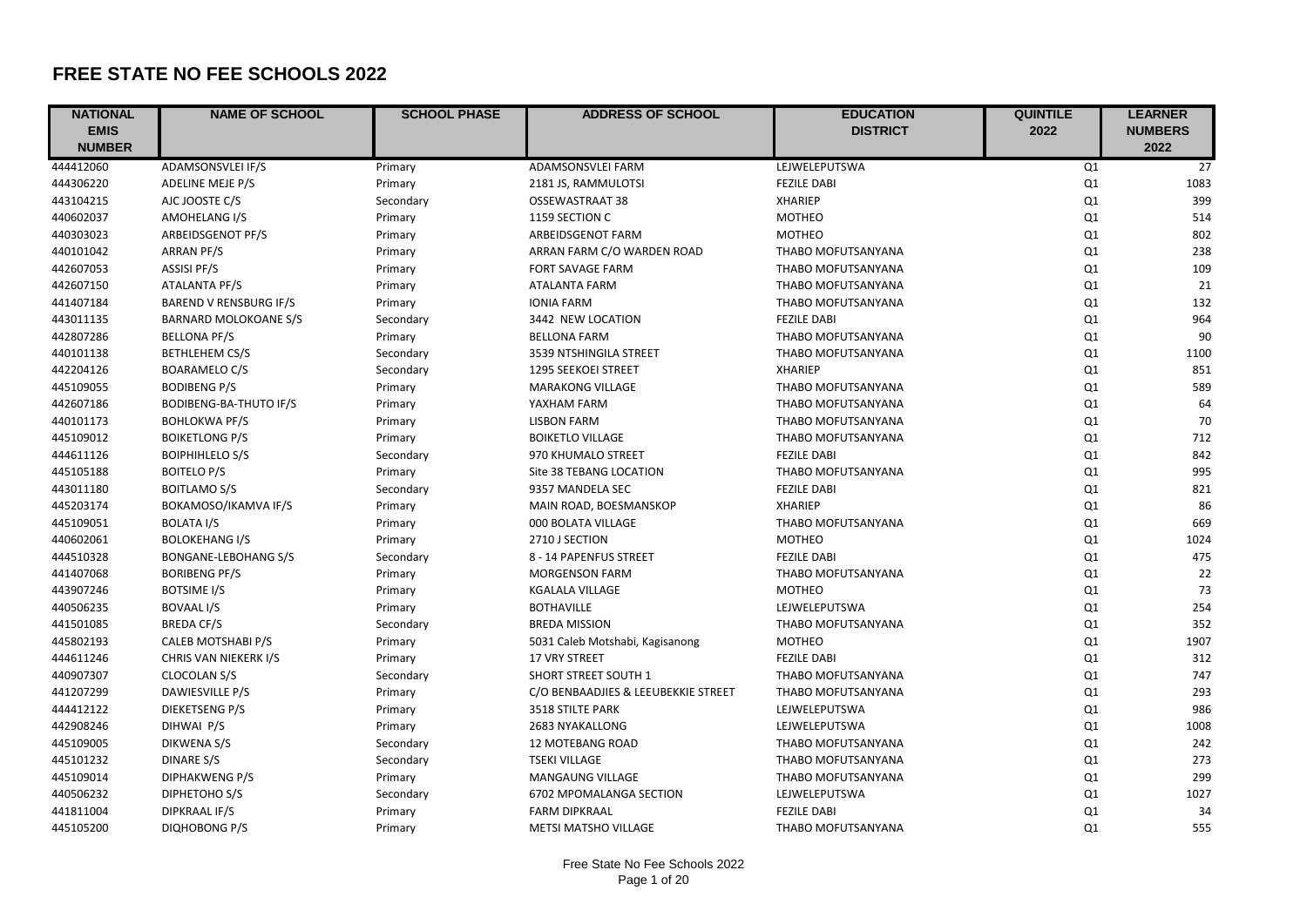| <b>NATIONAL</b> | <b>NAME OF SCHOOL</b>        | <b>SCHOOL PHASE</b> | <b>ADDRESS OF SCHOOL</b>     | <b>EDUCATION</b>   | <b>QUINTILE</b> | <b>LEARNER</b> |
|-----------------|------------------------------|---------------------|------------------------------|--------------------|-----------------|----------------|
| <b>EMIS</b>     |                              |                     |                              | <b>DISTRICT</b>    | 2022            | <b>NUMBERS</b> |
| <b>NUMBER</b>   |                              |                     |                              |                    |                 | 2022           |
| 440602042       | DITHOLWANA P/S               | Primary             | 440 SECTION D                | <b>MOTHEO</b>      | Q1              | 277            |
| 445101258       | DITHOTANENG I/S              | Primary             | DITHOTANENG VILLAGE          | THABO MOFUTSANYANA | Q1              | 68             |
| 440304145       | DITLATSE PF/S                | Primary             | ABRAMSKRAAL ROAD             | <b>MOTHEO</b>      | Q1              | 154            |
| 440603139       | DR BETHUEL SETAI IF/S        | Primary             | PLOT 101 OLD BRANDFORD ROAD  | <b>MOTHEO</b>      | Q1              | 101            |
| 444306283       | DR SELLO PF/S                | Primary             | 8353 EVANS PARK              | <b>FEZILE DABI</b> | Q1              | 1194           |
| 440101102       | <b>DUIKFONTEIN PF/S</b>      | Primary             | <b>DUIKFONTEIN FARM</b>      | THABO MOFUTSANYANA | Q1              | 52             |
| 444802119       | <b>EBENHAESERHOOGTE I/S</b>  | Primary             | PETUNIASTRAAT                | <b>MOTHEO</b>      | Q1              | 562            |
| 444206228       | ECCO P/S                     | Primary             | 1318 MMAMAHABANE             | LEJWELEPUTSWA      | Q1              | 833            |
| 441103197       | <b>EDENBURG C/S</b>          | Secondary           | REITZ-STEYN STREET           | <b>XHARIEP</b>     | Q1              | 431            |
| 441705125       | EERAM IF/S                   | Primary             | <b>SUSANNA FARM</b>          | THABO MOFUTSANYANA | Q1              | 113            |
| 440304169       | <b>EERSTELING PF/S</b>       | Primary             | KELLYSVIEW                   | <b>MOTHEO</b>      | Q1              | 77             |
| 444510175       | <b>ESIZIBENI S/S</b>         | Secondary           | 536 MGWAQOMKHULU             | THABO MOFUTSANYANA | Q1              | 835            |
| 440602029       | <b>FADIMEHANG P/S</b>        | Primary             | 1085 SECTION A               | <b>MOTHEO</b>      | Q1              | 655            |
| 441610084       | <b>FALESIZWE S/S</b>         | Secondary           | 1221 MABOYA STREET           | <b>FEZILE DABI</b> | Q1              | 1373           |
| 443907221       | <b>FENYANG P/S</b>           | Primary             | <b>PARADYS TRUST</b>         | <b>MOTHEO</b>      | Q1              | 81             |
| 441407075       | <b>FRANSHOEK PF/S</b>        | Primary             | <b>FRANSHOEK FARM</b>        | THABO MOFUTSANYANA | Q1              | 27             |
| 444802058       | <b>GELUKWAARTS IF/S</b>      | Primary             | LONGLEAD FARM                | <b>MOTHEO</b>      | Q1              | 254            |
| 441407183       | <b>HAMMONIA IF/S</b>         | Primary             | <b>HAMMONIA</b>              | THABO MOFUTSANYANA | Q1              | 171            |
| 441912006       | HAMSVERWACHT PF/S            | Primary             | <b>HAMSVERWACHT FARM</b>     | LEJWELEPUTSWA      | Q1              | 11             |
| 440808282       | <b>HANOVER CF/S</b>          | Secondary           | <b>HANOVER FARM</b>          | LEJWELEPUTSWA      | Q1              | 436            |
| 441705033       | <b>HARRISMITH S/S</b>        | Secondary           | 595 MABANGA STREET           | THABO MOFUTSANYANA | Q1              | 924            |
| 440101074       | <b>HELENA SLABBERTS PF/S</b> | Primary             | <b>HELENA FARM</b>           | THABO MOFUTSANYANA | Q1              | 73             |
| 440506218       | HLABOLOHA P/S                | Primary             | 6972 MOKGAGE STREET          | LEJWELEPUTSWA      | Q1              | 1025           |
| 445105189       | <b>HLAJOANE S/S</b>          | Secondary           | 12170 LEJOANENG VILLAGE      | THABO MOFUTSANYANA | Q1              | 233            |
| 445101240       | <b>HLATSENG I/S</b>          | Primary             | <b>HLATSENG VILLAGE</b>      | THABO MOFUTSANYANA | Q1              | 150            |
| 440907177       | HLOHLOLWANE P/S              | Primary             | 736 HLOHLOLWANE              | THABO MOFUTSANYANA | Q1              | 876            |
| 441705044       | <b>HLOMISA PF/S</b>          | Primary             | <b>RIETVLEI FARM</b>         | THABO MOFUTSANYANA | Q1              | 90             |
| 442103278       | <b>HOLPAN I/S</b>            | Primary             | HOLPANSTRAAT                 | <b>XHARIEP</b>     | Q1              | 159            |
| 444008045       | HOU AAN IF/S                 | Primary             | <b>HOU-AAN</b>               | LEJWELEPUTSWA      | Q1              | 24             |
| 442710128       | <b>IKAHENG ZAKHENI S/S</b>   | Secondary           | 528 MAMAFUBEDU               | THABO MOFUTSANYANA | Q1              | 907            |
| 440506166       | IKEMISETSENG P/S             | Primary             | 2361 MAILE STREET            | LEJWELEPUTSWA      | Q1              | 921            |
| 440808227       | <b>IKGWANTLELLE P/S</b>      | Primary             | 1152 SENTSO                  | LEJWELEPUTSWA      | Q1              | 1143           |
| 443104127       | INOSENG P/S                  | Primary             | 2 BOIKETLO STREET            | <b>XHARIEP</b>     | Q1              | 1355           |
| 441705011       | <b>INTABAZWE I/S</b>         | Primary             | 909 NTSHINGILA DRIVE         | THABO MOFUTSANYANA | Q1              | 732            |
| 443104274       | <b>IPETLENG S/S</b>          | Secondary           | 1107 SELEMELA STREET         | <b>XHARIEP</b>     | Q1              | 669            |
| 444908323       | <b>IPHATELENG S/S</b>        | Secondary           | 90533 ERUSMUS STREET         | LEJWELEPUTSWA      | Q1              | 502            |
| 441705051       | <b>IPHONDLE S/S</b>          | Secondary           | <b>515 TSHONGWE STREET</b>   | THABO MOFUTSANYANA | Q1              | 571            |
| 441501162       | <b>IPOKELLENG S/S</b>        | Secondary           | 5 MASHAENG LOCATION          | THABO MOFUTSANYANA | Q1              | 1197           |
| 445109015       | <b>ITEBOHELENG P/S</b>       | Primary             | <b>85 MAKONG VILLAGE</b>     | THABO MOFUTSANYANA | Q1              | 785            |
| 442807329       | <b>ITEMOHENG P/S</b>         | Primary             | 1857 MOEMANENG               | THABO MOFUTSANYANA | Q1              | 1161           |
| 444908152       | <b>ITHABELENG S/S</b>        | Secondary           | <b>1299 BOIKHUTSO STREET</b> | LEJWELEPUTSWA      | Q1              | 1146           |
| 443701081       | <b>ITHABISENG S/S</b>        | Secondary           | 564 MATWABENG LOCATION       | THABO MOFUTSANYANA | Q1              | 1186           |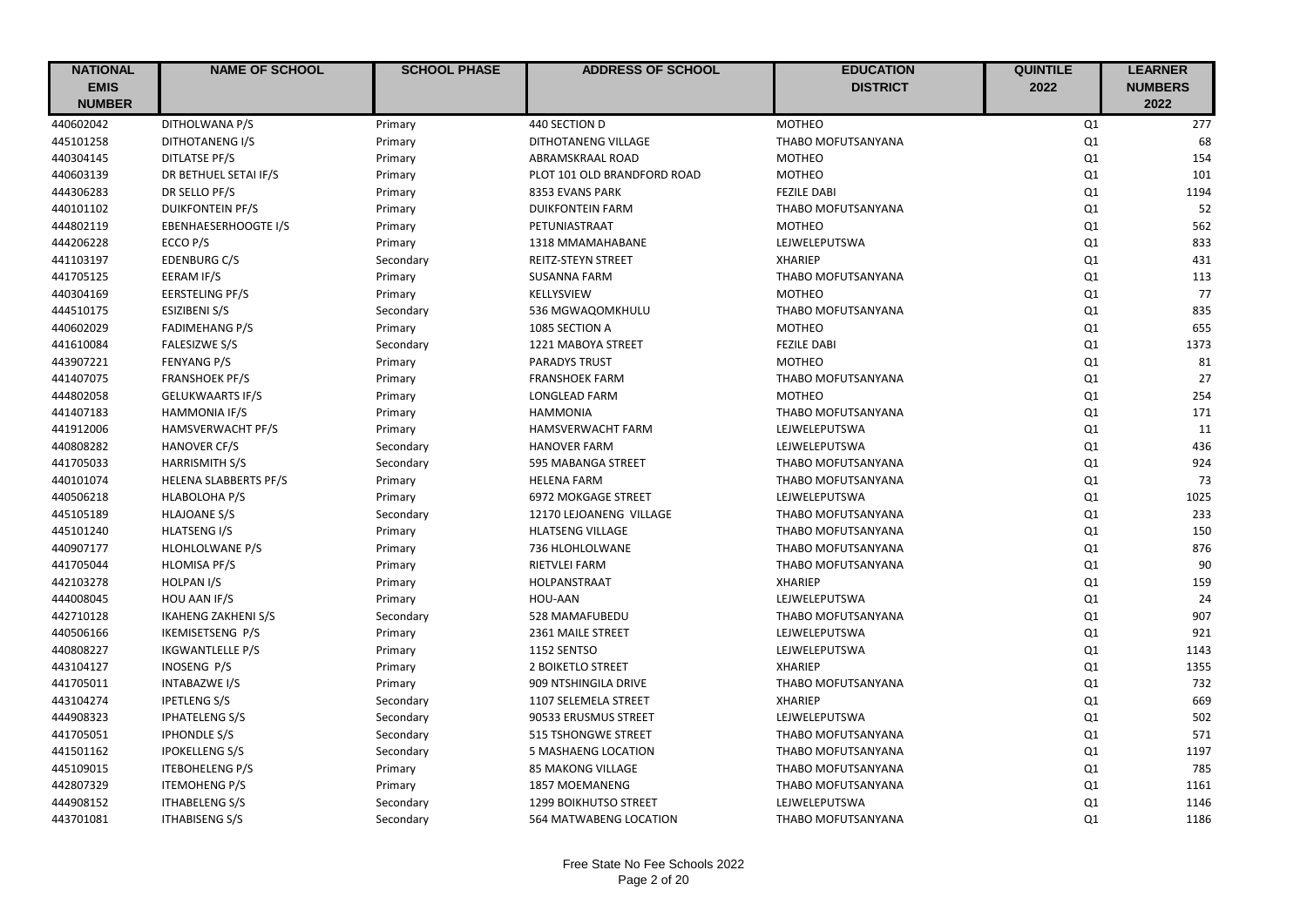| <b>NATIONAL</b> | <b>NAME OF SCHOOL</b>                     | <b>SCHOOL PHASE</b> | <b>ADDRESS OF SCHOOL</b>                  | <b>EDUCATION</b>          | <b>QUINTILE</b> | <b>LEARNER</b> |
|-----------------|-------------------------------------------|---------------------|-------------------------------------------|---------------------------|-----------------|----------------|
| <b>EMIS</b>     |                                           |                     |                                           | <b>DISTRICT</b>           | 2022            | <b>NUMBERS</b> |
| <b>NUMBER</b>   |                                           |                     |                                           |                           |                 | 2022           |
| 445101242       | <b>ITLOTLISENG P/S</b>                    | Primary             | TSEKI DUMELANG SHOPPING CENTRE            | THABO MOFUTSANYANA        | Q1              | 308            |
| 444908008       | <b>ITOKISETSENG CF/S</b>                  | Secondary           | MOEDERSORG FARM                           | LEJWELEPUTSWA             | Q1              | 321            |
| 442908220       | <b>ITUMELENG P/S</b>                      | Primary             | 589 BLOCK 7 MAKAKANE STREET               | LEJWELEPUTSWA             | Q1              | 892            |
| 445105195       | <b>JWALA BOHOLO P/S</b>                   | Primary             | <b>JWALA -BOHOLO VILLAGE</b>              | THABO MOFUTSANYANA        | Q1              | 54             |
| 444412036       | <b>KALKVLAKTE PF/S</b>                    | Primary             | STAND NO. 338                             | LEJWELEPUTSWA             | Q1              | 58             |
| 445101245       | KARABELO I/S (THABO MOFUTSANYANA) Primary |                     | MATEBELENG VILLAGE                        | <b>THABO MOFUTSANYANA</b> | Q1              | 117            |
| 445105158       | KATLEHO P/S                               | Primary             | TSESENG THIBELLA VILLAGE                  | THABO MOFUTSANYANA        | Q1              | 381            |
| 441811155       | <b>KEARABETSWE P/S</b>                    | Primary             | 2240 LENNON STREET                        | <b>FEZILE DABI</b>        | Q1              | 1119           |
| 440404128       | <b>KEGOMODITSWE P/S</b>                   | Primary             | 335 MALEBOGO STREET                       | LEJWELEPUTSWA             | Q1              | 1537           |
| 444306340       | <b>KGABARENG S/S</b>                      | Secondary           | 4916 RAMMULOTSI                           | <b>FEZILE DABI</b>        | Q1              | 892            |
| 444206242       | <b>KGAUHELO P/S</b>                       | Primary             | 49 MMAMAHABANE                            | LEJWELEPUTSWA             | Q1              | 852            |
| 440404264       | KGHOLOLOSEGO S/S                          | Secondary           | <b>14 SCHOOL STREET</b>                   | LEJWELEPUTSWA             | Q1              | 528            |
| 444306234       | KGOLAGANO S/S                             | Secondary           | 4166 RAMMULOTSI                           | <b>FEZILE DABI</b>        | Q1              | 1021           |
| 445105173       | KGOLEDI YA MANKA P/S                      | Primary             | <b>TEBANG VILLAGE</b>                     | THABO MOFUTSANYANA        | Q1              | 1026           |
| 445109042       | <b>KGOPJANE P/S</b>                       | Primary             | <b>BOLATA VILLAGE NEXT TO ATANG STORE</b> | THABO MOFUTSANYANA        | Q1              | 759            |
| 440602053       | <b>KGORATHUTO S/S</b>                     | Secondary           | 1426 SECTION D                            | <b>MOTHEO</b>             | Q1              | 828            |
| 445109052       | <b>KGOTHALANG C/S</b>                     | Primary             | <b>ELIZABETH ROSS STREET</b>              | THABO MOFUTSANYANA        | Q1              | 310            |
| 440303124       | <b>KGOTSOFALO IF/S</b>                    | Primary             | TIERPOORT JERUSALEM                       | <b>MOTHEO</b>             | Q1              | 200            |
| 445101244       | <b>KGOTSONG P/S</b>                       | Primary             | 31 KUDUMANE VILLAGE                       | THABO MOFUTSANYANA        | Q1              | 157            |
| 440907042       | <b>KGUTLISO P/S</b>                       | Primary             | 454 NTSHAREBONE LOCATION                  | THABO MOFUTSANYANA        | Q1              | 896            |
| 443410203       | <b>KLEINWATER IF/S</b>                    | Primary             | <b>KLEINHAAKS FARM</b>                    | THABO MOFUTSANYANA        | Q1              | 95             |
| 445101237       | KOALI S/S                                 | Secondary           | MAKHALOANENG VILLAGE                      | THABO MOFUTSANYANA        | Q1              | 205            |
| 443907244       | <b>KOBUE P/S</b>                          | Primary             | 8152 MOKWENA LOCATION                     | <b>MOTHEO</b>             | Q1              | 274            |
| 445105168       | KOOS MOTA I/S                             | Primary             | PHOMOLONG-TSESENG                         | THABO MOFUTSANYANA        | Q1              | 411            |
| 441705212       | KOPANANG-HLANGANANI                       | Primary             | <b>679 RICHMAN STREET</b>                 | THABO MOFUTSANYANA        | Q1              | 634            |
| 444802016       | <b>KOREA IF/S</b>                         | Primary             | <b>BONHILL</b>                            | <b>MOTHEO</b>             | Q1              | 195            |
| 441811013       | KRAANVOëLVLAKTE PF/S                      | Primary             | <b>46 SCOTT STREET</b>                    | <b>FEZILE DABI</b>        | Q1              | 234            |
| 442908307       | <b>KUTLOANONG S/S</b>                     | Secondary           | 1292 K4 / 2322 K7 MERAFONG                | LEJWELEPUTSWA             | Q1              | 1113           |
| 440907036       | LAMBERTINA IF/S                           | Primary             | <b>LAMBERTINA FARM</b>                    | THABO MOFUTSANYANA        | Q1              | 71             |
| 441002091       | LEA MANOR IF/S                            | Primary             | <b>LEA-MANOR FARM</b>                     | <b>MOTHEO</b>             | Q1              | 98             |
| 440602045       | LEBELO I/S                                | Primary             | 441 D SECTION                             | <b>MOTHEO</b>             | Q1              | 686            |
| 442607201       | LEEUW RIV MILL PF/S                       | Primary             | LEEUW RIVER FARM                          | THABO MOFUTSANYANA        | Q1              | 32             |
| 445101230       | LEKGULO S/S                               | Secondary           | PABALLONG VILLAGE                         | THABO MOFUTSANYANA        | Q1              | 1072           |
| 445109045       | LEPANYA P/S                               | Primary             | <b>BOLATA</b>                             | THABO MOFUTSANYANA        | Q1              | 149            |
| 440101104       | LERALLA IF/S                              | Primary             | ZAAI HOEK FARM                            | THABO MOFUTSANYANA        | Q1              | 279            |
| 442710001       | LERAPO P/S (ARLINGTON)                    | Primary             | STAND 416, LERATSWANA                     | THABO MOFUTSANYANA        | Q1              | 684            |
| 445105186       | LERATO P/S (PHUTHADITJHABA)               | Primary             | <b>QHOLAQHWE VILLAGE</b>                  | THABO MOFUTSANYANA        | Q1              | 1176           |
| 440602072       | LERATONG S/S                              | Secondary           | 2307 J SECTION                            | <b>MOTHEO</b>             | Q1              | 1595           |
| 442710172       | LERATSWANA S/S                            | Secondary           | 552 LERATSWANA LOCATION                   | THABO MOFUTSANYANA        | Q1              | 329            |
| 445203100       | LERE LA THUTO S/S                         | Secondary           | SITE 323, MATLAKENG                       | <b>XHARIEP</b>            | Q1              | 648            |
| 440602027       | LEROLE <sub>I/S</sub>                     |                     | 1339 E SECTION                            | <b>MOTHEO</b>             | Q1              | 289            |
|                 |                                           | Primary             |                                           |                           |                 |                |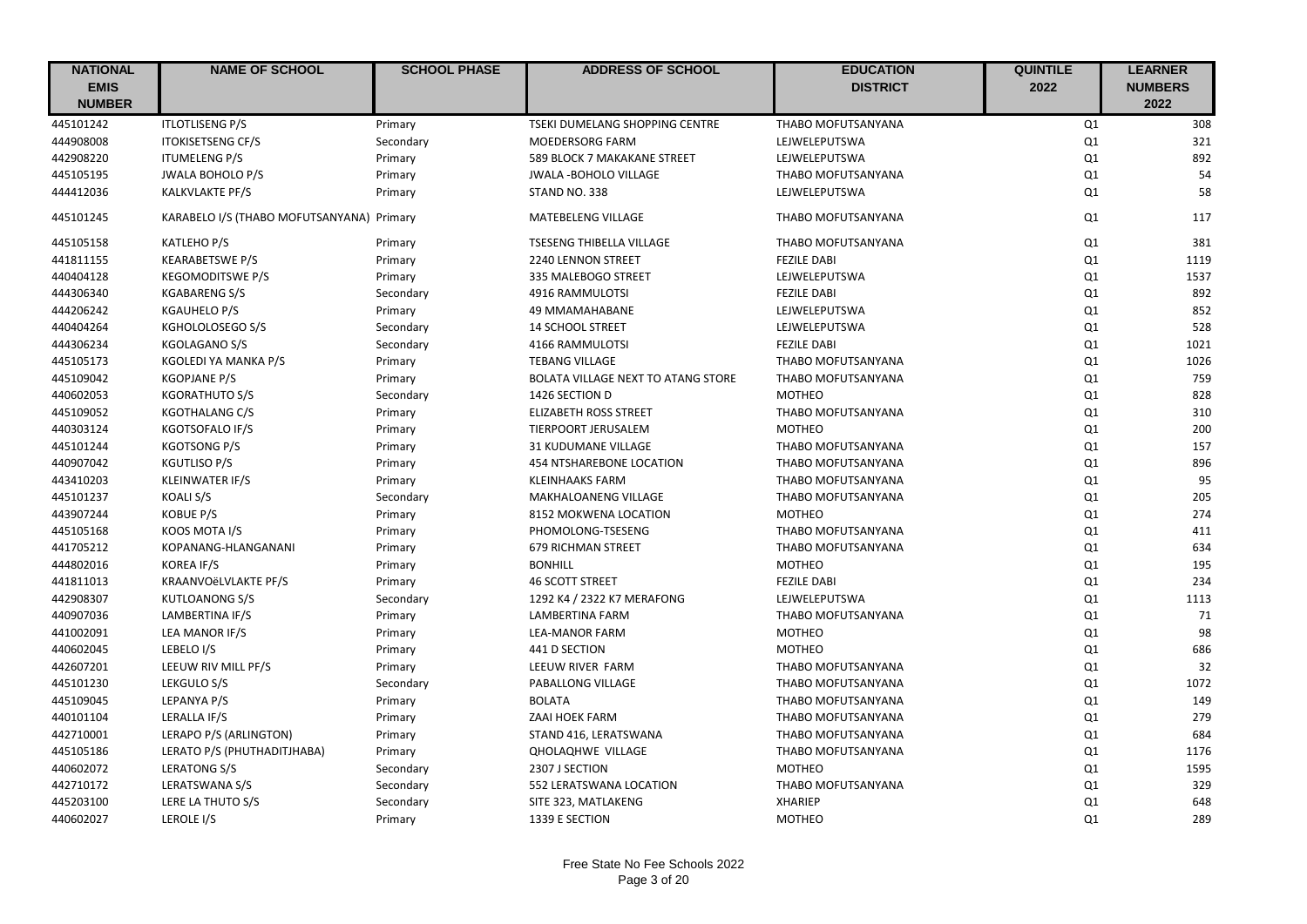| <b>NATIONAL</b> | <b>NAME OF SCHOOL</b>                    | <b>SCHOOL PHASE</b> | <b>ADDRESS OF SCHOOL</b>   | <b>EDUCATION</b>          | <b>QUINTILE</b> | <b>LEARNER</b> |
|-----------------|------------------------------------------|---------------------|----------------------------|---------------------------|-----------------|----------------|
| <b>EMIS</b>     |                                          |                     |                            | <b>DISTRICT</b>           | 2022            | <b>NUMBERS</b> |
| <b>NUMBER</b>   |                                          |                     |                            |                           |                 | 2022           |
| 445101254       | LESAOANA I/S                             | Primary             | SEHLAJANENG VILLAGE        | THABO MOFUTSANYANA        | Q1              | 572            |
| 442008056       | LETHOLA PF/S                             | Primary             | <b>KLIPPAN</b>             | LEJWELEPUTSWA             | Q1              | 31             |
| 440506070       | LETLOTLO NALEDI P/S                      | Primary             | 9114 NALEDI SECTION        | LEJWELEPUTSWA             | Q1              | 1241           |
| 445109061       | LETLOTLO P/S                             | Primary             | 8919 LEEUW STREET          | THABO MOFUTSANYANA        | Q1              | 1465           |
| 445109031       | LETSHA-LE-MADUKE P/S                     | Primary             | LETSHA LE MADUKE VILLAGE   | <b>THABO MOFUTSANYANA</b> | Q1              | 848            |
| 444908257       | LETSIBOLO P/S                            | Primary             | 444 KGANG STREET           | LEJWELEPUTSWA             | Q1              | 1092           |
| 445101243       | LIBE P/S                                 | Primary             | TSEKI, MPHATLALATSANE      | THABO MOFUTSANYANA        | Q1              | 297            |
| 443701215       | LIBERTAS CF/S                            | Secondary           | <b>WAAIPLAAS FARM</b>      | THABO MOFUTSANYANA        | Q1              | 412            |
| 443011164       | LISTER SKOSANA P/S (BOPA-SETJHABA<br>P/S | Primary             | 9176 MANDELA SECTION       | <b>FEZILE DABI</b>        | Q1              | 1013           |
| 440101200       | LOCH LOMOND PF/S                         | Primary             | SMALL GRAIN FARM           | THABO MOFUTSANYANA        | Q1              | 425            |
| 442506125       | LOVEDALE P/S                             | Primary             | <b>29 NALEDI TRUST</b>     | <b>FEZILE DABI</b>        | Q1              | 247            |
| 445105155       | <b>MAANANKOE S/S</b>                     | Secondary           | 25 THIBELLA VILLAGE        | THABO MOFUTSANYANA        | Q1              | 153            |
| 445109024       | MABELA C/S                               | Primary             | 09 MOTEBANG ROAD           | THABO MOFUTSANYANA        | Q1              | 1126           |
| 445109016       | MABEWANA P/S                             | Primary             | 94 SENYAMO VILLAGE         | THABO MOFUTSANYANA        | Q1              | 549            |
| 445105169       | <b>MACHAEA P/S</b>                       | Primary             | <b>COMET VILLAGE</b>       | THABO MOFUTSANYANA        | Q1              | 820            |
| 445109026       | MADIBOHO I/S                             | Primary             | 0100 PHAMONG VILLAGE       | THABO MOFUTSANYANA        | Q1              | 518            |
| 445101239       | MAFIKA-DITSHIU P/S                       | Primary             | <b>TSEKI</b>               | THABO MOFUTSANYANA        | Q1              | 514            |
| 440808253       | MAGAKAJANE P/S                           | Primary             | 1428 BAROLONG STREET       | LEJWELEPUTSWA             | Q1              | 1069           |
| 444306096       | <b>MAHLABATHENG P/S</b>                  | Primary             | 419 TSOLO STREET           | <b>FEZILE DABI</b>        | Q1              | 1119           |
| 440602052       | MAHLOHONOLO I/S                          | Primary             | 815 E SECTION              | <b>MOTHEO</b>             | Q1              | 379            |
| 445105191       | MAJWENG PF/S                             | Primary             | DIATALAWA FARM             | THABO MOFUTSANYANA        | Q1              | 217            |
| 445105159       | <b>MAKENENG P/S</b>                      | Primary             | <b>MAKENENG VILLAGE</b>    | THABO MOFUTSANYANA        | Q1              | 769            |
| 445101236       | MAKGABANE S/S                            | Secondary           | SEHLAJANENG VILLAGE        | THABO MOFUTSANYANA        | Q1              | 161            |
| 445105160       | <b>MAKGETHENG P/S</b>                    | Primary             | WITSIESHOEK                | THABO MOFUTSANYANA        | Q1              | 210            |
| 440602080       | MAKGULO I/S                              | Primary             | 1359 J SECTION             | <b>MOTHEO</b>             | Q1              | 778            |
| 445109047       | MAKHALANYANE I/S                         | Primary             | <b>HA-NCHABENG</b>         | THABO MOFUTSANYANA        | Q1              | 127            |
| 445101247       | MAKHALOANENG P/S                         | Primary             | MAKHALOANENG VILLAGE       | THABO MOFUTSANYANA        | Q1              | 825            |
| 445109023       | MAKONG I/S                               | Primary             | <b>MAKONG VILLAGE</b>      | <b>THABO MOFUTSANYANA</b> | Q1              | 100            |
| 445105183       | <b>MAKWANE I/S</b>                       | Primary             | <b>MAKWANE MAIN ROAD</b>   | THABO MOFUTSANYANA        | Q1              | 705            |
| 440506227       | MAMELLANG-THUTO S/S                      | Secondary           | 5233 MPUMALANGA            | LEJWELEPUTSWA             | Q1              | 1365           |
| 445101248       | MAMOSA I/S                               | Primary             | MAKHALOANENG VILLAGE       | THABO MOFUTSANYANA        | Q1              | 110            |
| 442607262       | MAMOSA PF/S                              | Primary             | LADYBRAND                  | THABO MOFUTSANYANA        | Q1              | 37             |
| 445109001       | <b>MAMPOI S/S</b>                        | Secondary           | MANGAUNG VILLAGE           | THABO MOFUTSANYANA        | Q1              | 879            |
| 445109017       | <b>MANGAUNG I/S</b>                      | Primary             | MANGAUNG VILLAGE           | THABO MOFUTSANYANA        | Q1              | 213            |
| 445105148       | <b>MANTHATISI S/S</b>                    | Secondary           | PHOMOLONG VILLAGE          | THABO MOFUTSANYANA        | Q1              | 474            |
| 445109034       | MANTSHATLALA I/S                         | Primary             | <b>CHARLES MOPELI ROAD</b> | THABO MOFUTSANYANA        | Q1              | 802            |
| 445105180       | MAPEKA I/S                               | Primary             | <b>QOQOLOSING VILLAGE</b>  | THABO MOFUTSANYANA        | Q1              | 61             |
| 444412119       | <b>MAREMATLOU S/S</b>                    | Secondary           | <b>4545 PHAHAMENG</b>      | LEJWELEPUTSWA             | Q1              | 1414           |
| 442908022       | <b>MAROBE P/S</b>                        | Primary             | 433 MENONG STREET          | LEJWELEPUTSWA             | Q1              | 895            |
| 441501130       | <b>MASHAYENG PF/S</b>                    | Primary             | <b>LOSKOP FARM</b>         | THABO MOFUTSANYANA        | Q1              | 42             |
| 445105154       | MASOPHA S/S                              | Secondary           | DINKWENG VILLAGE           | THABO MOFUTSANYANA        | Q1              | 82             |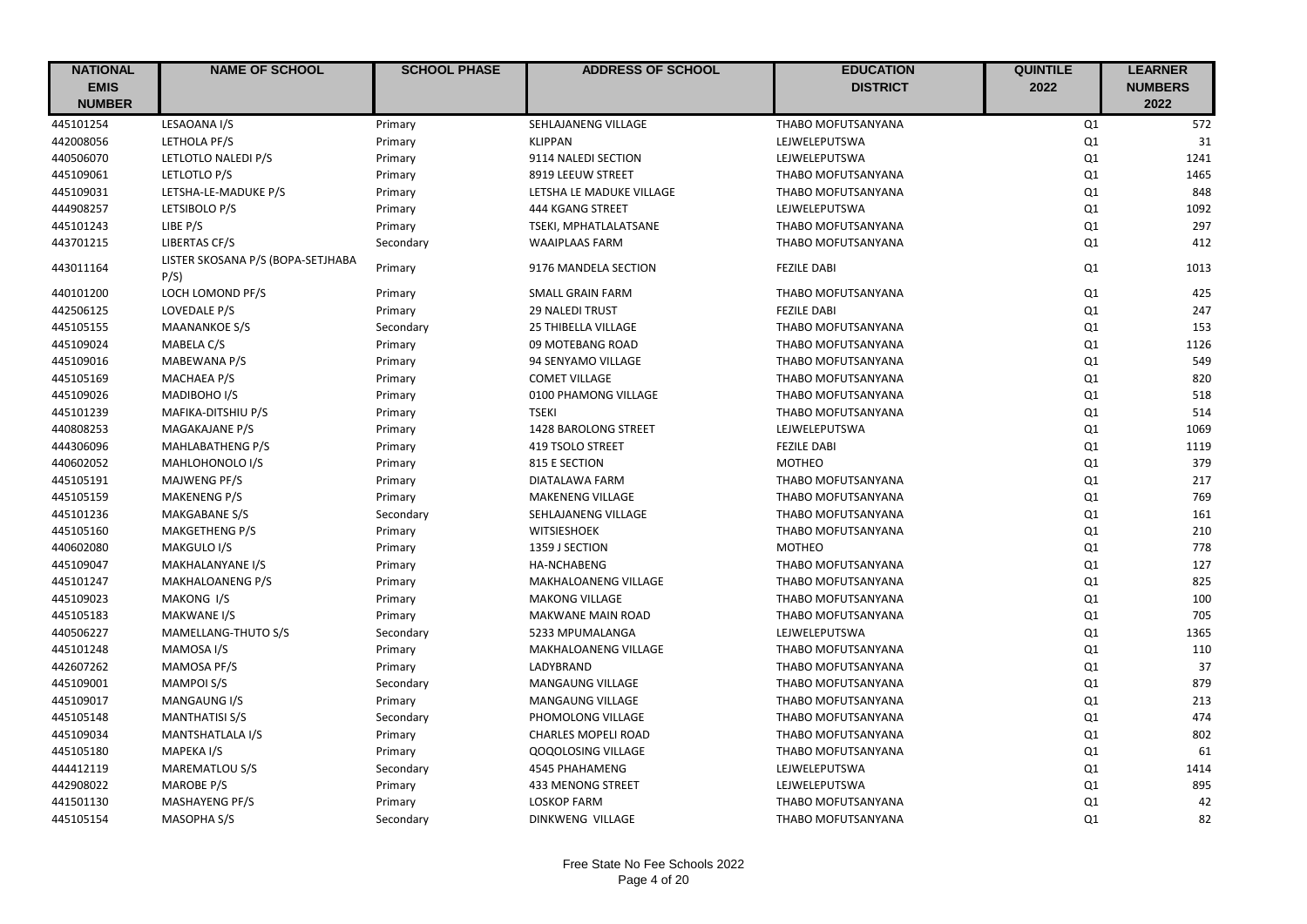| <b>NATIONAL</b> | <b>NAME OF SCHOOL</b>        | <b>SCHOOL PHASE</b> | <b>ADDRESS OF SCHOOL</b>        | <b>EDUCATION</b>          | <b>QUINTILE</b> | <b>LEARNER</b> |
|-----------------|------------------------------|---------------------|---------------------------------|---------------------------|-----------------|----------------|
| <b>EMIS</b>     |                              |                     |                                 | <b>DISTRICT</b>           | 2022            | <b>NUMBERS</b> |
| <b>NUMBER</b>   |                              |                     |                                 |                           |                 | 2022           |
| 443907219       | MATELENA PF/S                | Primary             | <b>KLIPFONTEIN VILLAGE</b>      | <b>MOTHEO</b>             | Q1              | 39             |
| 440808250       | MATIMA-LENYORA P/S           | Primary             | 3447 BULTFONTEIN                | LEJWELEPUTSWA             | Q1              | 816            |
| 444206211       | <b>MATSERIPE S/S</b>         | Secondary           | 1317 MMAMAHABANE LOCATION       | LEJWELEPUTSWA             | Q1              | 724            |
| 440704105       | MATSHEDISO I/S               | Primary             | 1267 SEGALO STREET              | LEJWELEPUTSWA             | Q1              | 1011           |
| 445109018       | MATSIENG P/S                 | Primary             | <b>NALEDI VILLAGE</b>           | THABO MOFUTSANYANA        | Q1              | 439            |
| 445109064       | <b>MATSIKENG P/S</b>         | Primary             | 115 MATSIKENG VILLAGE           | THABO MOFUTSANYANA        | Q1              | 470            |
| 443907245       | MATSITSELELE P/S             | Primary             | KOMMISSIEDRIFT VILLAGE          | <b>MOTHEO</b>             | Q1              | 22             |
| 445105182       | MATSWAKENG I/S               | Primary             | <b>MATSWAKENG VILLAGE</b>       | THABO MOFUTSANYANA        | Q1              | 242            |
| 443701196       | <b>MATWABENG P/S</b>         | Primary             | 2074 MONGALAKI STREET           | THABO MOFUTSANYANA        | Q1              | 701            |
| 441407333       | MAUTSE P/S                   | Primary             | 591 MAUTSE LOCATION             | THABO MOFUTSANYANA        | Q1              | 895            |
| 445109044       | MEHLODING P/S                | Primary             | <b>BOLATA VILLAGE</b>           | THABO MOFUTSANYANA        | Q1              | 534            |
| 444510239       | MEMEL (Public) P/S           | Primary             | 161 MSUSU STREET                | THABO MOFUTSANYANA        | Q1              | 940            |
| 445105149       | METSI-MATSHO S/S             | Secondary           | THABA BOSIU VILLAGE             | THABO MOFUTSANYANA        | Q1              | 345            |
| 441501221       | MEYNELL PF/S                 | Primary             | <b>KLEIN THABA BOSIGO</b>       | THABO MOFUTSANYANA        | Q1              | 36             |
| 444908281       | MIDDELPAN PF/S (WESSELSBRON) | Primary             | MIDDELPAN                       | LEJWELEPUTSWA             | Q1              | 31             |
| 443701218       | MIMOSA PF/S                  | Primary             | OLD FICKSBURG ROAD              | THABO MOFUTSANYANA        | Q1              | 67             |
| 445105170       | MIRI P/S                     | Primary             | <b>QOQOLOSING VILLAGE</b>       | THABO MOFUTSANYANA        | Q1              | 344            |
| 444908317       | MMABANA P/S                  | Primary             | 4013 NKACOANG STREET            | LEJWELEPUTSWA             | Q1              | 1064           |
| 445105203       | MMATHABO S/S                 | Secondary           | <b>QHOLAQHWE VILLAGE</b>        | THABO MOFUTSANYANA        | Q1              | 840            |
| 440602055       | MMUSAPELO I/S                | Primary             | 2032 E SECTION                  | <b>MOTHEO</b>             | Q1              | 340            |
| 443907255       | MODISAOTSILE P/S             | Primary             | <b>RAKHOI VILLAGE</b>           | <b>MOTHEO</b>             | Q1              | 43             |
| 443907233       | MODUTUNG I/S                 | Primary             | 1 MODUTUNG                      | <b>MOTHEO</b>             | Q1              | 140            |
| 442807179       | <b>MOEMANENG P/S</b>         | Primary             | <b>407 JACOB MAKOELLE DRIVE</b> | <b>THABO MOFUTSANYANA</b> | Q1              | 1350           |
| 445105150       | <b>MOHALADITWE S/S</b>       | Secondary           | <b>MAKWANE VILLAGE</b>          | THABO MOFUTSANYANA        | Q1              | 971            |
| 443701156       | MOHALATLALI P/S              | Primary             | 974 MATWABENG                   | THABO MOFUTSANYANA        | Q1              | 908            |
| 445105161       | <b>MOHALE P/S</b>            | Primary             | <b>MAKENENG VILLAGE</b>         | THABO MOFUTSANYANA        | Q1              | 468            |
| 445101234       | MOHATO S/S                   | Secondary           | 81006 NAMOHA VILLAGE            | THABO MOFUTSANYANA        | Q1              | 852            |
| 445105171       | MOHLAKANENG I/S              | Primary             | DINKWENG VILLAGE                | THABO MOFUTSANYANA        | Q1              | 85             |
| 441610364       | <b>MOHLAKENG P/S</b>         | Primary             | 1369 EXTENTION 3                | <b>FEZILE DABI</b>        | Q1              | 639            |
| 445678913       | MOHLODI-THUTO I/S            | Primary             | 2069 MOEMANENG                  | THABO MOFUTSANYANA        | Q1              | 1165           |
| 442908098       | MOHOBO P/S                   | Primary             | 2597 K5                         | LEJWELEPUTSWA             | Q1              | 671            |
| 443907311       | MOIPOLAI P/S                 | Primary             | 17943 POTSANE TRUST             | <b>MOTHEO</b>             | Q1              | 45             |
| 440101049       | MOJALEFA PF/S                | Primary             | <b>KOEBERG FARM</b>             | THABO MOFUTSANYANA        | Q1              | 64             |
| 445109019       | <b>MOJATSOHLE P/S</b>        | Primary             | MANGAUNG VILLAGE                | THABO MOFUTSANYANA        | Q1              | 723            |
| 443907231       | MOKOTO P/S                   | Primary             | 17796 TIGER RIVER               | <b>MOTHEO</b>             | Q1              | 17             |
| 443907224       | MOLACOANENG P/S              | Primary             | <b>BOFULO VILLAGE</b>           | <b>MOTHEO</b>             | Q1              | 21             |
| 445105185       | MOLAPO S/S                   | Secondary           | MATSHEKGENG VILLAGE             | THABO MOFUTSANYANA        | Q1              | 876            |
| 440704112       | MONAMODI P/S                 | Primary             | 1057 SEGALO STREET              | LEJWELEPUTSWA             | Q1              | 928            |
| 445101249       | <b>MONONTSHA I/S</b>         | Primary             | 8062 MONONTSHA VILLAGE          | THABO MOFUTSANYANA        | Q1              | 128            |
| 444908243       | MONYAKENG S/S                | Secondary           | 90629 MONYAKENG                 | LEJWELEPUTSWA             | Q1              | 1355           |
| 444803003       | MOOIFONTEIN PF/S             | Primary             | ZASTRON                         | <b>XHARIEP</b>            | Q1              | 107            |
| 445105151       | MOOKODI S/S                  | Secondary           | <b>MAKENENG VILLAGE</b>         | THABO MOFUTSANYANA        | Q1              | 893            |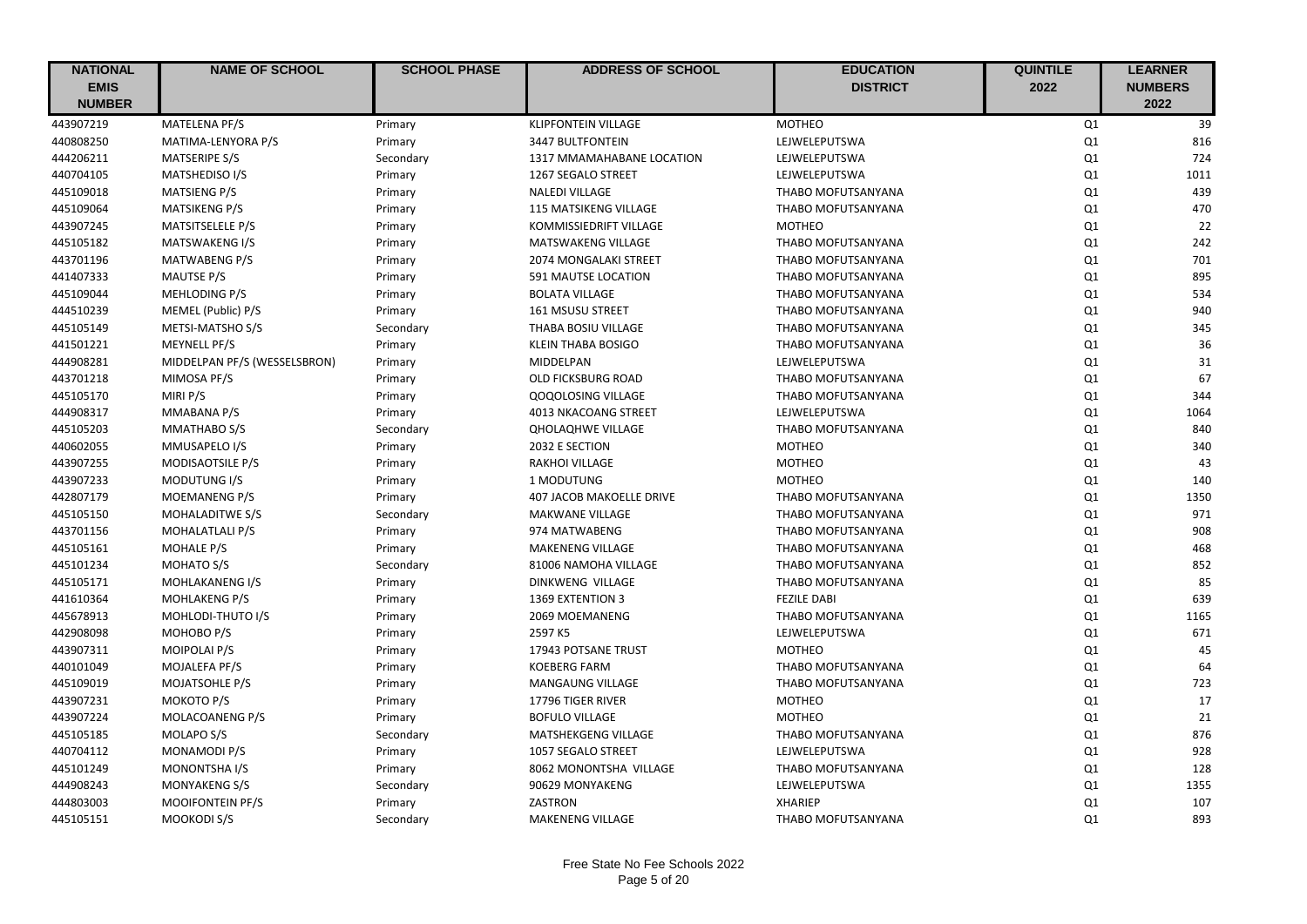| <b>NATIONAL</b>              | <b>NAME OF SCHOOL</b>                      | <b>SCHOOL PHASE</b> | <b>ADDRESS OF SCHOOL</b>     | <b>EDUCATION</b>   | <b>QUINTILE</b> | <b>LEARNER</b>         |
|------------------------------|--------------------------------------------|---------------------|------------------------------|--------------------|-----------------|------------------------|
| <b>EMIS</b><br><b>NUMBER</b> |                                            |                     |                              | <b>DISTRICT</b>    | 2022            | <b>NUMBERS</b><br>2022 |
| 443907222                    | <b>MORAGO P/S</b>                          | Primary             | 9E MORAGO LOCATION           | <b>MOTHEO</b>      | Q1              | 34                     |
| 445109067                    | MORENA MOKOPELA SS (MOSIUOA<br>LEKOTA S/S) | Secondary           | <b>BOLATA VILLAGE</b>        | THABO MOFUTSANYANA | Q1              | 727                    |
| 443907241                    | <b>MOROKA S/S</b>                          | Secondary           | 7960 STATION ROAD            | <b>MOTHEO</b>      | Q1              | 1217                   |
| 444802109                    | MOTSEKUWA P/S                              | Primary             | THAPELONG                    | <b>MOTHEO</b>      | Q <sub>1</sub>  | 219                    |
| 445109032                    | MPHATLALATSANE P/S                         | Primary             | MPHATLALATSANE VILLAGE       | THABO MOFUTSANYANA | Q <sub>1</sub>  | 733                    |
| 441705027                    | MPHOPHOMO C/S                              | Primary             | <b>WATERFALL FARM</b>        | THABO MOFUTSANYANA | Q <sub>1</sub>  | 206                    |
| 440602050                    | <b>MPOLOKENG P/S</b>                       | Primary             | 1946 SECTION D               | <b>MOTHEO</b>      | Q1              | 754                    |
| 445101250                    | NAKA P/S                                   | Primary             | LERIBE VILLAGE               | THABO MOFUTSANYANA | Q1              | 472                    |
| 443503229                    | NALEDI I/S                                 | Primary             | CHASESTRAAT                  | <b>XHARIEP</b>     | Q1              | 448                    |
| 445008150                    | NALEDI-YA-BOTJABELA S/S                    | Secondary           | 784 VAAL ROCK                | LEJWELEPUTSWA      | Q1              | 529                    |
| 445109033                    | NAMAHADI P/S                               | Primary             | NAMAHADI VILLAGE             | THABO MOFUTSANYANA | Q <sub>1</sub>  | 231                    |
| 445101252                    | NAMOHA P/S                                 | Primary             | NAMOHA VILLAGE               | THABO MOFUTSANYANA | Q1              | 387                    |
| 440506229                    | NAMPO AS/S                                 | Secondary           | <b>RUSTIG</b>                | <b>FEZILE DABI</b> | Q1              | 761                    |
| 445109035                    | NEO P/S                                    | Primary             | MANGAUNG VILLAGE             | THABO MOFUTSANYANA | Q1              | 855                    |
| 442607198                    | NEW VALE IF/S                              | Primary             | SITE 828, VINIES             | THABO MOFUTSANYANA | Q1              | 111                    |
| 443907239                    | NGAKANTSI'SPOORT PF/S                      | Primary             | <b>FELOANE TRUST</b>         | <b>MOTHEO</b>      | Q1              | 46                     |
| 441705065                    | NHLAKANIPHO I/S                            | Primary             | <b>681 KHESWA STREET</b>     | THABO MOFUTSANYANA | Q1              | 458                    |
| 440101190                    | NKARABENG S/S                              | Secondary           | 1107 TLHOLONG                | THABO MOFUTSANYANA | Q1              | 973                    |
| 445109025                    | NKHOBISO S/S                               | Secondary           | MANGAUNG VILLAGE             | THABO MOFUTSANYANA | Q1              | 521                    |
| 440101066                    | NONNASHOEK PF/S                            | Primary             | <b>NONNASHOEK FARM</b>       | THABO MOFUTSANYANA | Q1              | 20                     |
| 440602068                    | NTATELENG I/S                              | Primary             | 1136 SECTION G               | <b>MOTHEO</b>      | Q1              | 341                    |
| 445105172                    | NTEBOHISENG P/S                            | Primary             | <b>MAKOANE VILLAGE</b>       | THABO MOFUTSANYANA | Q1              | 527                    |
| 445101286                    | NTHABISENG S/S                             | Secondary           | <b>TSEKI VILLAGE</b>         | THABO MOFUTSANYANA | Q1              | 187                    |
| 444306095                    | NTSOANATSATSI P/S                          | Primary             | 220 NTLABA STREET            | <b>FEZILE DABI</b> | Q1              | 981                    |
| 444510327                    | NTSWANATSATSI P/S                          | Primary             | <b>200 THOLULWAZI STREET</b> | <b>FEZILE DABI</b> | Q1              | 721                    |
| 440808325                    | NTUTHUZELO P/S                             | Primary             | 3592 MOOKODI SECTION         | LEJWELEPUTSWA      | Q1              | 1331                   |
| 441304220                    | OLIEN S/S                                  | Secondary           | <b>1 ACHTERKERK STREET</b>   | <b>XHARIEP</b>     | Q1              | 374                    |
| 441912030                    | ONS ANKER IF/S                             | Primary             | <b>ONS ANKER FARM</b>        | LEJWELEPUTSWA      | Q1              | 112                    |
| 441912027                    | ONS WAARDEER PF/S                          | Primary             | <b>KROMHOEK</b>              | LEJWELEPUTSWA      | Q1              | 14                     |
| 442304249                    | OPPERMANS I/S                              | Primary             | SKOOLSTRAAT 64               | <b>XHARIEP</b>     | Q1              | 218                    |
| 440506198                    | <b>OZIEL SELELE CS/S</b>                   | Secondary           | 2360 MPITSI STREET           | LEJWELEPUTSWA      | Q1              | 931                    |
| 445101251                    | PABALLONG P/S                              | Primary             | PABALLONG VILLAGE            | THABO MOFUTSANYANA | Q1              | 513                    |
| 440704003                    | PAPIESVLEI PF/S                            | Primary             | <b>ERFDEEL FARM</b>          | LEJWELEPUTSWA      | Q1              | 12                     |
| 445109046                    | PHAHAMENG I/S                              | Primary             | <b>BOLATA VILLAGE</b>        | THABO MOFUTSANYANA | Q1              | 500                    |
| 444412118                    | PHAHAMISANANG P/S                          | Primary             | 5443 MANDELA PARK            | LEJWELEPUTSWA      | Q1              | 1192                   |
| 442103279                    | PHAMBILI P/S                               | Primary             | C/O THOMPSON STREET          | <b>XHARIEP</b>     | Q1              | 165                    |
| 445109048                    | PHAMONG P/S                                | Primary             | PHAMONG VILLAGE              | THABO MOFUTSANYANA | Q1              | 463                    |
| 440602044                    | PHANO I/S                                  | Primary             | 34 SECTION E                 | <b>MOTHEO</b>      | Q1              | 283                    |
| 442908055                    | PHEHELLO S/S                               | Secondary           | <b>645 MAKAKANE STREET</b>   | LEJWELEPUTSWA      | Q1              | 1250                   |
| 445105174                    | PHETA I/S                                  | Primary             | MOEDING VILLAGE              | THABO MOFUTSANYANA | Q1              | 374                    |
| 445105162                    | PHIRI I/S                                  | Primary             | THABANA TSOANA VILLAGE       | THABO MOFUTSANYANA | Q1              | 297                    |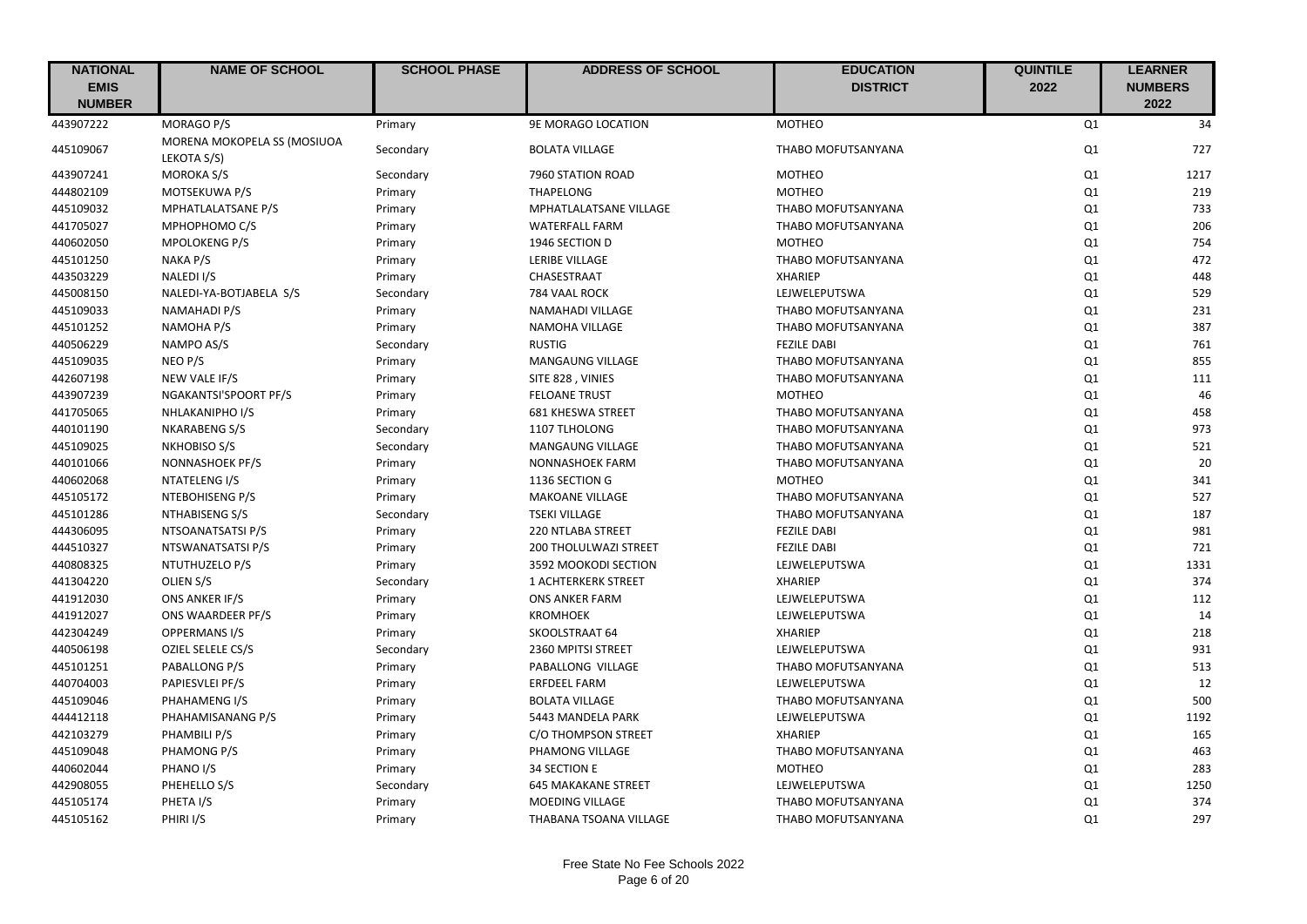| <b>NATIONAL</b> | <b>NAME OF SCHOOL</b>         | <b>SCHOOL PHASE</b> | <b>ADDRESS OF SCHOOL</b>  | <b>EDUCATION</b>          | <b>QUINTILE</b> | <b>LEARNER</b> |
|-----------------|-------------------------------|---------------------|---------------------------|---------------------------|-----------------|----------------|
| <b>EMIS</b>     |                               |                     |                           | <b>DISTRICT</b>           | 2022            | <b>NUMBERS</b> |
| <b>NUMBER</b>   |                               |                     |                           |                           |                 | 2022           |
| 445105152       | PHOFUNG S/S                   | Secondary           | SEJWALEJWALE VILLAGE      | THABO MOFUTSANYANA        | Q1              | 214            |
| 441912069       | PHOMOLONG P/S                 | Primary             | 2037 MOLETSANE STREET     | LEJWELEPUTSWA             | Q1              | 628            |
| 440303250       | PHUTHANANG P/S                | Primary             | <b>Plot 9 FERREIRA</b>    | <b>MOTHEO</b>             | Q1              | 127            |
| 440101131       | PIETERSHOF PF/S               | Primary             | <b>HIGHLANDS FARM</b>     | THABO MOFUTSANYANA        | Q1              | 20             |
| 440602047       | POPANO S/S                    | Secondary           | 190 SECTION A             | <b>MOTHEO</b>             | Q1              | 953            |
| 440704100       | PROSPECT IF/S                 | Primary             | <b>DAMSPRUIT</b>          | LEJWELEPUTSWA             | Q1              | 60             |
| 445105194       | QHOLAQHWE I/S                 | Primary             | <b>QHOLAQHWE VILLAGE</b>  | THABO MOFUTSANYANA        | Q1              | 1290           |
| 441407154       | <b>QHOWANENG P/S</b>          | Primary             | 3079 ZONE 6               | THABO MOFUTSANYANA        | Q1              | 951            |
| 445109036       | QIBI P/S                      | Primary             | HA-SETHUNYA VILLAGE       | THABO MOFUTSANYANA        | Q1              | 346            |
| 444802025       | QIBING S/S                    | Secondary           | 1633 FICK STREET          | <b>MOTHEO</b>             | Q1              | 770            |
| 445109037       | QWABI P/S                     | Primary             | STAND NO. 81              | THABO MOFUTSANYANA        | Q1              | 781            |
| 442008071       | <b>RABONIE PF/S</b>           | Primary             | KAREEBOOM FARM, EXCELSIOR | LEJWELEPUTSWA             | Q1              | 19             |
| 440808312       | RAINBOW S/S                   | Secondary           | 3590 MOOKODI STREET       | LEJWELEPUTSWA             | Q1              | 1597           |
| 441407010       | RAMAFUTSANA IF/S              | Primary             | <b>DEEMSTER FARM</b>      | THABO MOFUTSANYANA        | Q1              | 143            |
| 443907240       | RAMAHUTSHE P/S                | Primary             | 18044 THUBISI VILLAGE     | <b>MOTHEO</b>             | Q1              | 34             |
| 445105157       | <b>RANTSANE S/S</b>           | Secondary           | <b>MAKOANE VILLAGE</b>    | THABO MOFUTSANYANA        | Q1              | 1101           |
| 440602051       | <b>RAOHANG I/S</b>            | Primary             | 833 SECTION E             | <b>MOTHEO</b>             | Q1              | 395            |
| 440101097       | <b>REABOKA PF/S</b>           | Primary             | SMALLFONTEIN FARM         | THABO MOFUTSANYANA        | Q1              | 92             |
| 440602059       | <b>REAMOHETSE S/S</b>         | Secondary           | 816 SECTION E             | <b>MOTHEO</b>             | Q1              | 548            |
| 440907207       | <b>REAMOHETSWE PF/S</b>       | Primary             | ALMA FARM, ELLENBRUISTEIN | THABO MOFUTSANYANA        | Q1              | 57             |
| 440101116       | <b>REDUMETSE PF/S</b>         | Primary             | <b>VLAKPAN FARM</b>       | THABO MOFUTSANYANA        | Q1              | 58             |
| 444306214       | REHAUHETSWE S/S               | Secondary           | 2658 J.S. SECTION         | <b>FEZILE DABI</b>        | Q1              | 683            |
| 443701186       | <b>REKGOTSOFETSE S/S</b>      | Secondary           | 704 MAKWETU SECTION       | THABO MOFUTSANYANA        | Q1              | 410            |
| 440602030       | <b>REKOPANE I\S</b>           | Primary             | 1058 SECTION A            | <b>MOTHEO</b>             | Q1              | 394            |
| 442008316       | RELEKILE S/S                  | Secondary           | 2150 MANDELA DRIVE        | LEJWELEPUTSWA             | Q1              | 1093           |
| 444306219       | RENYAKALLETSE P/S             | Primary             | 1735 BOTSHO STREET        | <b>FEZILE DABI</b>        | Q1              | 994            |
| 440808153       | REPHOLOSITSWE S/S             | Secondary           | 1566 LUDADA STREET        | LEJWELEPUTSWA             | Q1              | 1515           |
| 440602067       | <b>RETSAMAILE P/S</b>         | Primary             | 153 J SECTION             | <b>MOTHEO</b>             | Q1              | 545            |
| 443907237       | <b>ROOIBULT P/S</b>           | Primary             | <b>ROOIBULT VILLAGE</b>   | <b>MOTHEO</b>             | Q1              | 72             |
| 441705133       | <b>ROOIKOP IF/S</b>           | Primary             | ROOIKOP FARM              | THABO MOFUTSANYANA        | Q1              | 209            |
| 443701118       | <b>RORISANG P/S</b>           | Primary             | <b>456 MATWABENG</b>      | <b>THABO MOFUTSANYANA</b> | Q1              | 668            |
| 442908318       | SA MOKGOTHU P/S               | Primary             | 3073 NYAKALLONG           | LEJWELEPUTSWA             | Q1              | 544            |
| 440704011       | SACSONIA PF/S                 | Primary             | <b>SACSONIA FARM</b>      | LEJWELEPUTSWA             | Q1              | 30             |
| 445203226       | SAMUEL JOHNSON I/S            | Secondary           | 1 TIELMAN ROOS AVENUE     | <b>XHARIEP</b>            | Q1              | 891            |
| 444611171       | SAMUEL SEBEGO PAKI S/S        | Secondary           | 2562 THAMBO SECTION       | <b>FEZILE DABI</b>        | Q1              | 748            |
| 441705142       | <b>SCHREINER'S CLAIM PF/S</b> | Primary             | SCHREINER'S CLAIM FARM    | THABO MOFUTSANYANA        | Q1              | 41             |
| 445101233       | SEANAKWENA I/S                | Primary             | <b>TSEKI VILLAGE</b>      | THABO MOFUTSANYANA        | Q1              | 256            |
| 440602088       | SEBABATSO P/S                 | Primary             | 2028 SECTION M            | <b>MOTHEO</b>             | Q1              | 916            |
| 441811147       | SEDIBA-THUTO S/S              | Secondary           | 2285 KUAPE STREET         | <b>FEZILE DABI</b>        | Q1              | 1542           |
| 445105175       | SEDIBENG P/S                  | Primary             | SEDIBENG                  | THABO MOFUTSANYANA        | Q1              | 253            |
| 443907254       | SEDITI S/S                    | Secondary           | KILDARE                   | <b>MOTHEO</b>             | Q1              | 599            |
| 441407033       | SEFOMELA PF/S                 | Primary             | <b>BERLIN FARM</b>        | THABO MOFUTSANYANA        | Q1              | 5              |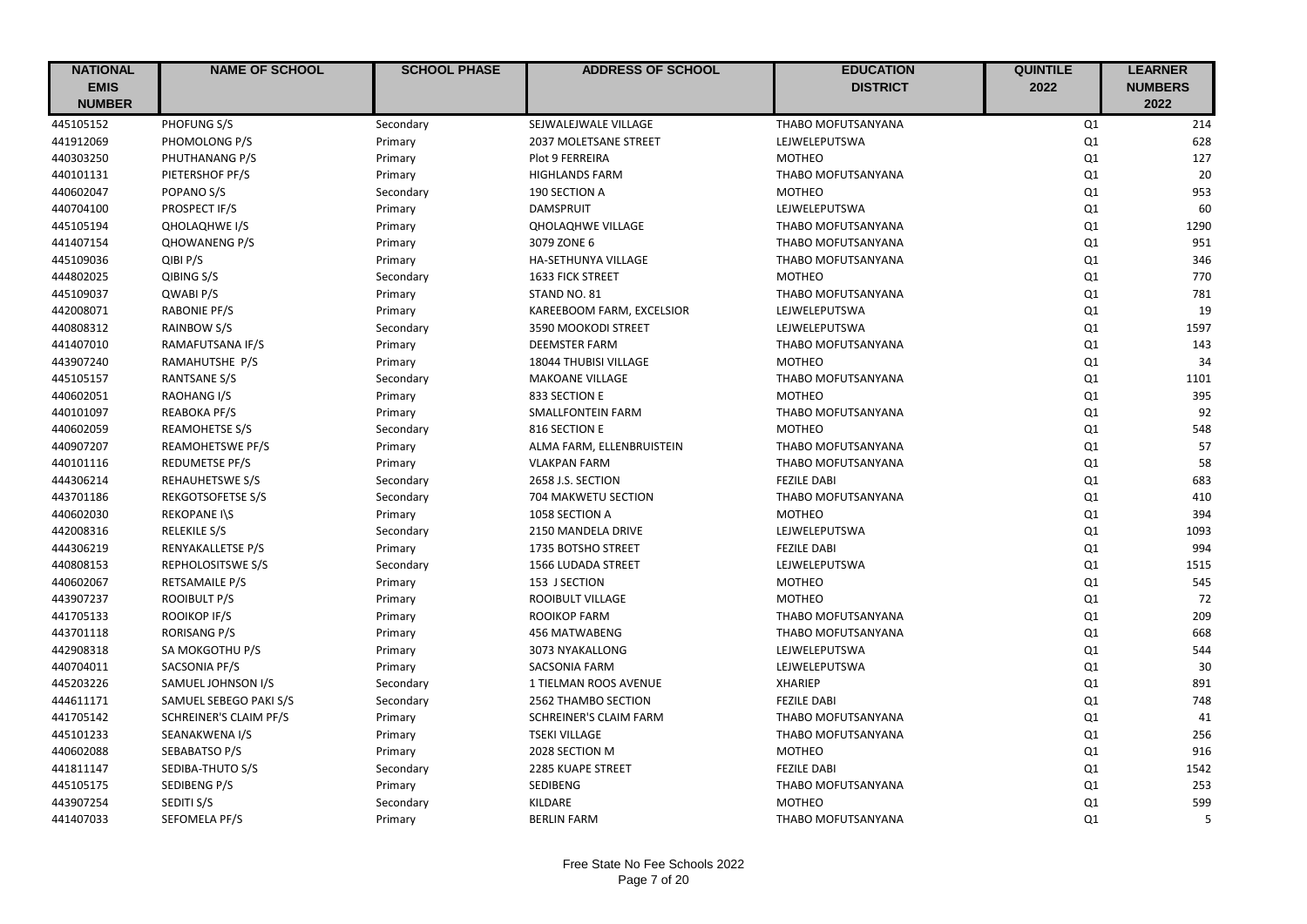| <b>NATIONAL</b> | <b>NAME OF SCHOOL</b>       | <b>SCHOOL PHASE</b> | <b>ADDRESS OF SCHOOL</b>               | <b>EDUCATION</b>          | <b>QUINTILE</b> | <b>LEARNER</b> |
|-----------------|-----------------------------|---------------------|----------------------------------------|---------------------------|-----------------|----------------|
| <b>EMIS</b>     |                             |                     |                                        | <b>DISTRICT</b>           | 2022            | <b>NUMBERS</b> |
| <b>NUMBER</b>   |                             |                     |                                        |                           |                 | 2022           |
| 443907252       | SEIPHEMO P/S                | Primary             | 5534 BULTFONTEIN A                     | <b>MOTHEO</b>             | Q1              | 823            |
| 445105163       | SEKGOMPEPE P/S              | Primary             | THIBELLA VILLAGE                       | THABO MOFUTSANYANA        | Q1              | 559            |
| 445105164       | SEKGOTHADI P/S              | Primary             | THABANA-TSOANA VILLAGE                 | THABO MOFUTSANYANA        | Q1              | 721            |
| 445101231       | SEKGUTLONG S/S              | Secondary           | MONONTSHA VILLAGE                      | THABO MOFUTSANYANA        | Q1              | 606            |
| 440808012       | SEKGWENG IF/S               | Primary             | <b>FARM DOORNBULT</b>                  | LEJWELEPUTSWA             | Q1              | 278            |
| 440101194       | SEKOKO P/S                  | Primary             | 414 SCHOOL STREET                      | THABO MOFUTSANYANA        | Q1              | 894            |
| 445105165       | SELEBALO P/S                | Primary             | STAND 0100 THABANA TSHOANA VILLAGE     | THABO MOFUTSANYANA        | Q1              | 223            |
| 445109050       | SELEMELA P/S                | Primary             | <b>BOLATA VILLAGE NEXT TO CLINIC</b>   | THABO MOFUTSANYANA        | Q1              | 238            |
| 440303040       | SEMAJAN IF/S                | Primary             | DREYERLAAN STREET                      | <b>MOTHEO</b>             | Q1              | 243            |
| 440602076       | SENAKANGWEDI S/S            | Secondary           | 120 SECTION E                          | <b>MOTHEO</b>             | Q1              | 1102           |
| 440404259       | SENZILE C/S                 | Secondary           | <b>164 SCHOOL STREET</b>               | LEJWELEPUTSWA             | Q1              | 1174           |
| 442908239       | SEQHOBONG S/S               | Secondary           | 6273 K6                                | LEJWELEPUTSWA             | Q1              | 628            |
| 443907242       | SETLOGELO P/S               | Primary             | E 140 MOROTO                           | <b>MOTHEO</b>             | Q1              | 63             |
| 445101241       | SETSOTO I/S                 | Primary             | <b>TSEKI VILLAGE</b>                   | THABO MOFUTSANYANA        | Q1              | 131            |
| 445105202       | SHAKHANE S/S                | Secondary           | <b>MAKENENG VILLAGE</b>                | THABO MOFUTSANYANA        | Q1              | 288            |
| 445105177       | SHOESHOE P/S                | Primary             | <b>MAKWANE VILLAGE</b>                 | THABO MOFUTSANYANA        | Q1              | 353            |
| 441705034       | SIBONAKALISO IF/S           | Primary             | <b>WYNBERG</b>                         | THABO MOFUTSANYANA        | Q1              | 217            |
| 441705026       | SOBA PF/S                   | Primary             | AFRIKASKOP                             | THABO MOFUTSANYANA        | Q1              | 157            |
| 440101198       | SPITSKRANS PF/S             | Primary             | SPITSKRANS FARM                        | THABO MOFUTSANYANA        | Q1              | 121            |
| 444008079       | STILTE PF/S                 | Primary             | <b>STILTE</b>                          | LEJWELEPUTSWA             | Q1              | 76             |
| 440808211       | <b>SUMMERVILLE PF/S</b>     | Primary             | RAILWAY STATION, THEUNISSEN            | LEJWELEPUTSWA             | Q1              | 185            |
| 445101255       | TABOLA P/S                  | Primary             | DITHOTANENG VILLAGE                    | THABO MOFUTSANYANA        | Q1              | 930            |
| 443907225       | TALA P/S                    | Primary             | <b>TALA TRUST</b>                      | <b>MOTHEO</b>             | Q1              | 46             |
| 444908311       | TATAISO P/S (LEJWELEPUTSWA) | Primary             | 3814 MOEDING STREET                    | LEJWELEPUTSWA             | Q1              | 1593           |
| 441407204       | <b>TAUNG S/S</b>            | Secondary           | 117 MAUTSE                             | THABO MOFUTSANYANA        | Q1              | 578            |
| 443907215       | TAWANA P/S                  | Primary             | RATLOU VILLAGE CIVIC CENTRE            | <b>MOTHEO</b>             | Q1              | 608            |
| 445109038       | <b>TEBANG I/S</b>           | Primary             | <b>HA-SETHUNYA VILLAGE</b>             | THABO MOFUTSANYANA        | Q1              | 212            |
| 445105176       | TEBOHO P/S                  | Primary             | <b>MAKWANE VILLAGE</b>                 | THABO MOFUTSANYANA        | Q1              | 941            |
| 441207304       | THABA PATCHOA P/S           | Primary             | <b>191 SKOOL STREET</b>                | <b>THABO MOFUTSANYANA</b> | Q1              | 164            |
| 445105178       | THABA-BOSIU I/S             | Primary             | THABA BOSIU VILLAGE                    | THABO MOFUTSANYANA        | Q1              | 381            |
| 444306138       | THABANG S/S                 | Secondary           | <b>420 MABELE STREET</b>               | <b>FEZILE DABI</b>        | Q1              | 784            |
| 445109008       | THAHAMESO S/S               | Secondary           | <b>BOLATA VILLAGE</b>                  | <b>THABO MOFUTSANYANA</b> | Q1              | 160            |
| 445109004       | THALABODIBA S/S             | Secondary           | HASETHUNYA VILLAGE                     | THABO MOFUTSANYANA        | Q1              | 896            |
| 444802125       | THAPELONG S/S               | Secondary           | 463 THAPELONG LOCATION                 | <b>MOTHEO</b>             | Q1              | 229            |
| 440602062       | THARI YA TSHEPE I/S         | Primary             | 1704 SECTION L                         | <b>MOTHEO</b>             | Q1              | 1185           |
| 440602049       | THATO I/S                   | Primary             | 2192 BLOCK D                           | <b>MOTHEO</b>             | Q1              | 684            |
| 440602038       | THATOHATSI I/S              | Primary             | STAND NO. 464, RAMAHUTSI               | <b>MOTHEO</b>             | Q1              | 405            |
| 445101256       | THEBE-YA-KGOMO P/S          | Primary             | MONONTSHA NEXT TO PHOHLELE STORE       | THABO MOFUTSANYANA        | Q1              | 366            |
| 445101257       | THEJANA P/S                 | Primary             | MONONTSHA VILLAGE                      | THABO MOFUTSANYANA        | Q1              | 270            |
| 445105166       | THIBELLA I/S                | Primary             | THIBELLA VILLAGE NEXT TO TRIBAL OFFICE | THABO MOFUTSANYANA        | Q1              | 289            |
| 442710183       | THUTO TSEBO P/S             | Primary             | 1466 MAREMATLOU STREET                 | THABO MOFUTSANYANA        | Q1              | 1366           |
| 444306201       | TIDOR PF/S                  | Primary             | <b>BODEEL FARM</b>                     | LEJWELEPUTSWA             | Q1              | 48             |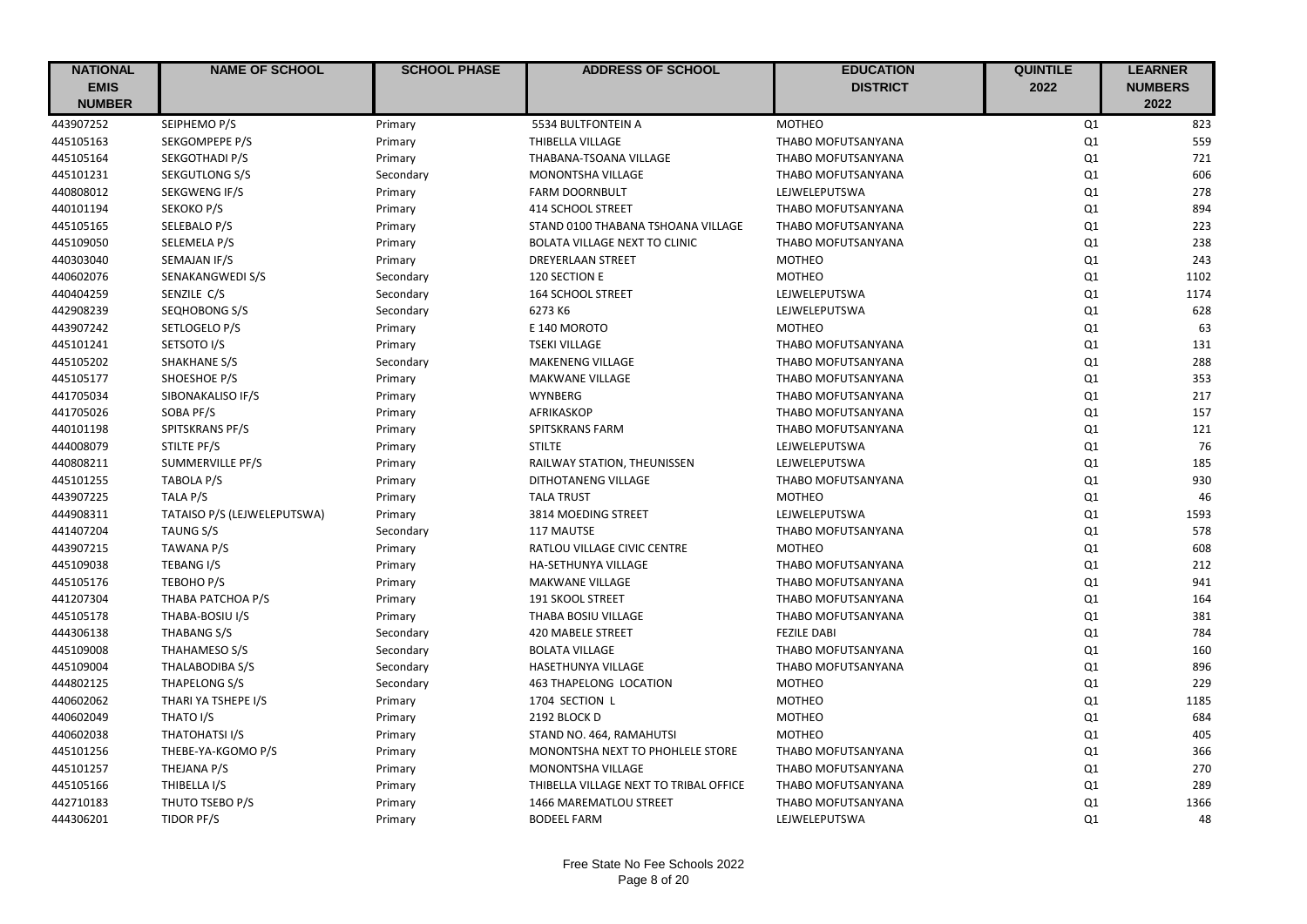| <b>NATIONAL</b> | <b>NAME OF SCHOOL</b>    | <b>SCHOOL PHASE</b> | <b>ADDRESS OF SCHOOL</b>        | <b>EDUCATION</b>          | <b>QUINTILE</b> | <b>LEARNER</b> |
|-----------------|--------------------------|---------------------|---------------------------------|---------------------------|-----------------|----------------|
| <b>EMIS</b>     |                          |                     |                                 | <b>DISTRICT</b>           | 2022            | <b>NUMBERS</b> |
| <b>NUMBER</b>   |                          |                     |                                 |                           |                 | 2022           |
| 445109030       | TIISETSO P/S             | Primary             | 3653 NTEO STREET                | THABO MOFUTSANYANA        | Q1              | 916            |
| 442008225       | <b>TIKWANE CS/S</b>      | Secondary           | <b>653 RASELLO STREET</b>       | LEJWELEPUTSWA             | Q1              | 772            |
| 443907226       | TLHABAKI I/S             | Primary             | <b>E197 SEDIBA TRUST</b>        | <b>MOTHEO</b>             | Q1              | 124            |
| 445109029       | <b>TLHORONG S/S</b>      | Secondary           | PHAMONG VILLAGE                 | THABO MOFUTSANYANA        | Q1              | 667            |
| 442807155       | <b>TLOKOLA S/S</b>       | Secondary           | 883 MOEMANENG                   | THABO MOFUTSANYANA        | Q1              | 570            |
| 441705214       | <b>TLOKWENG P/S</b>      | Primary             | <b>TLOKWENG</b>                 | THABO MOFUTSANYANA        | Q1              | 193            |
| 444802099       | <b>TLOTLISO P/S</b>      | Primary             | <b>1632 FICK STREET</b>         | <b>MOTHEO</b>             | Q1              | 994            |
| 443907223       | TOBA P/S                 | Primary             | <b>MERINO LOCATION</b>          | <b>MOTHEO</b>             | Q1              | 34             |
| 440101183       | <b>TOKOLOHO PF/S</b>     | Primary             | SHERIDAN                        | THABO MOFUTSANYANA        | Q1              | 47             |
| 445109027       | TSEBO S/S                | Secondary           | HA-RANKOPANE VILLAGE            | THABO MOFUTSANYANA        | Q1              | 1055           |
| 445101228       | TSEKI S/S                | Secondary           | <b>TSEKI VILLAGE</b>            | THABO MOFUTSANYANA        | Q1              | 238            |
| 445105181       | <b>TSESENG P/S</b>       | Primary             | PHOMOLONG VILLAGE               | THABO MOFUTSANYANA        | Q1              | 143            |
| 441407113       | TSHEBEDISANO IF/S        | Primary             | <b>RIVENHILL FARM</b>           | THABO MOFUTSANYANA        | Q1              | 154            |
| 440907087       | <b>TSHEPANG S/S</b>      | Secondary           | 1009 NTSHAREBONE, HLOHLOLWANE   | THABO MOFUTSANYANA        | Q1              | 1403           |
| 440101285       | TSHEPANO III I/S         | Primary             | 2347 MASHAENG LOCATION          | THABO MOFUTSANYANA        | Q1              | 1074           |
| 445109007       | <b>TSHIBOLLO S/S</b>     | Secondary           | <b>MOKODUMELA</b>               | THABO MOFUTSANYANA        | Q1              | 465            |
| 445101283       | TSHITSO P/S              | Primary             | <b>TSEKI VILLAGE</b>            | THABO MOFUTSANYANA        | Q1              | 197            |
| 445105156       | <b>TSHOLO S/S</b>        | Secondary           | THABANATSOANA VILLAGE           | THABO MOFUTSANYANA        | Q1              | 257            |
| 440404130       | <b>TSHOMARELO P/S</b>    | Primary             | <b>372 POTLAKI STREET</b>       | LEJWELEPUTSWA             | Q1              | 1025           |
| 445105167       | TSHWARA-THEBE I/S        | Primary             | 110 TSHIRELLA VILLAGE           | THABO MOFUTSANYANA        | Q1              | 279            |
| 443907263       | <b>TSIMATSIMA P/S</b>    | Primary             | MIDDLEDEEL VILLAGE              | <b>MOTHEO</b>             | Q1              | 32             |
| 441304186       | TSWARAGANANG P/S         | Primary             | <b>142 VUKAZENZELE STREET</b>   | <b>XHARIEP</b>            | Q1              | 465            |
| 445105184       | <b>TSWELANGPELE I/S</b>  | Primary             | COMET VILLAGE NEXT YOUTH CENTRE | THABO MOFUTSANYANA        | Q1              | 197            |
| 443104062       | TUMELANO IF/S            | Primary             | ABRAHAMSKRAAL FARM              | <b>XHARIEP</b>            | Q1              | 80             |
| 443701284       | <b>TUMISANG P/S</b>      | Primary             | 3676 JOHN STONE STREET          | THABO MOFUTSANYANA        | Q1              | 995            |
| 443701016       | <b>TUTUBOLOHA I/S</b>    | Primary             | 893 JOHN STONE STREET           | <b>THABO MOFUTSANYANA</b> | Q1              | 873            |
| 441207156       | <b>TWEESPRUIT C/S</b>    | Secondary           | 98 BOROA LOCATION               | THABO MOFUTSANYANA        | Q1              | 1094           |
| 440303140       | <b>UITKOMS PF/S</b>      | Primary             | <b>UITKOMS PRIMARY</b>          | <b>MOTHEO</b>             | Q1              | 37             |
| 444510257       | UITZIEN IF/S             | Primary             | <b>VREDE</b>                    | <b>FEZILE DABI</b>        | Q1              | 135            |
| 440101019       | UTOPIA PF/S              | Primary             | <b>UTOPIA FARM</b>              | THABO MOFUTSANYANA        | Q1              | 104            |
| 441407128       | <b>VAILIMA PF/S</b>      | Primary             | <b>VAILIMA FARM</b>             | THABO MOFUTSANYANA        | Q1              | 31             |
| 440704235       | <b>VERKEERDEVLEI P/S</b> | Primary             | <b>MEIRING STREET</b>           | LEJWELEPUTSWA             | Q1              | 161            |
| 441705101       | <b>VERKYKERSKOP PF/S</b> | Primary             | MORNINGSIDE FARM                | THABO MOFUTSANYANA        | Q1              | 75             |
| 440808049       | <b>VETRIVIER IF/S</b>    | Primary             | <b>VALSFONTEIN FARM</b>         | LEJWELEPUTSWA             | Q1              | 60             |
| 444008103       | <b>VIERHOEK IF/S</b>     | Primary             | PORT ALLEN ROAD                 | LEJWELEPUTSWA             | Q1              | 225            |
| 441304253       | <b>VOORUITSIG P/S</b>    | Primary             | LOUWSTREET                      | <b>XHARIEP</b>            | Q1              | 219            |
| 441705001       | VULINDLELA P/S           | Primary             | <b>405 TWALA STREET</b>         | THABO MOFUTSANYANA        | Q1              | 943            |
| 440907197       | WALLOP IF/S              | Primary             | WALLOP FARM SCHOOL              | THABO MOFUTSANYANA        | Q1              | 80             |
| 441705124       | <b>WARDEN P/S</b>        | Primary             | <b>424 EIGHTH AVENUE</b>        | THABO MOFUTSANYANA        | Q1              | 680            |
| 440304171       | <b>WATERBRON I/S</b>     | Primary             | <b>4 ORANGE ROAD</b>            | <b>MOTHEO</b>             | Q1              | 279            |
| 443011203       | WEIVELD AS/S             | Secondary           | WEIVELD                         | <b>FEZILE DABI</b>        | Q1              | 544            |
| 441501111       | <b>WELVANPAS PF/S</b>    | Primary             | WELVANPAS                       | THABO MOFUTSANYANA        | Q1              | 131            |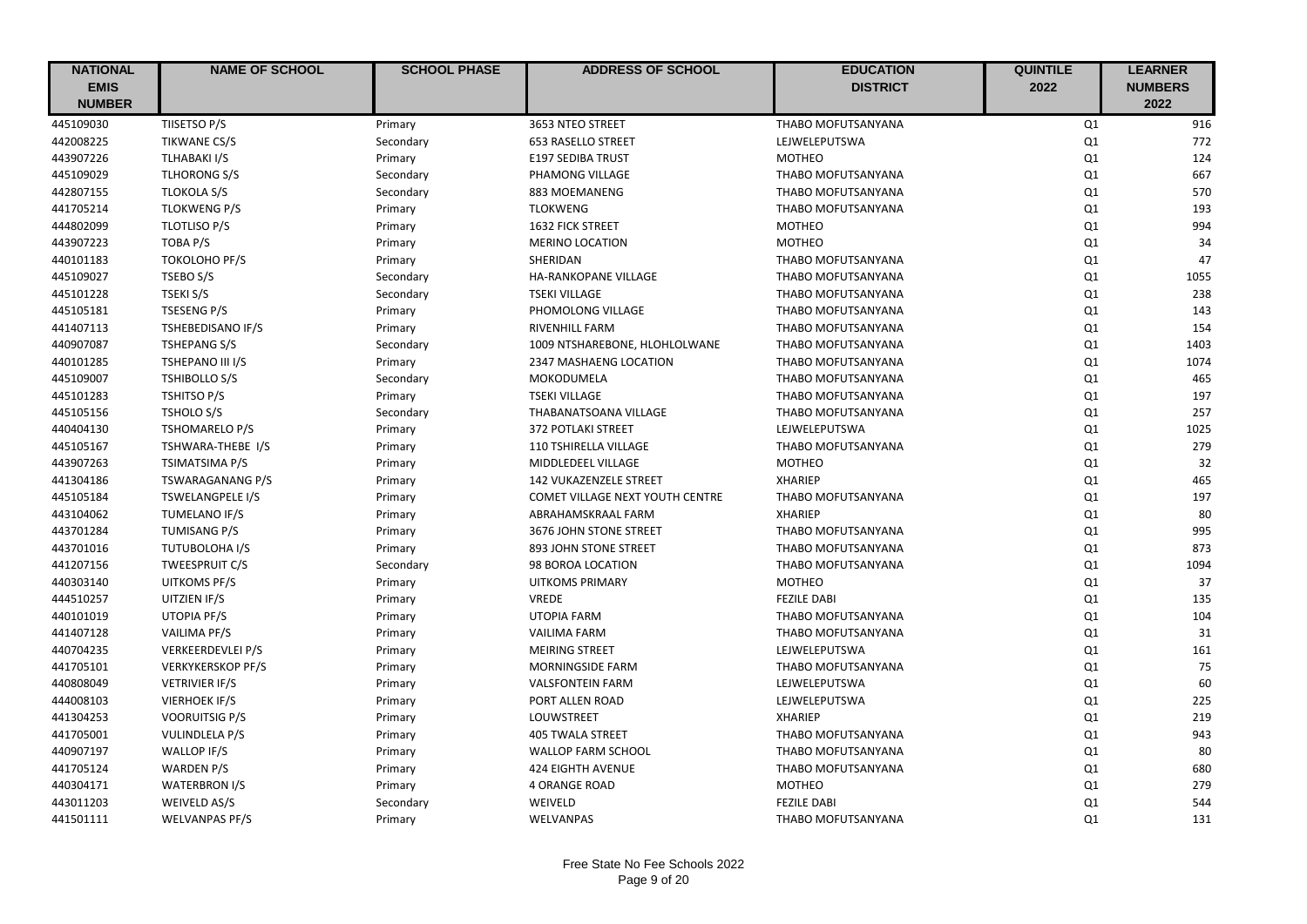| <b>NATIONAL</b> | <b>NAME OF SCHOOL</b>      | <b>SCHOOL PHASE</b> | <b>ADDRESS OF SCHOOL</b>   | <b>EDUCATION</b>   | <b>QUINTILE</b> | <b>LEARNER</b> |
|-----------------|----------------------------|---------------------|----------------------------|--------------------|-----------------|----------------|
| <b>EMIS</b>     |                            |                     |                            | <b>DISTRICT</b>    | 2022            | <b>NUMBERS</b> |
| <b>NUMBER</b>   |                            |                     |                            |                    |                 | 2022           |
| 440303021       | <b>WILLIAMSTRIP PF/S</b>   | Primary             | WIILAMSTRIP                | <b>XHARIEP</b>     | Q1              | 107            |
| 440303165       | WILLOWS PF/S               | Primary             | <b>WILLOWS</b>             | <b>MOTHEO</b>      | Q1              | 79             |
| 440704167       | WSM MALOTLE P/S            | Primary             | 578 SEGALO STREET          | LEJWELEPUTSWA      | Q1              | 1054           |
| 440101141       | YEDDO PF/S                 | Primary             | YEDDO FARM                 | THABO MOFUTSANYANA | Q1              | 76             |
| 445203129       | ZAMA P/S                   | Primary             | 1933 QITHI STREET          | <b>XHARIEP</b>     | Q1              | 1128           |
| 445203138       | ZASTRON P/S                | Primary             | <b>SITE NO. 447</b>        | <b>XHARIEP</b>     | Q1              | 1385           |
| 445109077       | ZR MAHABANE P/S            | Primary             | 2384 LUSAKA, THABONG       | THABO MOFUTSANYANA | Q1              | 1026           |
| 443011166       | AHA SETJHABA P/S           | Primary             | 4955 BROWN STREET          | <b>FEZILE DABI</b> | Q2              | 992            |
| 440704214       | AKADEMIA S/S               | Secondary           | EXT. VAN ZYL STREET        | LEJWELEPUTSWA      | Q <sub>2</sub>  | 608            |
| 445109039       | AKOFANG I/S                | Primary             | 3653 NTEO STREET           | THABO MOFUTSANYANA | Q2              | 252            |
| 441103107       | ALBERTINA SISULU S/S       | Secondary           | <b>1679 PHETLHU STREET</b> | <b>XHARIEP</b>     | Q2              | 558            |
| 440404129       | ARAMELA C/S                | Secondary           | 349 MOSHOLODI STREET       | LEJWELEPUTSWA      | Q2              | 1331           |
| 440304187       | <b>BAINSVLEI C/S</b>       | Secondary           | 16 LANGEBERG AVENUE        | <b>MOTHEO</b>      | Q2              | 1141           |
| 440602071       | <b>BATJHA P/S</b>          | Primary             | 856 T SECTION              | <b>MOTHEO</b>      | Q2              | 838            |
| 442607211       | BEISANG MABEWANA P/S       | Primary             | 240 MLONGENI STREET        | THABO MOFUTSANYANA | Q2              | 732            |
| 442506237       | <b>BODIBENG S/S</b>        | Secondary           | 24827 MARABASTAD           | <b>FEZILE DABI</b> | Q2              | 968            |
| 440506217       | <b>BOIKUTLO P/S</b>        | Primary             | 6149 KGOTSONG              | LEJWELEPUTSWA      | Q2              | 924            |
| 442506314       | <b>BOITEKO P/S</b>         | Primary             | 2951 SEKELE STREET         | <b>FEZILE DABI</b> | Q <sub>2</sub>  | 513            |
| 444412066       | <b>BOITEKONG P/S</b>       | Primary             | 1150 ITUMELENG STREET      | LEJWELEPUTSWA      | Q2              | 908            |
| 444008291       | <b>BOLIBA P/S</b>          | Primary             | 674 MASILO STREET          | LEJWELEPUTSWA      | Q2              | 855            |
| 440404238       | <b>BOSHOF I/S</b>          | Primary             | <b>DUIKER STRAAT</b>       | LEJWELEPUTSWA      | Q2              | 408            |
| 440506240       | <b>BOTHAVILLE P/S</b>      | Primary             | <b>634 MOKGAGE STREET</b>  | LEJWELEPUTSWA      | Q2              | 904            |
| 443011027       | <b>BOTJHABA-TSATSI P/S</b> | Primary             | <b>1500 DABI</b>           | <b>FEZILE DABI</b> | Q <sub>2</sub>  | 846            |
| 441103256       | <b>BOTLE BA THUTO P/S</b>  | Primary             | 1044 VELEKO STREET         | <b>XHARIEP</b>     | Q2              | 745            |
| 440303146       | <b>BOTLEHADI P/S</b>       | Primary             | <b>CHRIS HANI SQUARE</b>   | <b>MOTHEO</b>      | Q <sub>2</sub>  | 1579           |
| 444712105       | <b>BRONVILLE P/S</b>       | Primary             | <b>3 WATERBOER STREET</b>  | LEJWELEPUTSWA      | Q2              | 1330           |
| 444008294       | CONCORDIA S/S              | Secondary           | 63 VAN HEERDEN STRAAT      | LEJWELEPUTSWA      | Q2              | 1129           |
| 442304245       | DIAMANTHOOGTE C/S          | Secondary           | <b>FIRST AVENUE</b>        | <b>XHARIEP</b>     | Q <sub>2</sub>  | 1249           |
| 442411185       | DIBASEHOLO P/S             | Primary             | 738 CHURCH STREET          | <b>FEZILE DABI</b> | Q2              | 974            |
| 440602069       | DIBENGSATSEBO P/S          | Primary             | 253 K SECTION              | <b>MOTHEO</b>      | Q2              | 1073           |
| 440101195       | DIPELANENG P/S             | Primary             | <b>269 NCALA STREET</b>    | THABO MOFUTSANYANA | Q2              | 1141           |
| 444712109       | DR MG MNGOMA               | Primary             | 27140 DOOREN PAN           | LEJWELEPUTSWA      | Q2              | 1535           |
| 441103221       | <b>EDENHOOGTE P/S</b>      | Primary             | 103 EDENHOOGTE             | <b>XHARIEP</b>     | Q2              | 263            |
| 442506319       | EDENVILLE I/S              | Primary             | 22 JORDAAN STREET          | <b>FEZILE DABI</b> | Q2              | 609            |
| 440101290       | EE MONESE C/S              | Secondary           | 3441 TAMBO                 | THABO MOFUTSANYANA | Q2              | 433            |
| 444510053       | <b>EVUNGWINI S/S</b>       | Secondary           | <b>858 MAKOKO STREET</b>   | THABO MOFUTSANYANA | Q <sub>2</sub>  | 1015           |
| 442710217       | <b>FATENG SA THUTO P/S</b> | Primary             | 830 MONYOBA STREET         | THABO MOFUTSANYANA | Q2              | 676            |
| 443907229       | GAMABETWA P/S              | Primary             | SPRINGFONTEIN VILLAGE      | <b>MOTHEO</b>      | Q2              | 11             |
| 444712106       | <b>GOLDEN PARK P/S</b>     | Primary             | <b>BAREND STREET</b>       | LEJWELEPUTSWA      | Q2              | 1044           |
| 444412071       | <b>HARMONY P/S</b>         | Primary             | <b>TIKWE VILLAGE</b>       | LEJWELEPUTSWA      | Q2              | 231            |
| 442104188       | <b>IKANYEGENG C/S</b>      | Secondary           | 123 SEDITI STREET          | <b>XHARIEP</b>     | Q2              | 809            |
| 444712065       | IKEMISETSENG (MINE) P/S    | Primary             | <b>HAMLET STREET</b>       | LEJWELEPUTSWA      | Q2              | 168            |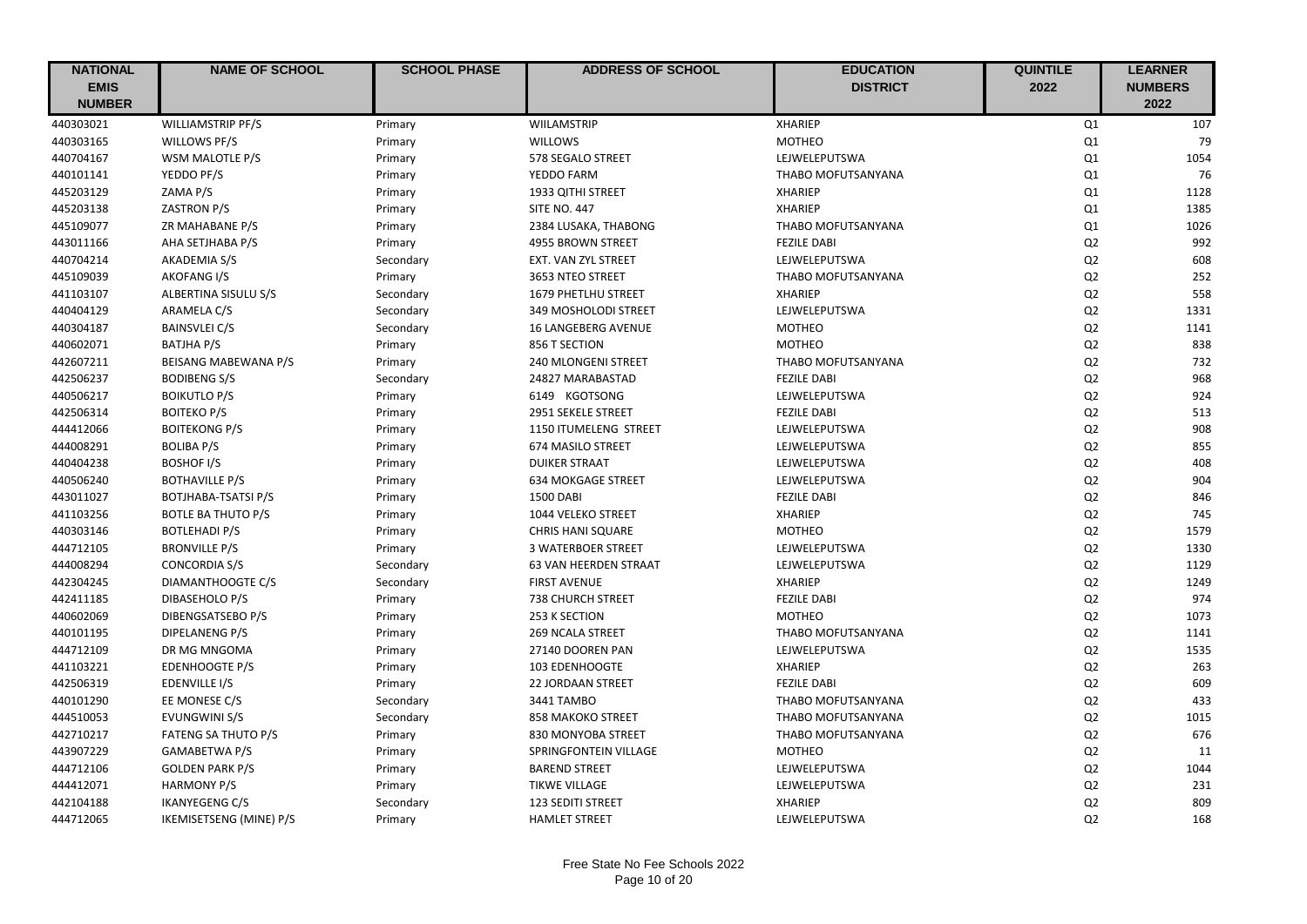| <b>NATIONAL</b> | <b>NAME OF SCHOOL</b>            | <b>SCHOOL PHASE</b> | <b>ADDRESS OF SCHOOL</b>         | <b>EDUCATION</b>   | <b>QUINTILE</b> | <b>LEARNER</b> |
|-----------------|----------------------------------|---------------------|----------------------------------|--------------------|-----------------|----------------|
| <b>EMIS</b>     |                                  |                     |                                  | <b>DISTRICT</b>    | 2022            | <b>NUMBERS</b> |
| <b>NUMBER</b>   |                                  |                     |                                  |                    |                 | 2022           |
| 442908017       | <b>INPOCUKO P/S</b>              | Primary             | <b>208 NDIMANDE STREET</b>       | LEJWELEPUTSWA      | Q2              | 1018           |
| 444510212       | INTUTHUKO-KATLEHO I/S            | Secondary           | <b>40 KUHN STREET</b>            | THABO MOFUTSANYANA | Q2              | 958            |
| 442411169       | <b>IPATLELENG P/S</b>            | Primary             | 3576 NEW EXTENSION               | <b>FEZILE DABI</b> | Q2              | 990            |
| 445008310       | <b>IPOPENG S/S</b>               | Secondary           | 33 LEECH STREET                  | LEJWELEPUTSWA      | Q2              | 657            |
| 442607336       | <b>ITOKISETSENG BOKAMOSO S/S</b> | Secondary           | VAN ZYL STREET 52                | THABO MOFUTSANYANA | Q2              | 371            |
| 443503137       | JB TYU P/S                       | Primary             | <b>142 NTOBELA STREET</b>        | <b>XHARIEP</b>     | Q2              | 827            |
| 442908321       | JC MOTUMI S/S                    | Secondary           | 8444 K9, BLOCK 7                 | LEJWELEPUTSWA      | Q2              | 656            |
| 443611182       | JJ KUBHEKA P/S                   | Primary             | 3374 ORANJEVILLE ROAD            | <b>FEZILE DABI</b> | Q <sub>2</sub>  | 966            |
| 442510220       | JOHANNES MB MAROKANE P/S         | Primary             | 508 MATLWANGTLWANG               | <b>FEZILE DABI</b> | Q2              | 629            |
| 445109059       | <b>JUSTICE LEFUMA P/S</b>        | Primary             | STAND 307                        | THABO MOFUTSANYANA | Q2              | 1061           |
| 440704040       | KAGISANO C/S                     | Secondary           | <b>167 NTHUNYA STREET</b>        | LEJWELEPUTSWA      | Q2              | 810            |
| 440602082       | KATAMELO I/S                     | Primary             | 3284 U SECTION                   | <b>MOTHEO</b>      | Q2              | 903            |
| 444908190       | <b>KATOLOSO P/S</b>              | Primary             | 1169 SEBOKOLODI STREET           | LEJWELEPUTSWA      | Q2              | 1036           |
| 443907269       | <b>KEIKELAME I/S</b>             | Primary             | <b>GROOTDAM</b>                  | <b>MOTHEO</b>      | Q2              | 74             |
| 440602034       | KGAUHO S/S                       | Secondary           | 471 SECTION C1                   | <b>MOTHEO</b>      | Q2              | 1528           |
| 441705208       | KGETHATSEBO-KHETHULWAZI S/S      | Secondary           | 2010 TSHIAME B                   | THABO MOFUTSANYANA | Q2              | 1050           |
| 443410186       | KGOTSO-UXOLO S/S                 | Secondary           | 2910 PETSANA                     | THABO MOFUTSANYANA | Q2              | 909            |
| 440602120       | KHOTHATSO I/S                    | Primary             | 1253 SECTION T                   | <b>MOTHEO</b>      | Q2              | 668            |
| 444008050       | KHOTSO P/S                       | Primary             | 923 MASILO                       | LEJWELEPUTSWA      | Q2              | 1002           |
| 442908154       | KHOTSONG P/S                     | Primary             | <b>720 TAUNYANE STREET</b>       | LEJWELEPUTSWA      | Q2              | 924            |
| 442411129       | <b>KWAKWATSI S/S</b>             | Secondary           | <b>739 CHURCH STREET</b>         | <b>FEZILE DABI</b> | Q2              | 543            |
| 442710359       | <b>KWETLISONG S/S</b>            | Secondary           | 22 NAUDESTREET                   | THABO MOFUTSANYANA | Q2              | 603            |
|                 | LADYBRAND P/S (Public school     |                     |                                  |                    |                 |                |
| 442607176       | Brightside)                      | Primary             | 1271 MANYATSENG                  | THABO MOFUTSANYANA | Q <sub>2</sub>  | 1056           |
| 443611141       | LE NOTSI S/S                     | Secondary           | 1471 REFENGKGOTSO                | <b>FEZILE DABI</b> | Q <sub>2</sub>  | 914            |
| 442607063       | LE RENG S/S                      | Secondary           | 1692 MATLELENG STREET            | THABO MOFUTSANYANA | Q2              | 1424           |
| 445101238       | LEBOHANG P/S                     | Primary             | LEBOHANG PRIMARY SCHOOL          | THABO MOFUTSANYANA | Q <sub>2</sub>  | 675            |
| 440602046       | LEFIKENG S/S                     | Secondary           | 1190 U SECTION                   | <b>MOTHEO</b>      | Q2              | 1897           |
| 444712049       | LEHAKWE P/S                      | Primary             | 14112 DR JAMES MOROKA STREET     | LEJWELEPUTSWA      | Q2              | 965            |
| 443611175       | LEHUTSO P/S                      | Primary             | 9581 SOMERSPOST                  | <b>FEZILE DABI</b> | Q <sub>2</sub>  | 1609           |
| 443410102       | LEIFO IZIKO C/S                  | Secondary           | 632 PETSANA                      | THABO MOFUTSANYANA | Q2              | 1501           |
| 444712125       | LEMOTSO P/S                      | Primary             | 25992 JOE SLOVO ROAD             | LEJWELEPUTSWA      | Q2              | 1357           |
| 444712029       | LENAKENG T/S                     | Secondary           | 8000 CONSTANTIA ROAD EXT         | LEJWELEPUTSWA      | Q2              | 560            |
| 440602122       | LENYORA LA THUTO CS/S            | Secondary           | 3224 H SECTION                   | <b>MOTHEO</b>      | Q2              | 1308           |
| 440203134       | LEPHOI P/S                       | Primary             | <b>685 HOSPITAAL STREET</b>      | <b>XHARIEP</b>     | Q2              | 964            |
| 442304131       | LERETHLABETSE P/S                | Primary             | 831 LEFAFA, DITLHAKE LOCATION    | <b>XHARIEP</b>     | Q2              | 950            |
| 445109043       | LETOTOLO P/S                     | Primary             | <b>MABOLELA VILLAGE</b>          | THABO MOFUTSANYANA | Q2              | 1443           |
| 444712114       | LETSETE S/S                      | Secondary           | 15573 DOLF BRITZ                 | LEJWELEPUTSWA      | Q2              | 1255           |
| 444008256       | <b>LOBONENG P/S</b>              | Primary             | 670 MASILO TOWNSHIP              | LEJWELEPUTSWA      | Q2              | 687            |
| 441304247       | LUCKHOFF C/S                     | Secondary           | PHIL SAUNDERSSTRAAT, TEISESVILLE | <b>XHARIEP</b>     | Q2              | 911            |
| 440602084       | MABELA I/S                       | Primary             | 514 SECTION U                    | <b>MOTHEO</b>      | Q2              | 763            |
| 444103109       | <b>MADIKGETLA P/S</b>            | Primary             | <b>392 RAMOSITLE STREET</b>      | <b>XHARIEP</b>     | Q2              | 559            |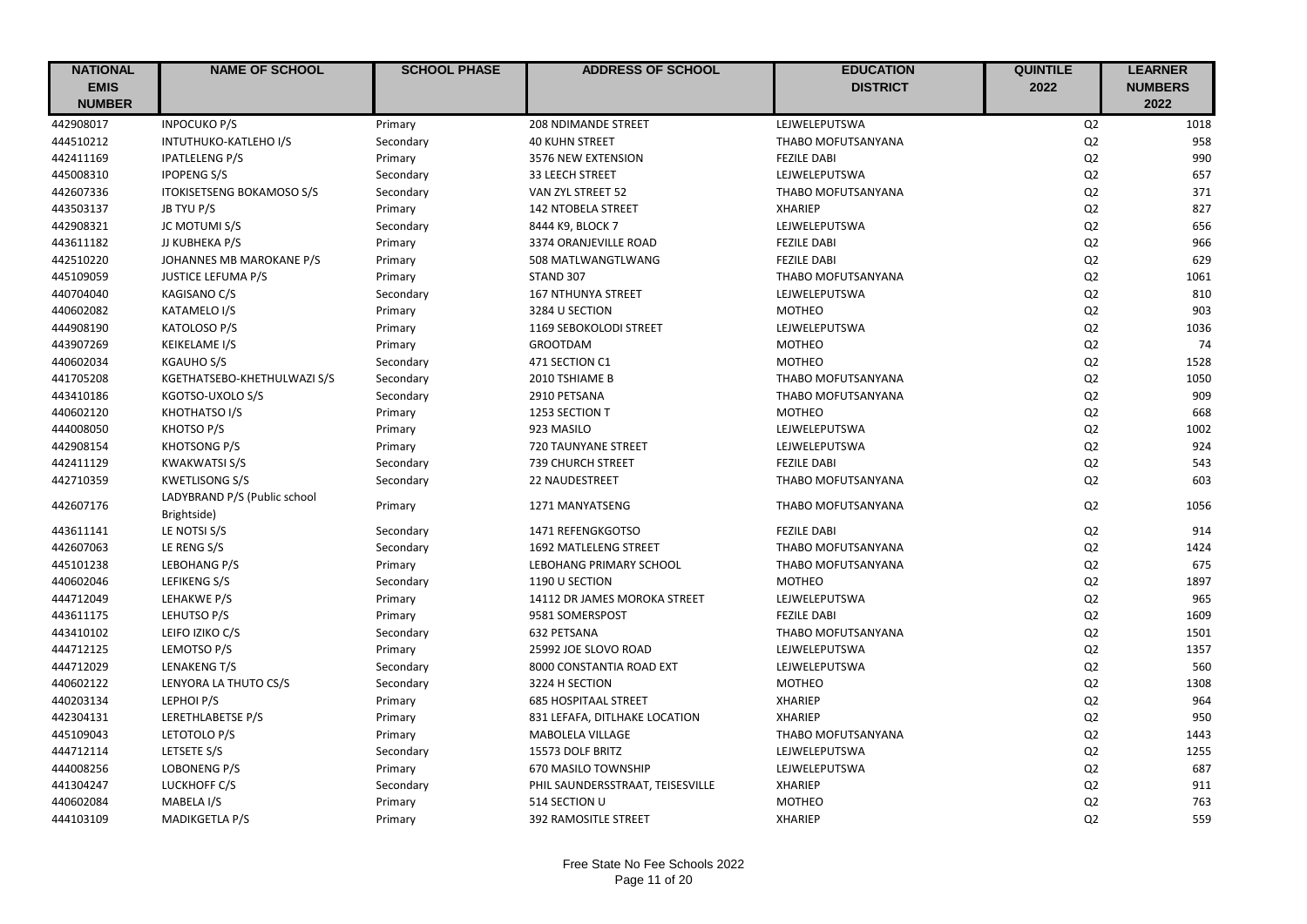| <b>NATIONAL</b> | <b>NAME OF SCHOOL</b>   | <b>SCHOOL PHASE</b> | <b>ADDRESS OF SCHOOL</b>  | <b>EDUCATION</b>          | <b>QUINTILE</b> | <b>LEARNER</b> |
|-----------------|-------------------------|---------------------|---------------------------|---------------------------|-----------------|----------------|
| <b>EMIS</b>     |                         |                     |                           | <b>DISTRICT</b>           | 2022            | <b>NUMBERS</b> |
| <b>NUMBER</b>   |                         |                     |                           |                           |                 | 2022           |
| 440607296       | MAHLATSWETSA P/S        | Primary             | 266 MAHLATSWETSA          | THABO MOFUTSANYANA        | Q2              | 1052           |
| 445109002       | MAKABELANE CS/S         | Secondary           | NO. 2 MOHALE STREET       | THABO MOFUTSANYANA        | Q2              | 1371           |
| 445008189       | MAKELEKETLA P/S         | Primary             | 1096 MAKELEKETLA          | LEJWELEPUTSWA             | Q2              | 808            |
| 442710182       | MAMAFUBEDU P/S          | Primary             | 704 EASTER VILLAGE        | THABO MOFUTSANYANA        | Q2              | 864            |
| 445109020       | MAMELLO P/S             | Primary             | <b>1847 MAMPOI STREET</b> | <b>THABO MOFUTSANYANA</b> | Q2              | 657            |
| 444412025       | MAMELLO S/S             | Secondary           | 1391 MUSA STREET          | LEJWELEPUTSWA             | Q2              | 1391           |
| 441407110       | MASALENG P/S            | Primary             | 1021/2 MEQHELENG          | THABO MOFUTSANYANA        | Q2              | 1155           |
| 443907228       | MASERONA I/S            | Primary             | 229 GLADSTONE             | <b>MOTHEO</b>             | Q <sub>2</sub>  | 293            |
| 442510187       | MATLWANGTLWANG S/S      | Secondary           | 851 MATLWANGTLWANG        | <b>FEZILE DABI</b>        | Q2              | 1039           |
| 444412113       | MELODING S/S            | Secondary           | 12198 STILTE PARK         | LEJWELEPUTSWA             | Q2              | 899            |
| 441811188       | <b>METSIMAHOLO P/S</b>  | Primary             | 77 KGOPOLONG STREET       | <b>FEZILE DABI</b>        | Q2              | 580            |
| 441811178       | METSIMATLE S/S          | Secondary           | 77 KGOPOLONG STREET       | <b>FEZILE DABI</b>        | Q2              | 557            |
| 441610200       | <b>MFUNDO THUTO S/S</b> | Secondary           | 4768 SEABATA SECTION      | <b>FEZILE DABI</b>        | Q2              | 1094           |
| 441407328       | MJ MOHLAHLI S/S         | Secondary           | 417 C/O KORT & IMPERANI   | THABO MOFUTSANYANA        | Q2              | 588            |
| 444712050       | MMANTSHEBO P/S          | Primary             | 13502 TSIU MATSEPE STREET | LEJWELEPUTSWA             | Q2              | 1022           |
| 440602087       | MMULAKGORO I/S          | Primary             | 844 W SECTION             | <b>MOTHEO</b>             | Q2              | 924            |
| 442506077       | MOEPENG I/S             | Primary             | <b>1504 MORAKE STREET</b> | <b>FEZILE DABI</b>        | Q2              | 655            |
| 443803112       | MOFULATSHEPE P/S        | Primary             | 474 JOHNS STREET          | <b>XHARIEP</b>            | Q2              | 716            |
| 440704025       | MOKGWABONG P/S          | Primary             | 14114 JAMES MOROKA STREET | LEJWELEPUTSWA             | Q2              | 1027           |
| 443907306       | <b>MOKITLANE P/S</b>    | Primary             | 621 ZONE 2 BULTFONTEIN    | <b>MOTHEO</b>             | Q2              | 851            |
| 444611187       | MOKWALLO P/S            | Primary             | <b>220 BASIENG STREET</b> | <b>FEZILE DABI</b>        | Q2              | 831            |
| 443907232       | <b>MOKWENA P/S</b>      | Primary             | 6153 MOKWENA LOCATION     | <b>MOTHEO</b>             | Q2              | 446            |
| 445109041       | MOLIBELI P/S            | Primary             | HA-RANKOPANE VILLAGE      | THABO MOFUTSANYANA        | Q2              | 835            |
| 440602089       | MONOKOTSWAI I/S         | Primary             | 1632 U SECTION            | <b>MOTHEO</b>             | Q2              | 1009           |
| 440506102       | <b>MOPHATE S/S</b>      | Secondary           | 1355 MAJA STREET          | LEJWELEPUTSWA             | Q2              | 1297           |
| 440101294       | MORITING WA THUTO S/S   | Secondary           | 732 MALHERBE STREET       | THABO MOFUTSANYANA        | Q2              | 397            |
| 445109010       | MOTEKA S/S              | Secondary           | HA-RANKOPANE VILLAGE      | THABO MOFUTSANYANA        | Q2              | 476            |
| 443907265       | MOTSHUMI P/S            | Primary             | <b>BALACLAVA TRUST</b>    | <b>MOTHEO</b>             | Q <sub>2</sub>  | 30             |
| 440602121       | <b>MPATLENG S/S</b>     | Secondary           | 3010 T-SECTION            | <b>MOTHEO</b>             | Q2              | 1449           |
| 444712052       | NANABOLELA S/S          | Secondary           | 18122 KOTELO STREET       | LEJWELEPUTSWA             | Q2              | 1275           |
| 442506241       | NGWATHE S/S             | Secondary           | 208 MOKONE STR            | <b>FEZILE DABI</b>        | Q2              | 423            |
| 440602093       | NKGOTHATSENG I/S        | Primary             | 1834 N SECTION            | <b>MOTHEO</b>             | Q2              | 653            |
| 443907235       | NKHABELE P/S            | Primary             | 596 RIETFONTEIN           | <b>MOTHEO</b>             | Q2              | 27             |
| 443611181       | NOMSA S/S               | Secondary           | 3281 REFENGKGOTSO         | <b>FEZILE DABI</b>        | Q2              | 883            |
| 440602078       | NTEBALENG I/S           | Primary             | 2434 W SECTION            | <b>MOTHEO</b>             | Q2              | 941            |
| 440602094       | NTEBOHENG P/S           | Primary             | 918 SECTION S             | <b>MOTHEO</b>             | Q2              | 972            |
| 440602066       | NTEDISENG I/S           | Primary             | 348 SECTION K             | <b>MOTHEO</b>             | Q2              | 1567           |
| 440602085       | NTHAPELLENG I/S         | Primary             | 1691 SECTION K            | <b>MOTHEO</b>             | Q2              | 714            |
| 443011149       | NTSHWEPHEPA P/S         | Primary             | 8097 TUMAHOLE             | <b>FEZILE DABI</b>        | Q2              | 959            |
| 440602090       | NTUMEDISENG S/S         | Secondary           | 2061 SECTION 'N'          | <b>MOTHEO</b>             | Q2              | 838            |
| 444712073       | PABALLONG I/S           | Primary             | PABALLONG VILLAGE         | LEJWELEPUTSWA             | Q2              | 199            |
| 442104263       | PANORAMA C/S            | Secondary           | <b>SCHOOL STREET 1</b>    | <b>XHARIEP</b>            | Q2              | 1033           |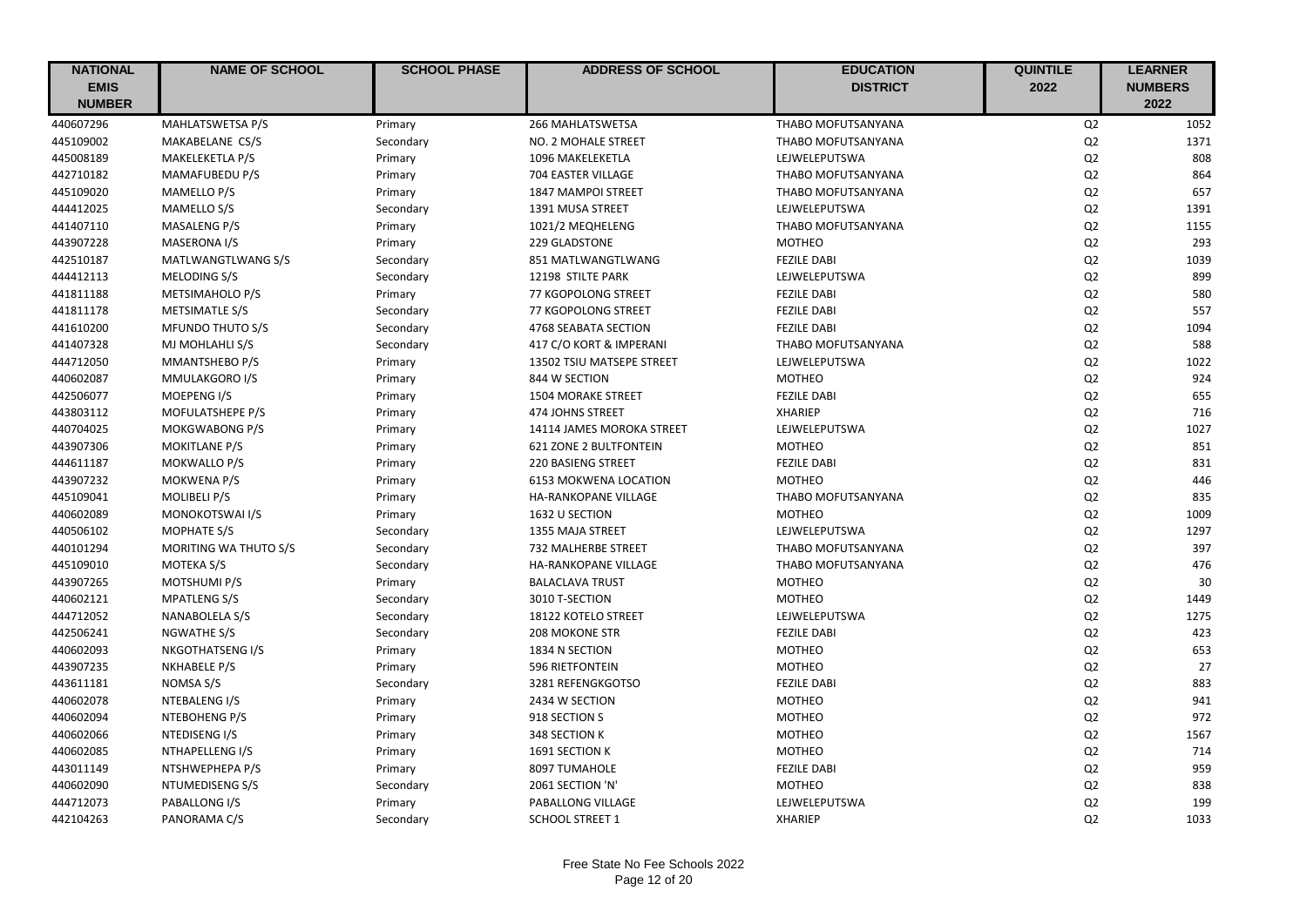| <b>NATIONAL</b> | <b>NAME OF SCHOOL</b>                  | <b>SCHOOL PHASE</b> | <b>ADDRESS OF SCHOOL</b> | <b>EDUCATION</b>          | <b>QUINTILE</b> | <b>LEARNER</b> |
|-----------------|----------------------------------------|---------------------|--------------------------|---------------------------|-----------------|----------------|
| <b>EMIS</b>     |                                        |                     |                          | <b>DISTRICT</b>           | 2022            | <b>NUMBERS</b> |
| <b>NUMBER</b>   |                                        |                     |                          |                           |                 | 2022           |
| 443701278       | PAUL ROUX I/S                          | Primary             | <b>4 CILLIERS STREET</b> | <b>THABO MOFUTSANYANA</b> | Q <sub>2</sub>  | 512            |
| 440404251       | PERDEBERG I/S                          | Primary             | HOUSE NO. 1              | <b>XHARIEP</b>            | Q2              | 64             |
| 443410219       | PETSANA P/S                            | Primary             | 260 SCHOOL STREET        | THABO MOFUTSANYANA        | Q2              | 1070           |
| 440602036       | PHALLANG I/S                           | Primary             | 249 SECTION C            | <b>MOTHEO</b>             | Q2              | 412            |
| 443203190       | PHILIPPOLIS S/S                        | Secondary           | <b>SCHOOL STREET</b>     | <b>XHARIEP</b>            | Q2              | 338            |
| 443410080       | PHINDUZAME I/S                         | Primary             | 1596 PETSANA             | THABO MOFUTSANYANA        | Q2              | 1224           |
| 441610202       | PHOMELLO P/S                           | Primary             | 2087 TSOLO STREET        | <b>FEZILE DABI</b>        | Q2              | 906            |
| 442710101       | PHUKALLA S/S                           | Secondary           | 912 MALEFANE STREET      | THABO MOFUTSANYANA        | Q2              | 998            |
| 444712012       | POLOKONG I/S                           | Primary             | PRESIDENT STEYN NO. 2    | LEJWELEPUTSWA             | Q2              | 584            |
| 440602070       | PONTSHENG P/S                          | Primary             | 1840 SECTION F           | <b>MOTHEO</b>             | Q2              | 1041           |
| 443907238       | POONYANE P/S                           | Primary             | TWEEFONTEIN              | <b>MOTHEO</b>             | Q2              | 79             |
| 444712123       | PRESIDENT BRAND P/S<br>(LEJWELEPUTSWA) | Primary             | <b>MAFIKENG STREET</b>   | LEJWELEPUTSWA             | Q2              | 33             |
| 444103117       | PT SANDERS C/S                         | Secondary           | 1 ROOS STREET            | <b>XHARIEP</b>            | Q2              | 419            |
| 441610173       | <b>QALABOTJHA S/S</b>                  | Secondary           | 794 WETSIE STREET        | <b>FEZILE DABI</b>        | Q2              | 1138           |
| 443907261       | RAMOSHOANE P/S                         | Primary             | YORKSFORD VILLAGE        | <b>MOTHEO</b>             | Q2              | 58             |
| 443410184       | <b>REATILE I/S</b>                     | Primary             | 2370 PETSANA             | THABO MOFUTSANYANA        | Q2              | 985            |
| 443611272       | <b>REBATLA THUTO S/S</b>               | Secondary           | 3821 NEW EXTENSION       | <b>FEZILE DABI</b>        | Q2              | 691            |
| 440602079       | <b>REENTSENG P/S</b>                   | Primary             | 2406 SECTION K           | <b>MOTHEO</b>             | Q <sub>2</sub>  | 553            |
| 441610193       | <b>REFENG THABO S/S</b>                | Secondary           | 702 MOKOENA STREET       | <b>FEZILE DABI</b>        | Q2              | 660            |
| 443611198       | <b>REFENGKGOTSO P/S</b>                | Primary             | 906 REFENGKGOTSO         | <b>FEZILE DABI</b>        | Q2              | 791            |
| 440704141       | REFIHLETSE C/S                         | Secondary           | 223 BANYANE DRIVE        | LEJWELEPUTSWA             | Q2              | 503            |
| 440602033       | <b>REFIHLILE I/S</b>                   | Primary             | 1359 SECTION C1          | <b>MOTHEO</b>             | Q2              | 173            |
| 442304132       | REIKAELETSE S/S                        | Secondary           | 1888 JACOBSDALWEG        | <b>XHARIEP</b>            | Q2              | 384            |
| 440303259       | <b>REKGONNE P/S</b>                    | Primary             | 128 VOORTREKKER          | <b>MOTHEO</b>             | Q2              | 1189           |
| 440303159       | <b>RELEBELETSE P/S</b>                 | Primary             | 7482 PHASE 4             | <b>MOTHEO</b>             | Q2              | 1514           |
| 443803600       | RELEBOHILE SIBULELE C/S                | Secondary           | 282 BRAND STREET         | <b>XHARIEP</b>            | Q2              | 777            |
| 444008314       | RESEAMOHETSE P/S                       | Primary             | 3688 MASILO              | LEJWELEPUTSWA             | Q2              | 838            |
| 441610088       | <b>RETSHEDISITSWE S/S</b>              | Secondary           | 1538 EXTENTION 4         | <b>FEZILE DABI</b>        | Q2              | 861            |
| 441207157       | <b>REUTLWAHETSE S/S</b>                | Secondary           | 1339 MAHLATSWETSA        | THABO MOFUTSANYANA        | Q2              | 602            |
| 444712115       | RHEEDERPARK C/S                        | Secondary           | 54 LINDSAY ROAD          | LEJWELEPUTSWA             | Q2              | 1030           |
| 443503210       | ROUXVILLE P/S                          | Primary             | <b>MARAIS STREET</b>     | <b>XHARIEP</b>            | Q2              | 429            |
| 440602031       | SANKATANE I/S                          | Primary             | 545 SECTION C            | <b>MOTHEO</b>             | Q2              | 335            |
| 443011262       | <b>SCHONKENVILLE I/S</b>               | Primary             | <b>42 SECOND STREET</b>  | <b>FEZILE DABI</b>        | Q2              | 928            |
| 440602075       | SEEMAHALE S/S                          | Secondary           | 514 SECTION K            | <b>MOTHEO</b>             | Q2              | 1681           |
| 440602092       | SEITHATI I/S                           | Primary             | 2121 H3 SECTION          | <b>MOTHEO</b>             | Q2              | 453            |
| 440602081       | SEMOMOTELA P/S                         | Primary             | 2848 SECTION N           | <b>MOTHEO</b>             | Q2              | 330            |
| 440602077       | <b>SEROKI P/S</b>                      | Primary             | 802 M SECTION            | <b>MOTHEO</b>             | Q2              | 655            |
| 443907220       | SEROPE P/S                             | Primary             | <b>WOODBRIDGE TRUST</b>  | <b>MOTHEO</b>             | Q2              | 60             |
| 440602083       | SETJHABA-SE-MAKETSE C/S                | Secondary           | NO. 5 SECTION H1         | <b>MOTHEO</b>             | Q2              | 1717           |
| 444712108       | SETSHABELO P/S                         | Primary             | 28588 DR NDAKI STREET    | LEJWELEPUTSWA             | Q2              | 1249           |
| 442506236       | SHS MOFUBE P/S                         | Primary             | 986 NGWATHE              | <b>FEZILE DABI</b>        | Q2              | 982            |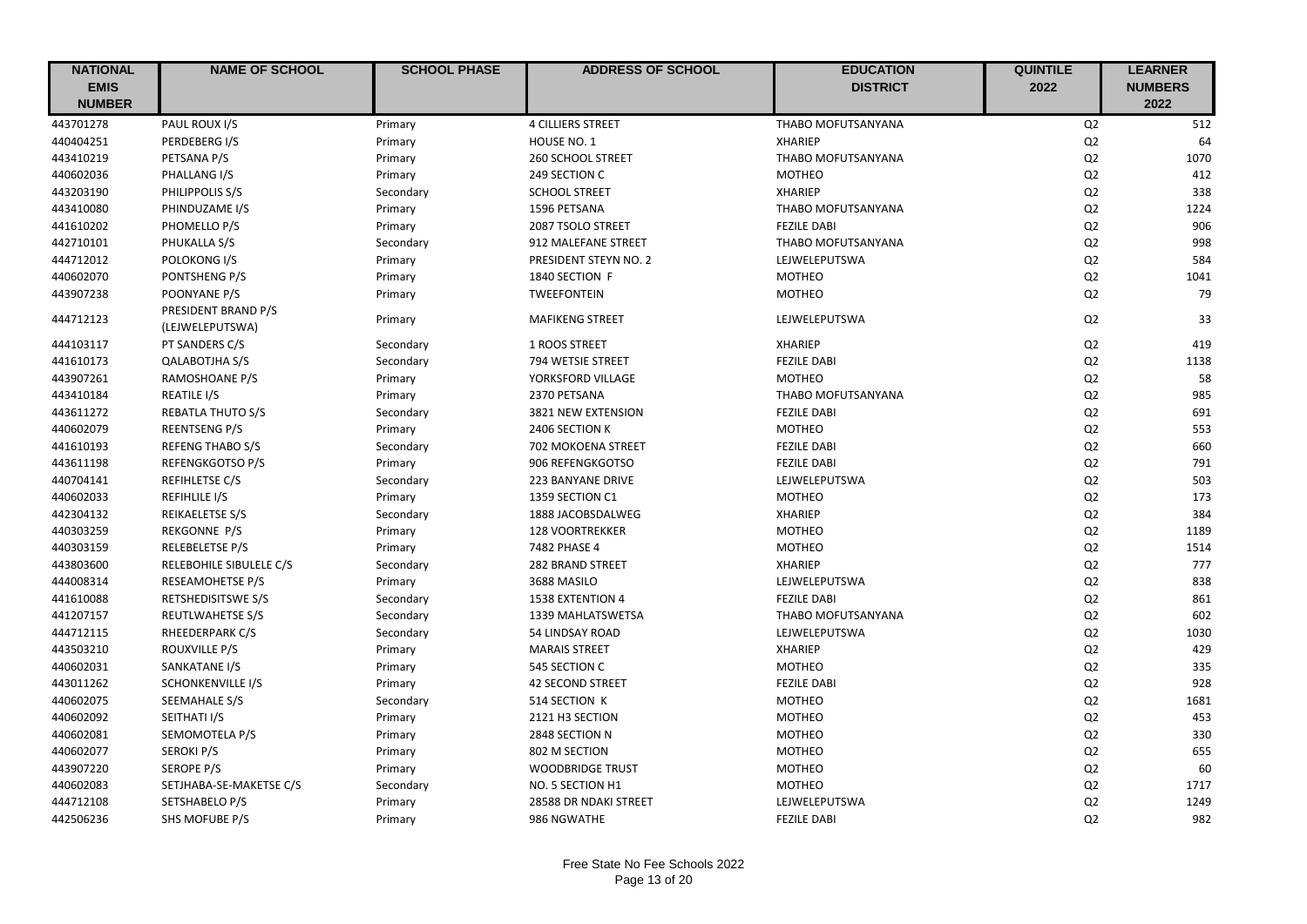| <b>NATIONAL</b> | <b>NAME OF SCHOOL</b>       | <b>SCHOOL PHASE</b> | <b>ADDRESS OF SCHOOL</b>           | <b>EDUCATION</b>   | <b>QUINTILE</b> | <b>LEARNER</b> |
|-----------------|-----------------------------|---------------------|------------------------------------|--------------------|-----------------|----------------|
| <b>EMIS</b>     |                             |                     |                                    | <b>DISTRICT</b>    | 2022            | <b>NUMBERS</b> |
| <b>NUMBER</b>   |                             |                     |                                    |                    |                 | 2022           |
| 443803227       | SMITHFIELD P/S              | Primary             | SKOOLSTRAAT                        | <b>XHARIEP</b>     | Q2              | 269            |
| 440203111       | SPRINGFONTEIN P/S           | Primary             | <b>626 MAPHODI TOWNSHIP</b>        | <b>XHARIEP</b>     | Q2              | 418            |
| 440203193       | SPRINGFONTEIN S/S           | Secondary           | <b>18 VOORTREKKER STREET</b>       | <b>XHARIEP</b>     | Q2              | 405            |
| 443907271       | STRYDOM S/S                 | Secondary           | <b>144 STATION ROAD</b>            | <b>MOTHEO</b>      | Q2              | 977            |
| 444008151       | TAIWE S/S                   | Secondary           | 3601 MASILO                        | LEJWELEPUTSWA      | Q2              | 1418           |
| 444611167       | TATAISO P/S (FEZILE DABI)   | Primary             | 792 MANDELA SECTION                | <b>FEZILE DABI</b> | Q2              | 851            |
| 440602048       | THABO P/S                   | Primary             | 943 K SECTION                      | <b>MOTHEO</b>      | Q2              | 1139           |
| 443503106       | THABO-VUYO S/S              | Secondary           | 401 ROLELEATHUNYA TOWNSHIP         | <b>XHARIEP</b>     | Q2              | 723            |
| 442506169       | THAKAMESO CS/S              | Secondary           | 8812-CORNER LUDICK AND TANG STREET | <b>FEZILE DABI</b> | Q2              | 791            |
| 445109068       | THAROLLO I/S                | Primary             | 3074 BLOCK L                       | THABO MOFUTSANYANA | Q2              | 880            |
| 442710357       | THAROLLO P/S                | Primary             | 94 MATLWANGTLWANG                  | <b>FEZILE DABI</b> | Q2              | 956            |
| 442710218       | THEBE P/S                   | Primary             | 544 MAMAFUBEDU                     | THABO MOFUTSANYANA | Q2              | 963            |
| 443611172       | THEHA SETJHABA P/S          | Primary             | 4750 SOMMERSPOST                   | <b>FEZILE DABI</b> | Q2              | 1191           |
| 444510214       | THEMBIMFUNDO P/S            | Primary             | 1927 SHABANGU STREET               | THABO MOFUTSANYANA | Q2              | 730            |
| 445109009       | THOKOANA MAKAOTA S/S        | Secondary           | <b>MABOLELA VILLAGE</b>            | THABO MOFUTSANYANA | Q2              | 533            |
| 442008247       | THORISO P/S                 | Primary             | 1802 NELSON MANDELA DRIVE          | LEJWELEPUTSWA      | Q2              | 838            |
| 442908283       | THUSANONG P/S               | Primary             | 426 BLOCK 6                        | LEJWELEPUTSWA      | Q2              | 1244           |
| 444412057       | TIKWE P/S                   | Primary             | <b>369 KOPANONG STREET</b>         | LEJWELEPUTSWA      | Q2              | 1079           |
| 440506165       | <b>TJANTJELLO P/S</b>       | Primary             | 1354 MAJA STREET                   | LEJWELEPUTSWA      | Q2              | 1349           |
| 443611275       | TJHABA TSOHLE P/S           | Primary             | 1471B                              | <b>FEZILE DABI</b> | Q2              | 979            |
| 440303280       | TJHEBELOPELE P/S            | Primary             | 12419 PHASE 6                      | <b>MOTHEO</b>      | Q2              | 1706           |
| 442008254       | <b>TLAMANANG P/S</b>        | Primary             | <b>175 MOFOKENG STREET</b>         | LEJWELEPUTSWA      | Q2              | 904            |
| 445008258       | <b>TLONGKGANYENG P/S</b>    | Primary             | 1094 OLD LOCATION                  | LEJWELEPUTSWA      | Q2              | 955            |
| 440602032       | TLOTLISANG I/S              | Primary             | 1957 SECTION C                     | <b>MOTHEO</b>      | Q2              | 298            |
| 442908038       | TS MATLALETSA P/S           | Primary             | <b>7 CEDER AVENUE</b>              | LEJWELEPUTSWA      | Q2              | 313            |
| 444712048       | <b>TSAKANI P/S</b>          | Primary             | 11958 MATIMA CRESCENT              | LEJWELEPUTSWA      | Q2              | 769            |
| 441610358       | TSEBO-ULWAZI S/S            | Secondary           | 1172 MABUYA STREET                 | <b>FEZILE DABI</b> | Q2              | 387            |
| 441610246       | TSHEDISO XOLANI P/S         | Primary             | <b>162 MOKOENA STREET</b>          | <b>FEZILE DABI</b> | Q2              | 988            |
| 441610264       | <b>TWEELING C/S</b>         | Secondary           | <b>49 PIET RETIEF STREET</b>       | <b>FEZILE DABI</b> | Q2              | 521            |
| 444510222       | VREDE P/S                   | Primary             | 321 MHLAMBI STREET                 | THABO MOFUTSANYANA | Q <sub>2</sub>  | 1060           |
| 444611263       | <b>VREDEFORT P/S</b>        | Primary             | 11 ORANJERIVIER STREET             | <b>FEZILE DABI</b> | Q2              | 895            |
| 444712072       | <b>WESTERN HOLDINGS P/S</b> | Primary             | 1122 RHEERDERPARK EXT. 2           | LEJWELEPUTSWA      | Q2              | 341            |
| 440203228       | <b>WILLIAMSVILLE P/S</b>    | Primary             | MAGNOLIASTRAAT                     | <b>XHARIEP</b>     | Q2              | 173            |
| 441610221       | ZAMALEKA P/S                | Primary             | 731 MPHUTHI STREET                 | <b>FEZILE DABI</b> | Q2              | 1047           |
| 445802163       | <b>ADELAIDE TAMBO S/S</b>   | Secondary           | <b>THABONG</b>                     | LEJWELEPUTSWA      | Q <sub>3</sub>  | 444            |
| 443907314       | <b>ALBERT MOROKA</b>        | Secondary           | STAND NUMBER 2345                  | <b>MOTHEO</b>      | Q <sub>3</sub>  | 1029           |
| 443011183       | AM LEMBEDE P/S              | Primary             | 2028 MTHIMKULU STREET              | <b>FEZILE DABI</b> | Q <sub>3</sub>  | 332            |
| 440303248       | ATANG P/S                   | Primary             | 8152 NAMIBIA                       | <b>MOTHEO</b>      | Q <sub>3</sub>  | 1345           |
| 440303261       | ATLEHANG S/S                | Secondary           | 4449 RAMAILANE STREET              | <b>MOTHEO</b>      | Q <sub>3</sub>  | 1230           |
| 441912034       | <b>BAHALE S/S</b>           | Secondary           | 1131 PHOMOLONG LOCATION            | LEJWELEPUTSWA      | Q <sub>3</sub>  | 924            |
| 440304165       | <b>BATHO P/S</b>            | Primary             | 1283 PHATLHANE STREET              | <b>MOTHEO</b>      | Q <sub>3</sub>  | 556            |
| 443303110       | <b>BEANG TSE MOLEMO S/S</b> | Secondary           | 832 KHUTSO STREET                  | <b>XHARIEP</b>     | Q <sub>3</sub>  | 409            |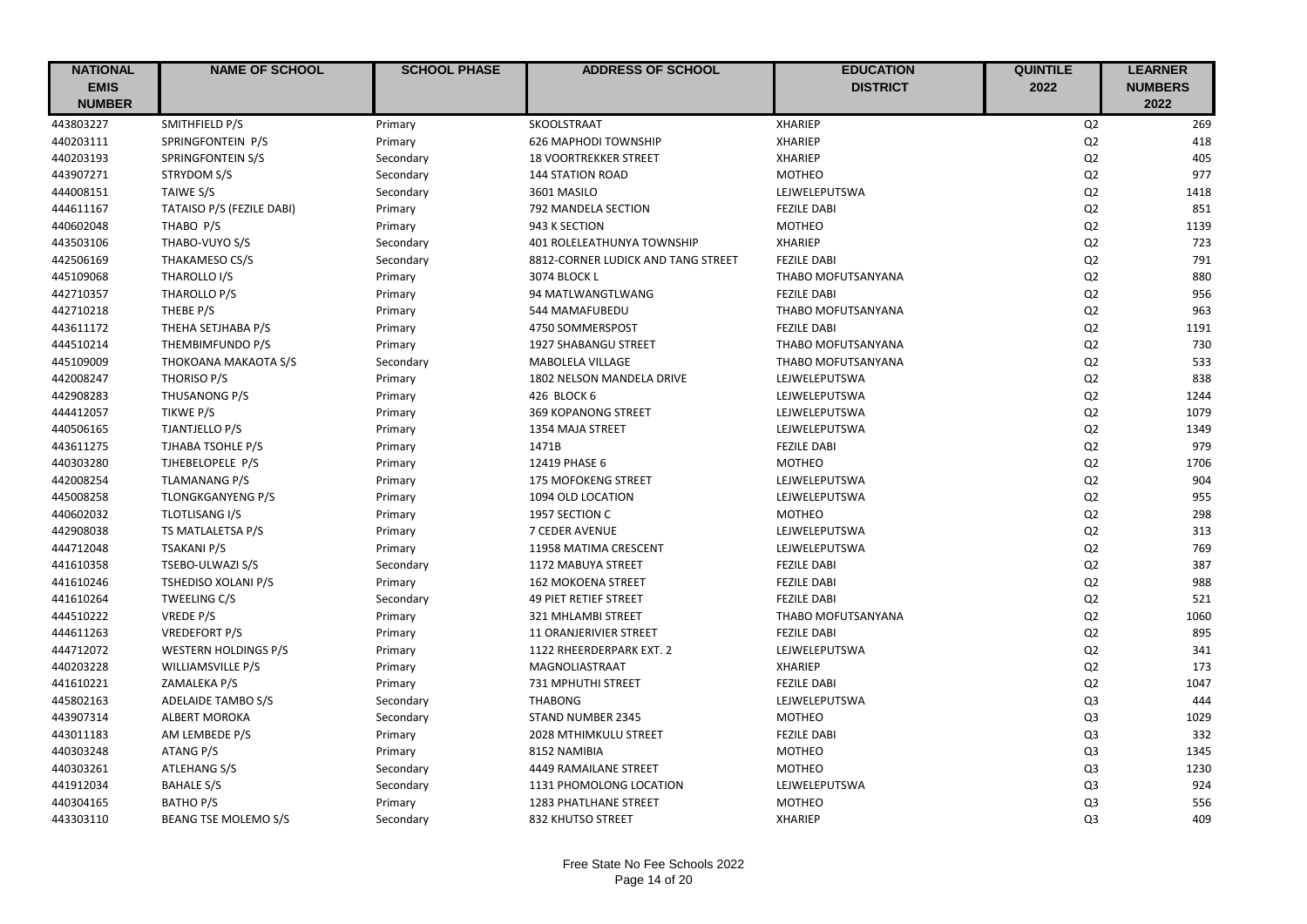| <b>NATIONAL</b> | <b>NAME OF SCHOOL</b>         | <b>SCHOOL PHASE</b> | <b>ADDRESS OF SCHOOL</b>     | <b>EDUCATION</b>   | <b>QUINTILE</b> | <b>LEARNER</b> |
|-----------------|-------------------------------|---------------------|------------------------------|--------------------|-----------------|----------------|
| <b>EMIS</b>     |                               |                     |                              | <b>DISTRICT</b>    | 2022            | <b>NUMBERS</b> |
| <b>NUMBER</b>   |                               |                     |                              |                    |                 | 2022           |
| 443203219       | <b>BERGMANSHOOGTE I/S</b>     | Primary             | <b>ARENDWEG 1</b>            | <b>XHARIEP</b>     | Q <sub>3</sub>  | 368            |
| 445802169       | <b>BHEKEZELA P/S</b>          | Primary             | 1952 EXTENTION 16, AMELIA    | <b>FEZILE DABI</b> | Q <sub>3</sub>  | 1149           |
| 441811106       | BHEKILANGA I/S                | Primary             | 334 MBETHE STREET            | <b>FEZILE DABI</b> | Q <sub>3</sub>  | 895            |
| 440303133       | <b>BLOEMFONTEIN-OOS I/S</b>   | Primary             | <b>100 EEUFEES ROAD</b>      | <b>MOTHEO</b>      | Q <sub>3</sub>  | 839            |
| 445109063       | <b>BLUEGUMBOSCH S/S</b>       | Secondary           | 1589 BLUEGUMBOSCH            | THABO MOFUTSANYANA | Q <sub>3</sub>  | 1124           |
| 444412109       | <b>BOASE P/S</b>              | Primary             | 22242 SENYANE STREET         | LEJWELEPUTSWA      | Q <sub>3</sub>  | 796            |
| 440303135       | <b>BOCHABELA P/S</b>          | Primary             | <b>4515 MOIKANGOA STREET</b> | <b>MOTHEO</b>      | Q <sub>3</sub>  | 492            |
| 440101120       | <b>BODIKELA I/S</b>           | Primary             | 2306 MOKGELE STREET          | THABO MOFUTSANYANA | Q <sub>3</sub>  | 919            |
| 444712022       | <b>BOFIHLA I/S</b>            | Primary             | 8183 THUHLWANE ROAD          | LEJWELEPUTSWA      | Q <sub>3</sub>  | 282            |
| 443611132       | <b>BOFULA TSHEPE P/S</b>      | Primary             | 3244 TAYLOR PARK             | <b>FEZILE DABI</b> | Q <sub>3</sub>  | 1369           |
| 440101224       | <b>BOHLOKONG P/S</b>          | Primary             | 276a COETZEE STREET          | THABO MOFUTSANYANA | Q <sub>3</sub>  | 767            |
| 442506184       | <b>BOIKEMISETSO P/S</b>       | Primary             | 7398/9 EDGAR PHAKOE STREET   | <b>FEZILE DABI</b> | Q <sub>3</sub>  | 1119           |
| 441705107       | <b>BOIPOPO I/S</b>            | Primary             | 1681 TSHIAME A               | THABO MOFUTSANYANA | Q <sub>3</sub>  | 361            |
| 445109062       | BOITSEBELO JUNIOR TECHNICAL   | Primary             | <b>MAMPOI ROAD</b>           | THABO MOFUTSANYANA | Q <sub>3</sub>  | 68             |
| 441407160       | <b>BOITUMELO S/S</b>          | Secondary           | Site 2443 Zone 4             | THABO MOFUTSANYANA | Q <sub>3</sub>  | 1004           |
| 441811159       | <b>BOITUMELONG P/S</b>        | Primary             | <b>35 CILLIERS STREET</b>    | <b>FEZILE DABI</b> | Q <sub>3</sub>  | 371            |
| 443611161       | <b>BOKANTSHO P/S</b>          | Primary             | <b>12 VAAL POWER STATION</b> | <b>FEZILE DABI</b> | Q <sub>3</sub>  | 186            |
| 440404216       | <b>BOSHOF C/S</b>             | Secondary           | <b>VOORTREKKER STREET</b>    | LEJWELEPUTSWA      | Q <sub>3</sub>  | 769            |
| 442506332       | <b>BRENTPARK C/S</b>          | Secondary           | <b>BRIERLEY STREET</b>       | <b>FEZILE DABI</b> | Q <sub>3</sub>  | 579            |
| 442506331       | <b>BRENTVALE P/S</b>          | Primary             | <b>BRIERLEY STREET</b>       | <b>FEZILE DABI</b> | Q <sub>3</sub>  | 767            |
| 441407302       | CALEDONPARK P/S               | Primary             | <b>CALEDON STREET</b>        | THABO MOFUTSANYANA | Q <sub>3</sub>  | 841            |
| 443611168       | CEDAR S/S                     | Secondary           | 6288 CHRIS HANI              | <b>FEZILE DABI</b> | Q <sub>3</sub>  | 1165           |
| 443907266       | <b>CHRISTIAN LIPHOKO S/S</b>  | Secondary           | 3040 LOSABA STREET           | <b>MOTHEO</b>      | Q <sub>3</sub>  | 568            |
| 440101197       | <b>CLARENS I/S</b>            | Primary             | 388 MALIBAMATSHO STREET      | THABO MOFUTSANYANA | Q <sub>3</sub>  | 894            |
| 440101273       | CLARENS I/S (Town)(P/S)       | Primary             | <b>MALHERBE STREET</b>       | THABO MOFUTSANYANA | Q <sub>3</sub>  | 526            |
| 445109058       | CLUBVIEW I/S                  | Primary             | 50 B/BUSH RD                 | THABO MOFUTSANYANA | Q <sub>3</sub>  | 601            |
| 445109057       | <b>CLUBVIEW S/S</b>           | Secondary           | <b>MAKOANE ROAD</b>          | THABO MOFUTSANYANA | Q <sub>3</sub>  | 537            |
| 440303102       | COMMTECH CS/S                 | Secondary           | 10792 SINGONZO STREET        | <b>MOTHEO</b>      | Q <sub>3</sub>  | 1615           |
| 444712045       | DALUVUYO P/S                  | Primary             | 8086 PHEPHENGWENI STREET     | LEJWELEPUTSWA      | Q <sub>3</sub>  | 694            |
| 440303059       | DALUXOLO I/S                  | Primary             | 1183 MAMANI STREET           | <b>MOTHEO</b>      | Q <sub>3</sub>  | 483            |
| 444712014       | DIRISANANG I/S                | Primary             | 8155 MATSA & MOTLOHI STREET  | LEJWELEPUTSWA      | Q <sub>3</sub>  | 148            |
| 442506215       | <b>DORRINGTON MATSEPE I/S</b> | Primary             | 11467 PITSO STREET           | <b>FEZILE DABI</b> | Q <sub>3</sub>  | 811            |
| 442506199       | DR REGINALD CINGO CS/S        | Secondary           | Cnr KOEKOE AND PHAKOE STREET | <b>FEZILE DABI</b> | Q <sub>3</sub>  | 1249           |
| 442908251       | ELDORET S/S                   | Secondary           | DAAN VAN DER MERWE AVENUE    | LEJWELEPUTSWA      | Q <sub>3</sub>  | 514            |
| 443907272       | <b>EMANG P/S</b>              | Primary             | <b>BULTFONTEIN 2</b>         | <b>MOTHEO</b>      | Q <sub>3</sub>  | 1244           |
| 444712042       | <b>EMBONISWENI I/S</b>        | Primary             | <b>MOTSETHABONG</b>          | LEJWELEPUTSWA      | Q <sub>3</sub>  | 680            |
| 443907216       | ERESKULD I/S                  | Primary             | <b>EXCELSIOR ROAD</b>        | <b>MOTHEO</b>      | Q <sub>3</sub>  | 161            |
| 441207293       | <b>EXCELSIOR C/S</b>          | Secondary           | <b>47 STEYN STREET</b>       | THABO MOFUTSANYANA | Q <sub>3</sub>  | 361            |
| 445802164       | <b>GM POLORI P/S</b>          | Primary             | <b>HOOPSTAD</b>              | LEJWELEPUTSWA      | Q <sub>3</sub>  | 1149           |
| 440303183       | <b>GONYANE P/S</b>            | Primary             | 6593 DR LEBONA STREET        | <b>MOTHEO</b>      | Q <sub>3</sub>  | 956            |
| 443907250       | <b>GORONYANE S/S</b>          | Secondary           | 3032 UNIT ONE                | <b>MOTHEO</b>      | Q <sub>3</sub>  | 942            |
| 445802138       | <b>GRASSLAND P/S</b>          | Primary             | 17329 EXTENTION 28           | <b>MOTHEO</b>      | Q <sub>3</sub>  | 1501           |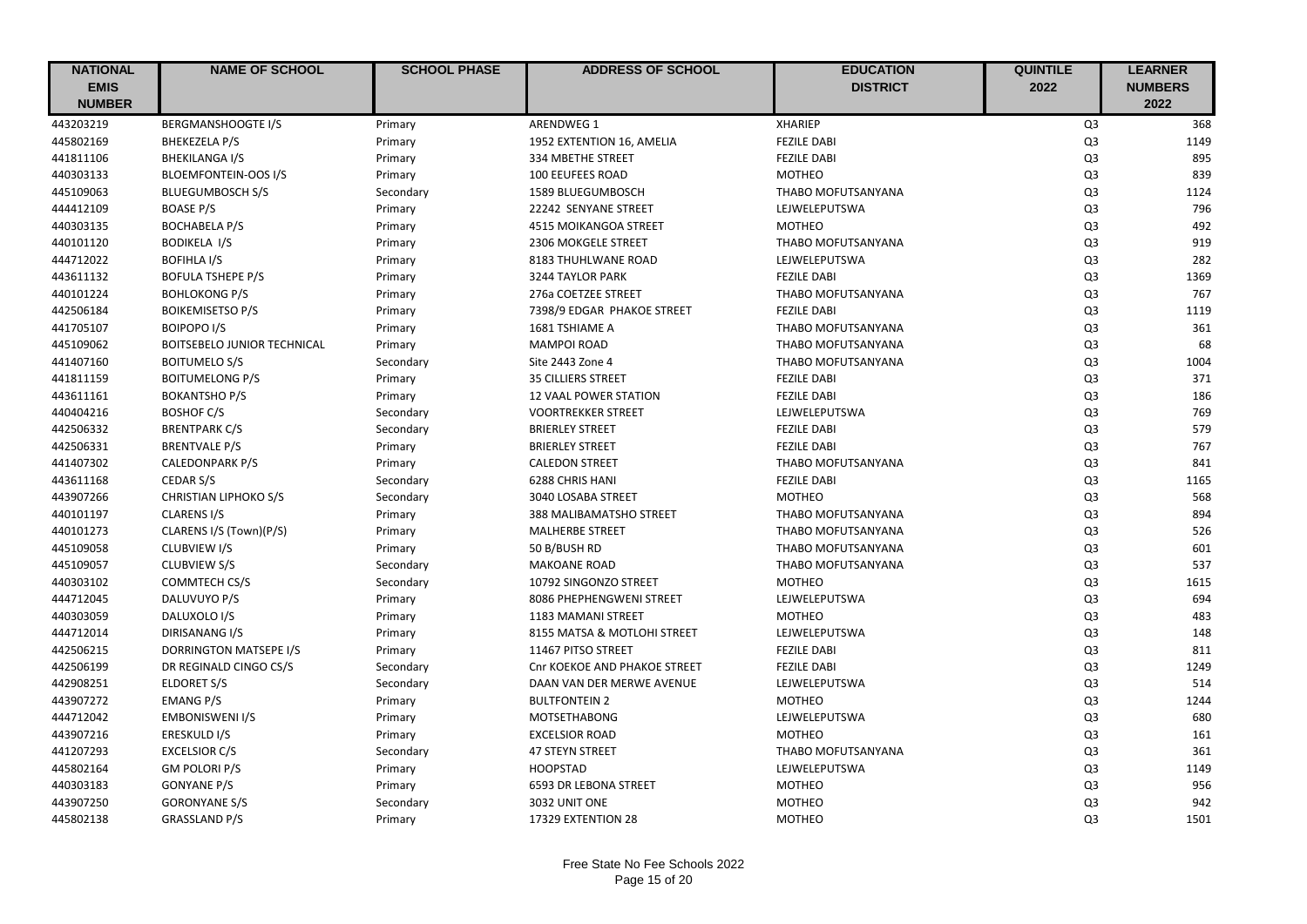| <b>NATIONAL</b> | <b>NAME OF SCHOOL</b>     | <b>SCHOOL PHASE</b> | <b>ADDRESS OF SCHOOL</b>         | <b>EDUCATION</b>   | <b>QUINTILE</b> | <b>LEARNER</b> |
|-----------------|---------------------------|---------------------|----------------------------------|--------------------|-----------------|----------------|
| <b>EMIS</b>     |                           |                     |                                  | <b>DISTRICT</b>    | 2022            | <b>NUMBERS</b> |
| <b>NUMBER</b>   |                           |                     |                                  |                    |                 | 2022           |
| 445802141       | <b>GRASSLAND S/S</b>      | Secondary           | GRASSLAND                        | <b>MOTHEO</b>      | Q <sub>3</sub>  | 1374           |
| 441610028       | <b>GUGULETHU I/S</b>      | Primary             | 1216 MAPOHOSHOE STREET           | <b>FEZILE DABI</b> | Q <sub>3</sub>  | 432            |
| 445802144       | <b>HANI PARK P/S</b>      | Primary             | 35429 HANI PARK                  | LEJWELEPUTSWA      | Q <sub>3</sub>  | 1667           |
| 440304242       | HEIDE P/S                 | Primary             | 92A PAPER STREET                 | <b>MOTHEO</b>      | Q <sub>3</sub>  | 1122           |
| 442607303       | <b>HERMANA P/S</b>        | Primary             | OLIENHOUTSTRAAT                  | THABO MOFUTSANYANA | Q <sub>3</sub>  | 614            |
| 444712011       | HLOLOHELO I/S             | Primary             | 8153 TLHOLOHELO STREET           | LEJWELEPUTSWA      | Q <sub>3</sub>  | 160            |
| 440303052       | <b>HODISA T/S</b>         | Secondary           | <b>420 NTLATI STREET</b>         | <b>MOTHEO</b>      | Q <sub>3</sub>  | 1203           |
| 440602041       | HOHLE I/S                 | Primary             | 03 G SECTION                     | <b>MOTHEO</b>      | Q <sub>3</sub>  | 931            |
| 442908255       | <b>ICOSENG P/S</b>        | Primary             | <b>405 MORAKE STREET</b>         | LEJWELEPUTSWA      | Q <sub>3</sub>  | 869            |
| 440304039       | <b>IHOBE I/S</b>          | Primary             | 6592B MOSHOESHOE ROAD            | <b>MOTHEO</b>      | Q <sub>3</sub>  | 673            |
| 440303032       | IKAELELO S/S (KAGISANONG) | Secondary           | 3051 MOIPOLAI STREET             | <b>MOTHEO</b>      | Q <sub>3</sub>  | 1005           |
| 444412051       | <b>IKAHENG P/S</b>        | Primary             | <b>75 MAKOKO DRIVE</b>           | LEJWELEPUTSWA      | Q <sub>3</sub>  | 728            |
| 443611134       | <b>IKETSETSENG CS/S</b>   | Secondary           | <b>3998 TAYLOR PARK</b>          | <b>FEZILE DABI</b> | Q <sub>3</sub>  | 1809           |
| 440101017       | <b>IMPUCUKO P/S</b>       | Primary             | 1548A MABIZELA STREET            | THABO MOFUTSANYANA | Q <sub>3</sub>  | 759            |
| 440101089       | <b>IMPUMELELO P/S</b>     | Primary             | 3306 NHLABATHI STREET            | THABO MOFUTSANYANA | Q <sub>3</sub>  | 989            |
| 443611156       | <b>ISAAC MHLAMBI P/S</b>  | Primary             | 6207 CHRIS HANI                  | <b>FEZILE DABI</b> | Q <sub>3</sub>  | 1008           |
| 443303241       | <b>ITEMELENG P/S</b>      | Primary             | 821 LESEDI STREET                | <b>XHARIEP</b>     | Q3              | 817            |
| 441705012       | <b>ITLHAHANELENG P/S</b>  | Primary             | 1082 ZWANE STREET                | THABO MOFUTSANYANA | Q <sub>3</sub>  | 265            |
| 442204243       | JAGERSFONTEIN I/S         | Primary             | HARRINGTONSTRAAT 36              | <b>XHARIEP</b>     | Q <sub>3</sub>  | 565            |
| 440304244       | JOE SOLOMON P/S           | Primary             | <b>3 PARISH AVENUE</b>           | <b>MOTHEO</b>      | Q <sub>3</sub>  | 1360           |
| 442506339       | <b>JSM SETILOANE S/S</b>  | Secondary           | 93 HILL STREET                   | <b>FEZILE DABI</b> | Q <sub>3</sub>  | 283            |
| 440304117       | <b>KAELANG S/S</b>        | Secondary           | CHIEF MOROKA STREET 4703         | <b>MOTHEO</b>      | Q <sub>3</sub>  | 1035           |
| 440303070       | KAGISHO CS/S              | Secondary           | <b>6625 MOHAPI STREET</b>        | <b>MOTHEO</b>      | Q <sub>3</sub>  | 1979           |
| 443611280       | KAHOBOTJHA-SAKUBUSHA S/S  | Secondary           | 14882 WALTER SISULU              | <b>FEZILE DABI</b> | Q <sub>3</sub>  | 1216           |
| 445802143       | KAMOHELO P/S              | Primary             | 8806 PHASE 3                     | <b>MOTHEO</b>      | Q <sub>3</sub>  | 1410           |
| 442506078       | <b>KANANELO S/S</b>       | Secondary           | 1563 ROBERT SELLO STREET         | <b>FEZILE DABI</b> | Q <sub>3</sub>  | 1102           |
| 440304029       | KARABELO P/S (MOTHEO)     | Primary             | 7797 MOLATOLE STREET             | <b>MOTHEO</b>      | Q <sub>3</sub>  | 804            |
| 441002123       | KATISO P/S                | Primary             | 1539 REVONIA LOCATION            | <b>MOTHEO</b>      | Q <sub>3</sub>  | 705            |
| 445802172       | KATLEHO MPUMELELO S/S     | Secondary           | 20082 AMELIA                     | <b>FEZILE DABI</b> | Q <sub>3</sub>  | 946            |
| 440303078       | <b>KGABANE P/S</b>        | Primary             | 11874 MALEFANE STREET            | <b>MOTHEO</b>      | Q <sub>3</sub>  | 606            |
| 440303065       | <b>KGATO P/S</b>          | Primary             | 14620 MOIPOLAI STREET            | <b>MOTHEO</b>      | Q <sub>3</sub>  | 1229           |
| 445109011       | <b>KGOLATHUTO S/S</b>     | Secondary           | 8707 Mampoi Road                 | THABO MOFUTSANYANA | Q <sub>3</sub>  | 1229           |
| 445802180       | <b>KGOTSO TAOLE SS</b>    | Secondary           | <b>BOTSHABELO</b>                | <b>MOTHEO</b>      | Q <sub>3</sub>  | 1166           |
| 440304272       | KHAKHAU I/S               | Primary             | 9TH TOGEKREGGEN ROAD             | <b>MOTHEO</b>      | Q <sub>3</sub>  | 141            |
| 440101225       | <b>KHANYENG I/S</b>       | Primary             | 1093 MANYE STREET                | THABO MOFUTSANYANA | Q <sub>3</sub>  | 164            |
| 441912110       | KHELENG S/S               | Secondary           | 11451 FIRST STREET               | LEJWELEPUTSWA      | Q <sub>3</sub>  | 1210           |
| 443907256       | KHUNE P/S                 | Primary             | <b>158 ROOIFONTEIN</b>           | <b>MOTHEO</b>      | Q <sub>3</sub>  | 120            |
| 440303206       | KOOT NIEMANN I/S          | Primary             | OLD THABA NCHU ROAD              | <b>MOTHEO</b>      | Q <sub>3</sub>  | 1175           |
| 445802137       | KOPANELANG THUTO P/S      | Primary             | ERF 17939, EXT. 4, WALTER SISULU | <b>FEZILE DABI</b> | Q3              | 1696           |
| 440303251       | <b>KOPANONG S/S</b>       | Secondary           | 33039 TURFLAAGTE                 | <b>MOTHEO</b>      | Q <sub>3</sub>  | 1642           |
| 441912053       | <b>KWEETSA P/S</b>        | Primary             | 2963 PHOMOLONG                   | LEJWELEPUTSWA      | Q <sub>3</sub>  | 746            |
| 442908319       | LA WESI S/S               | Secondary           | 2564/5 MOSHANE STREET            | LEJWELEPUTSWA      | Q <sub>3</sub>  | 784            |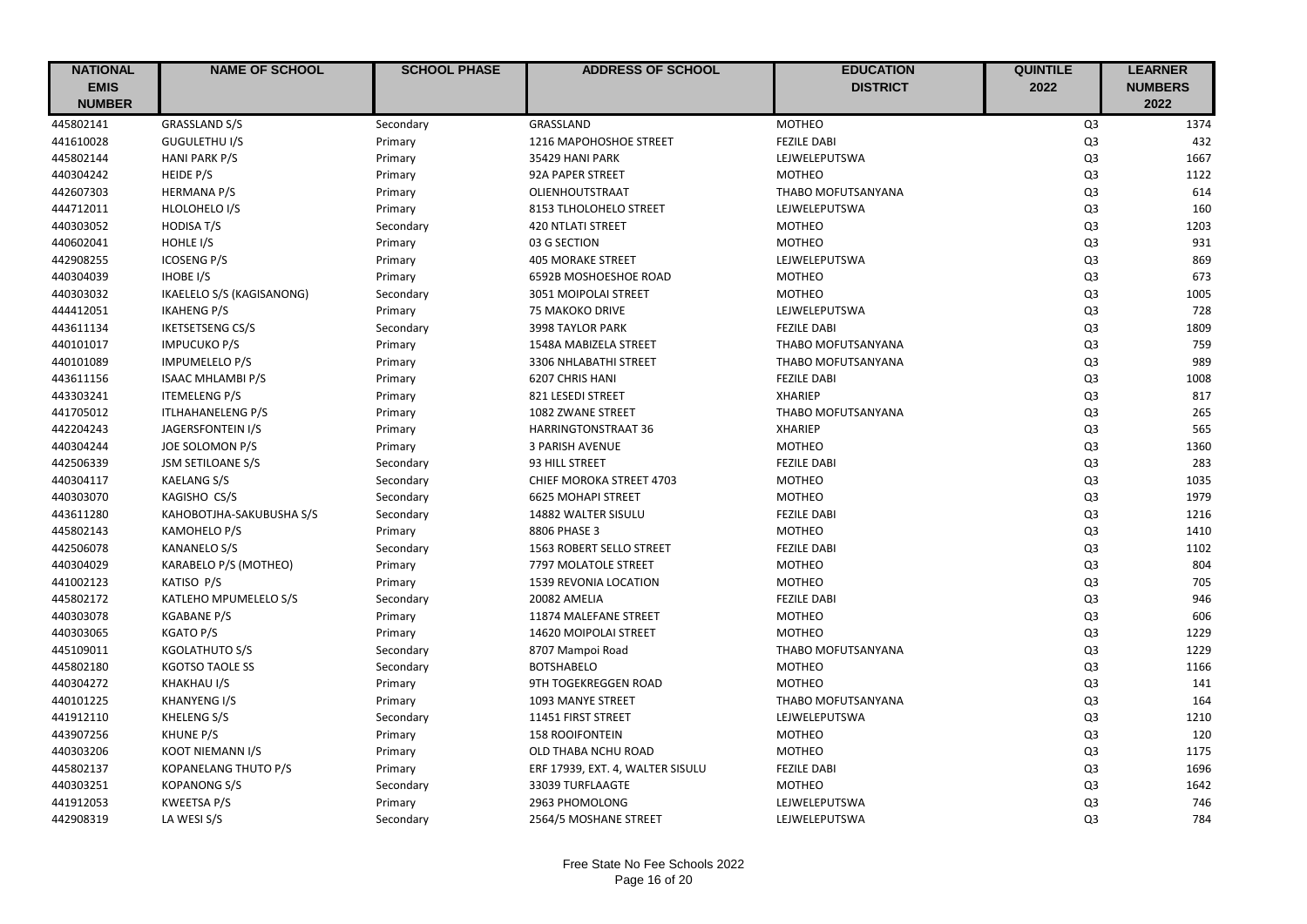| <b>NATIONAL</b> | <b>NAME OF SCHOOL</b>    | <b>SCHOOL PHASE</b> | <b>ADDRESS OF SCHOOL</b>          | <b>EDUCATION</b>   | <b>QUINTILE</b> | <b>LEARNER</b> |
|-----------------|--------------------------|---------------------|-----------------------------------|--------------------|-----------------|----------------|
| <b>EMIS</b>     |                          |                     |                                   | <b>DISTRICT</b>    | 2022            | <b>NUMBERS</b> |
| <b>NUMBER</b>   |                          |                     |                                   |                    |                 | 2022           |
| 442607209       | LE ROUX P/S              | Primary             | 2101 MATLELENG AVENUE             | THABO MOFUTSANYANA | Q <sub>3</sub>  | 588            |
| 444712002       | LEBOGANG S/S             | Secondary           | T/8097 DR MNGOMA STREET           | LEJWELEPUTSWA      | Q <sub>3</sub>  | 821            |
| 440304162       | LEGAE I/S                | Primary             | 6619 MTJOMBILE STREET             | <b>MOTHEO</b>      | Q <sub>3</sub>  | 880            |
| 445802171       | LEHLOMELA P/S            | Primary             | PETRUS STEYN                      | THABO MOFUTSANYANA | Q <sub>3</sub>  | 635            |
| 444712127       | LEKGARIETSE S/S          | Secondary           | 13504 MATIMA DRIVE                | LEJWELEPUTSWA      | Q <sub>3</sub>  | 1083           |
| 440304087       | LEKHULONG S/S            | Secondary           | 5081 MOJATAU STREET               | <b>MOTHEO</b>      | Q <sub>3</sub>  | 1349           |
| 444712021       | LENYORA I/S              | Primary             | 8152 MMATSA STREET                | LEJWELEPUTSWA      | Q <sub>3</sub>  | 400            |
| 444712040       | LEPHOLA S/S              | Secondary           | 8218 NKOANE ROAD                  | LEJWELEPUTSWA      | Q <sub>3</sub>  | 1779           |
| 441705201       | LERATO UTHANDO CS/S      | Secondary           | 83 EXT 1, INTABAZWE               | THABO MOFUTSANYANA | Q <sub>3</sub>  | 1260           |
| 440303011       | LEREKO S/S               | Secondary           | MONAHENG STREET 7855              | <b>MOTHEO</b>      | Q <sub>3</sub>  | 1333           |
| 440303009       | LESEDI P/S               | Primary             | 4673 KOKOZELA STREET              | <b>MOTHEO</b>      | Q <sub>3</sub>  | 586            |
| 444712044       | LESEDING T/S             | Secondary           | 10976 CONSTANTIA ROAD EXTENSION   | LEJWELEPUTSWA      | Q <sub>3</sub>  | 1102           |
| 445109054       | LETSIBOLO P/S            | Primary             | 802 RIVERSIDE                     | THABO MOFUTSANYANA | Q <sub>3</sub>  | 714            |
| 442506293       | LIKUBU P/S               | Primary             | 4755 MANKIE STREET                | <b>FEZILE DABI</b> | Q <sub>3</sub>  | 791            |
| 442710259       | LINDLEY S/S              | Secondary           | 1 BRAND STREET / BRANDSTRAAT 1    | THABO MOFUTSANYANA | Q <sub>3</sub>  | 557            |
| 440101293       | LK NTLABATHI I/S         | Primary             | 1421A PHEKOLONG STREET            | THABO MOFUTSANYANA | Q <sub>3</sub>  | 1227           |
| 440304192       | MABEOANA I/S             | Primary             | 6591 JONGA STREET                 | <b>MOTHEO</b>      | Q <sub>3</sub>  | 935            |
| 440303028       | MABOLELA P/S             | Primary             | 11875 MALEFANE STREET             | <b>MOTHEO</b>      | Q <sub>3</sub>  | 486            |
| 440303132       | <b>MABOLOKA P/S</b>      | Primary             | 4672 KOKOZELA STREET              | <b>MOTHEO</b>      | Q <sub>3</sub>  | 720            |
| 445109040       | MAFUBE I/S               | Primary             | 8919 MOHLOMI STREET               | THABO MOFUTSANYANA | Q <sub>3</sub>  | 309            |
| 443611045       | MALAKABENG I/S           | Primary             | 2000 MOROKA STREET                | <b>FEZILE DABI</b> | Q <sub>3</sub>  | 878            |
| 442908245       | MALEBALEBA P/S           | Primary             | 4989 K-6                          | LEJWELEPUTSWA      | Q <sub>3</sub>  | 1195           |
| 440304164       | <b>MANGAUNG P/S</b>      | Primary             | CNR. COOK AVE. & FORD HARE ROAD   | <b>MOTHEO</b>      | Q <sub>3</sub>  | 643            |
| 442607040       | <b>MANYATSENG P/S</b>    | Primary             | 1272 VENTER STREET                | THABO MOFUTSANYANA | Q <sub>3</sub>  | 887            |
| 442506238       | <b>MAOKENG P/S</b>       | Primary             | 10372 KOEKOE VILLAGE              | <b>FEZILE DABI</b> | Q <sub>3</sub>  | 1188           |
| 441407062       | <b>MARALLANENG S/S</b>   | Secondary           | 1368 ZONE 2                       | THABO MOFUTSANYANA | Q <sub>3</sub>  | 992            |
| 440303136       | MARANG I/S               | Primary             | 1147 COOPER AVENUE                | <b>MOTHEO</b>      | Q <sub>3</sub>  | 731            |
| 445802133       | MATLA P/S                | Primary             | 15107 PHASE SIX                   | <b>MOTHEO</b>      | Q <sub>3</sub>  | 1825           |
| 440101119       | MATSWATHAKA P/S          | Primary             | 2812 SHUPINYANENG VILLAGE         | THABO MOFUTSANYANA | Q <sub>3</sub>  | 1090           |
| 441610216       | MEDUWANENG P/S           | Primary             | 1210 NAMAHADI                     | <b>FEZILE DABI</b> | Q <sub>3</sub>  | 843            |
| 441407331       | <b>MEHOPUNG P/S</b>      | Primary             | 8060 ZONE 8 LOCATION              | THABO MOFUTSANYANA | Q <sub>3</sub>  | 1139           |
| 444510269       | MEMEL P/S                | Primary             | PRESIDENT STEYN/VAN ROOYEN STREET | THABO MOFUTSANYANA | Q <sub>3</sub>  | 297            |
| 441407178       | MEQHELENG P/S            | Primary             | 320 LOCATION 2                    | THABO MOFUTSANYANA | Q <sub>3</sub>  | 1249           |
| 441002074       | METSIMAPHODI S/S         | Secondary           | 1274 RAMANAMANE STREET            | <b>MOTHEO</b>      | Q <sub>3</sub>  | 1050           |
| 440304045       | MOEMEDI S/S              | Secondary           | 17104 MOKHUTLE STREET             | <b>MOTHEO</b>      | Q <sub>3</sub>  | 1053           |
| 443907268       | MOIPONE P/S              | Primary             | 3044 CHIEF MOROKA STREET          | <b>MOTHEO</b>      | Q <sub>3</sub>  | 869            |
| 444712023       | MOJAHO P/S               | Primary             | 8096 DR. MNGOMA ROAD              | LEJWELEPUTSWA      | Q <sub>3</sub>  | 499            |
| 443907258       | MOKAE P/S                | Primary             | <b>STAND 12121</b>                | <b>MOTHEO</b>      | Q <sub>3</sub>  | 240            |
| 440304030       | <b>MONYATSI P/S</b>      | Primary             | 16827 RABAJI STREET               | <b>MOTHEO</b>      | Q <sub>3</sub>  | 443            |
| 440304166       | MORAFE P/S               | Primary             | 161651 ABDURAHMAN STR             | <b>MOTHEO</b>      | Q <sub>3</sub>  | 223            |
| 444712039       | MOREMAPHOFU I/S          | Primary             | 8087 PHEPHENGWENI STREET          | LEJWELEPUTSWA      | Q <sub>3</sub>  | 933            |
| 445802150       | Morena Tshohisi Moloi II | Primary             | 127 MAHASENG                      | THABO MOFUTSANYANA | Q <sub>3</sub>  | 1074           |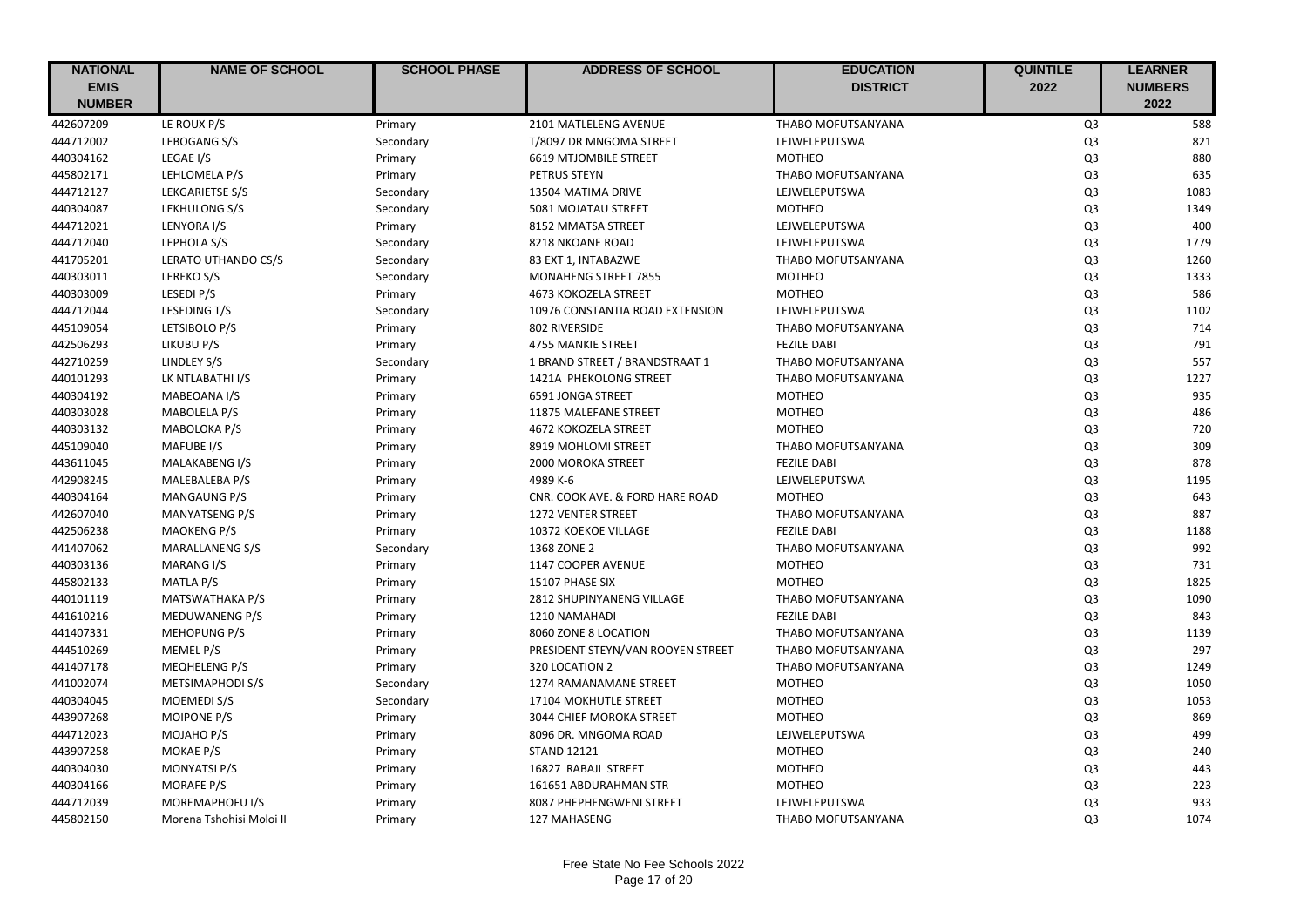| <b>NATIONAL</b> | <b>NAME OF SCHOOL</b>          | <b>SCHOOL PHASE</b> | <b>ADDRESS OF SCHOOL</b>        | <b>EDUCATION</b>   | <b>QUINTILE</b> | <b>LEARNER</b> |
|-----------------|--------------------------------|---------------------|---------------------------------|--------------------|-----------------|----------------|
| <b>EMIS</b>     |                                |                     |                                 | <b>DISTRICT</b>    | 2022            | <b>NUMBERS</b> |
| <b>NUMBER</b>   |                                |                     |                                 |                    |                 | 2022           |
| 442908234       | MOSALA S/S                     | Secondary           | <b>458 REUBEN MOKGOSI STR</b>   | LEJWELEPUTSWA      | Q <sub>3</sub>  | 1030           |
| 441912024       | MOSO P/S                       | Primary             | 1135 PHOMOLONG                  | LEJWELEPUTSWA      | Q <sub>3</sub>  | 1057           |
| 440304061       | <b>MOTHUSI P/S</b>             | Primary             | 16943 TSEKELETSA STREET         | <b>MOTHEO</b>      | Q <sub>3</sub>  | 421            |
| 443907218       | MOTLATLA I/S                   | Primary             | E2020 MOTLATLA VILLAGE          | <b>MOTHEO</b>      | Q <sub>3</sub>  | 235            |
| 440101087       | MOTSHEPUWA P/S                 | Primary             | 277 MLANGENI STREET             | THABO MOFUTSANYANA | Q <sub>3</sub>  | 723            |
| 442506203       | <b>MOTSWELA S/S</b>            | Secondary           | 11481 CASWELL STREET            | <b>FEZILE DABI</b> | Q <sub>3</sub>  | 915            |
| 443907278       | MOUTLOATSI I/S                 | Primary             | 3929 UNIT ONE EXT               | <b>MOTHEO</b>      | Q <sub>3</sub>  | 73             |
| 443907251       | <b>NAMANYANE P/S</b>           | Primary             | 3043 CHIEF ROBERT MOROKA STREET | <b>MOTHEO</b>      | Q <sub>3</sub>  | 350            |
| 443611174       | NELSON MANDELA P/S (CREDO P/S) | Primary             | 11397 RUTH FIRST                | <b>FEZILE DABI</b> | Q <sub>3</sub>  | 1608           |
| 441705122       | NEXUS P/S                      | Primary             | 2581 TSHIAME C                  | THABO MOFUTSANYANA | Q <sub>3</sub>  | 1126           |
| 441002098       | NKGODISE P/S                   | Primary             | 554 OLD LOCATION, MOROJANENG    | <b>MOTHEO</b>      | Q <sub>3</sub>  | 894            |
| 443611068       | NKGOPOLENG S/S                 | Secondary           | <b>667 DIKGUTSANENG SECTION</b> | <b>FEZILE DABI</b> | Q <sub>3</sub>  | 1701           |
| 440304008       | NOZALA I/S                     | Primary             | Cnr MAPHISA & MOSHOESHOE ROAD   | <b>MOTHEO</b>      | Q <sub>3</sub>  | 599            |
| 440602060       | NTEMOSENG S/S                  | Secondary           | Stand No. 02 SECTION G          | <b>MOTHEO</b>      | Q <sub>3</sub>  | 1396           |
| 442506030       | NTHA I/S                       | Primary             | 3631 MONGANE STREET             | <b>FEZILE DABI</b> | Q <sub>3</sub>  | 437            |
| 440101179       | NTHUTE P/S                     | Primary             | <b>6832 BOHLOKONG</b>           | THABO MOFUTSANYANA | Q <sub>3</sub>  | 922            |
| 440303103       | NZAME P/S                      | Primary             | 10792 MAKOANE STREET            | <b>MOTHEO</b>      | Q <sub>3</sub>  | 1171           |
| 440304248       | OLYMPIA P/S                    | Primary             | <b>TITUS LOUW STREET</b>        | <b>MOTHEO</b>      | Q <sub>3</sub>  | 1327           |
| 443203224       | ORANJEKRAG I/S                 | Primary             | <b>HYDRO PARK</b>               | <b>XHARIEP</b>     | Q <sub>3</sub>  | 523            |
| 443611162       | PELE-YA-PELE S/S               | Secondary           | <b>VAAL POWER</b>               | <b>FEZILE DABI</b> | Q <sub>3</sub>  | 636            |
| 440203200       | PELLISSIER C/S                 | Secondary           | <b>VILJOENSTRAAT 2</b>          | <b>XHARIEP</b>     | Q <sub>3</sub>  | 484            |
| 442607346       | PELONOMI HOSPITAL P/S          | Primary             | PELONOMI HOSPITAL               | <b>MOTHEO</b>      | Q <sub>3</sub>  | 85             |
| 440304163       | PHAHAMISANG P/S                | Primary             | 1155 LOVEDALE ROAD              | <b>MOTHEO</b>      | Q <sub>3</sub>  | 478            |
| 441501193       | PHAPHAMA P/S                   | Primary             | 118 MASHAENG LOCATION           | THABO MOFUTSANYANA | Q <sub>3</sub>  | 1297           |
| 443011028       | PHEHELLANG S/S                 | Secondary           | 1054 KOLOANE STREET             | <b>FEZILE DABI</b> | Q <sub>3</sub>  | 1328           |
| 442506216       | PHEPHETSO S/S                  | Secondary           | 10765 KOEKOE VILLAGE            | <b>FEZILE DABI</b> | Q <sub>3</sub>  | 1125           |
| 443907267       | PHETOGANE S/S                  | Secondary           | <b>6159 MOKWENA LOCATION</b>    | <b>MOTHEO</b>      | Q <sub>3</sub>  | 928            |
| 443203108       | PHILIPPOLIS P/S                | Primary             | 184 SCHOOL STREET               | <b>XHARIEP</b>     | Q <sub>3</sub>  | 320            |
| 441811038       | PHIRIHADI P/S                  | Primary             | 1002 LEIE STREET                | <b>FEZILE DABI</b> | Q <sub>3</sub>  | 921            |
| 441811229       | PHIRITONA S/S                  | Secondary           | 1003 KGWARE STREET              | <b>FEZILE DABI</b> | Q <sub>3</sub>  | 1513           |
| 441811184       | PHITSHANA P/S                  | Primary             | 334 MBETHE STREET               | <b>FEZILE DABI</b> | Q <sub>3</sub>  | 835            |
| 442506308       | PHOMOLONG I/S                  | Primary             | 2139 PHOMOLONG                  | <b>FEZILE DABI</b> | Q <sub>3</sub>  | 761            |
| 442506303       | PHULENG P/S                    | Primary             | 1501 THULO STREET               | <b>FEZILE DABI</b> | Q <sub>3</sub>  | 736            |
| 441610263       | POELANO P/S                    | Primary             | 3825 PHAHAMENG                  | <b>FEZILE DABI</b> | Q <sub>3</sub>  | 1386           |
| 440303233       | POLOKEHONG P/S                 | Primary             | 38017 FREEDOM SQUARE            | <b>MOTHEO</b>      | Q <sub>3</sub>  | 932            |
| 441705123       | PULAMADIBOHO P/S               | Primary             | 2298 MOLEFE DRIVE               | THABO MOFUTSANYANA | Q <sub>3</sub>  | 731            |
| 441705061       | <b>QHUBEKA P/S</b>             | Primary             | STAND 1272 42ND HILL            | THABO MOFUTSANYANA | Q <sub>3</sub>  | 758            |
| 445109049       | QWAQWA C/S                     | Primary             | 940 RAMOOKHO STREET             | THABO MOFUTSANYANA | Q <sub>3</sub>  | 419            |
| 443907236       | <b>RATAU P/S</b>               | Primary             | 4300 RATAU VILLAGE              | <b>MOTHEO</b>      | Q <sub>3</sub>  | 927            |
| 445109003       | <b>REAHOLA S/S</b>             | Secondary           | 3652 MOTSEKUOA STREET           | THABO MOFUTSANYANA | Q <sub>3</sub>  | 984            |
| 442506156       | REAITUMELA I/S                 | Primary             | <b>6147 TEMPI STREET</b>        | <b>FEZILE DABI</b> | Q <sub>3</sub>  | 1046           |
| 442908180       | <b>REARABETSWE S/S</b>         | Secondary           | 348 BLOCK 2                     | LEJWELEPUTSWA      | Q <sub>3</sub>  | 1115           |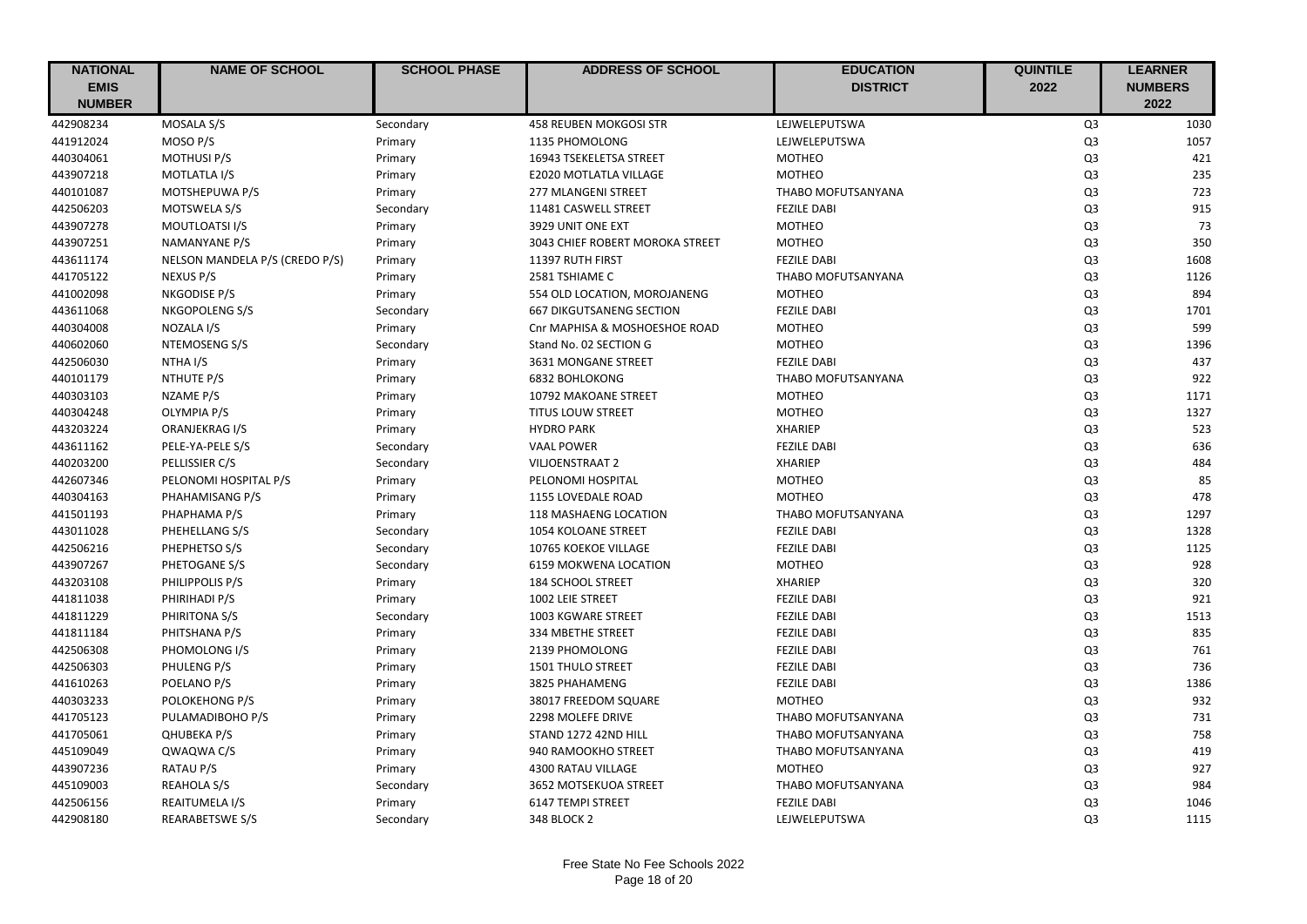| <b>NATIONAL</b><br><b>EMIS</b> | <b>NAME OF SCHOOL</b>            | <b>SCHOOL PHASE</b> | <b>ADDRESS OF SCHOOL</b>          | <b>EDUCATION</b><br><b>DISTRICT</b> | <b>QUINTILE</b><br>2022 | <b>LEARNER</b><br><b>NUMBERS</b> |
|--------------------------------|----------------------------------|---------------------|-----------------------------------|-------------------------------------|-------------------------|----------------------------------|
| <b>NUMBER</b>                  |                                  |                     |                                   |                                     |                         | 2022                             |
| 444412047                      | REATLEHILE S/S                   | Secondary           | 749 KGOTSONG STREET               | LEJWELEPUTSWA                       | Q <sub>3</sub>          | 710                              |
| 443907326                      | <b>REFENTSE P/S</b>              | Primary             | 12921 ZONE 4 EXTENSION            | <b>MOTHEO</b>                       | Q <sub>3</sub>          | 817                              |
| 445802154                      | REHOPOTSWE P/S (KGOTHALANG)      | Primary             | 9255 PHASE 7                      | THABO MOFUTSANYANA                  | Q <sub>3</sub>          | 824                              |
| 443701169                      | REHOTSE I/S                      | Primary             | 2076 MATWABENG                    | THABO MOFUTSANYANA                  | Q <sub>3</sub>          | 919                              |
| 441912121                      | REIKETSEDITSE I/S                | Primary             | 1131 PHOMOLONG                    | LEJWELEPUTSWA                       | Q <sub>3</sub>          | 907                              |
| 442506098                      | RELEBOHILE I/S                   | Primary             | 5209 KGIBA STREET                 | <b>FEZILE DABI</b>                  | Q <sub>3</sub>          | 288                              |
| 443907305                      | RT MOKGOPA S/S                   | Secondary           | <b>BULTFONTEIN</b>                | <b>MOTHEO</b>                       | Q <sub>3</sub>          | 992                              |
| 445802140                      | <b>RUANG TSEBO P/S</b>           | Primary             | 3333 EXTENTION 6                  | THABO MOFUTSANYANA                  | Q <sub>3</sub>          | 1029                             |
| 440304028                      | <b>RUTANANG I/S</b>              | Primary             | 16269 TLHAPANE STREET             | <b>MOTHEO</b>                       | Q <sub>3</sub>          | 552                              |
| 441811261                      | SANDERSVILLE I/S                 | Secondary           | 1 MAIN STREET                     | <b>FEZILE DABI</b>                  | Q <sub>3</sub>          | 896                              |
| 442411249                      | SAREL CILLIERS C/S               | Secondary           | <b>DIRKIE UYSSTRAAT 3</b>         | <b>FEZILE DABI</b>                  | Q <sub>3</sub>          | 712                              |
| 441705106                      | SASAMALA S/S                     | Secondary           | 428 MAIN ROAD                     | THABO MOFUTSANYANA                  | Q <sub>3</sub>          | 981                              |
| 444712035                      | SEABO P/S                        | Primary             | <b>MOTSETHABONG</b>               | LEJWELEPUTSWA                       | Q <sub>3</sub>          | 747                              |
| 442506287                      | SEEISOVILLE P/S                  | Primary             | 1242 MAHABANE STREET              | <b>FEZILE DABI</b>                  | Q <sub>3</sub>          | 683                              |
| 442607323                      | SEHLABENG S/S                    | Secondary           | M357 MANYATSENG                   | THABO MOFUTSANYANA                  | Q <sub>3</sub>          | 997                              |
| 440304021                      | SEHUNELO S/S                     | Secondary           | 22607 HAMILTON ROAD               | <b>MOTHEO</b>                       | Q <sub>3</sub>          | 1666                             |
| 445109006                      | SELELEKELA S/S                   | Secondary           | 7043 Cnr PHATANG & MAMELLO STREET | THABO MOFUTSANYANA                  | Q <sub>3</sub>          | 861                              |
| 443011051                      | SELOGILWE P/S                    | Primary             | 1052 KHUMALO STREET               | <b>FEZILE DABI</b>                  | Q <sub>3</sub>          | 1065                             |
| 443907248                      | SELOSESHA P/S                    | Primary             | 3050 MOLOSIOA STREET              | <b>MOTHEO</b>                       | Q <sub>3</sub>          | 155                              |
| 441705060                      | SENTEBALE P/S                    | Primary             | 1208 ZWANE STREET                 | THABO MOFUTSANYANA                  | Q <sub>3</sub>          | 485                              |
| 445101261                      | SENTINEL P/S                     | Primary             | <b>MABOLELA ROAD</b>              | THABO MOFUTSANYANA                  | Q <sub>3</sub>          | 939                              |
| 441705097                      | SEOTLONG AS/S                    | Secondary           | <b>WELTEVREDE FARM</b>            | THABO MOFUTSANYANA                  | Q <sub>3</sub>          | 405                              |
| 445109022                      | SEPHOKONG I/S                    | Primary             | <b>BOCHABELA VILLAGE</b>          | THABO MOFUTSANYANA                  | Q <sub>3</sub>          | 172                              |
| 445802142                      | SILINDOKUHLE P/S                 | Primary             | <b>424 EIGHTH AVENUE</b>          | THABO MOFUTSANYANA                  | Q <sub>3</sub>          | 740                              |
| 443011110                      | SINDEKILE P/S                    | Primary             | 3323 TLADI STREET                 | <b>FEZILE DABI</b>                  | Q <sub>3</sub>          | 702                              |
| 443907217                      | ST AUGUSTINES P/S                | Primary             | 3035 UNIT 1                       | <b>MOTHEO</b>                       | Q <sub>3</sub>          | 495                              |
| 442607208                      | ST BENEDICT II/S                 | Primary             | 2014 MATLELENG DRIVE              | THABO MOFUTSANYANA                  | q3                      | 652                              |
| 442204193                      | ST LAWRENCE PI/S                 | Primary             | 374 DUNN STREET                   | <b>XHARIEP</b>                      | Q <sub>3</sub>          | 289                              |
| 443907243                      | ST PAUL'S P/S                    | Primary             | 808 MOROKA LOCATION               | <b>MOTHEO</b>                       | Q <sub>3</sub>          | 608                              |
| 443611250                      | <b>TAAIBOS P/S</b>               | Primary             | SKOOLSTRAAT                       | <b>FEZILE DABI</b>                  | Q <sub>3</sub>          | 671                              |
| 445109066                      | <b>TATAISONG P/S</b>             | Primary             | 8708 LIETA STREET                 | THABO MOFUTSANYANA                  | Q <sub>3</sub>          | 1308                             |
| 440303063                      | TEBELELO P/S                     | Primary             | 14618 MOIPOLAI STREET             | <b>MOTHEO</b>                       | Q <sub>3</sub>          | 610                              |
| 444712033                      | TETO S/S                         | Secondary           | 8174 CONSTANTIA ROAD              | LEJWELEPUTSWA                       | Q <sub>3</sub>          | 1709                             |
| 440101018                      | THABANG P/S                      | Primary             | 2171 BOSIU STREET                 | THABO MOFUTSANYANA                  | Q <sub>3</sub>          | 1042                             |
| 444712062                      | THABONG P/S                      | Primary             | 8023 MODIKENG ROAD                | LEJWELEPUTSWA                       | Q <sub>3</sub>          | 601                              |
| 440101108                      | THABO-THOKOZA S/S                | Secondary           | 1163 B MANYE STREET               | THABO MOFUTSANYANA                  | Q <sub>3</sub>          | 994                              |
| 445802155                      | THEMBALIHLE P/S                  | Primary             | <b>42 KUHN STREET</b>             | THABO MOFUTSANYANA                  | Q <sub>3</sub>          | 467                              |
| 444712061                      | THEMBEKILE P/S                   | Primary             | DR MNGOMA ROAD                    | LEJWELEPUTSWA                       | Q <sub>3</sub>          | 494                              |
| 444712020                      | THOTAGAUTA S/S                   | Secondary           | Cnr THUHLOHLOANE/MOTHUSI ROAD     | LEJWELEPUTSWA                       | Q <sub>3</sub>          | 631                              |
| 443907270                      | THUBISI P/S                      | Primary             | 888B BULTFONTEIN C & STATION ROAD | <b>MOTHEO</b>                       | Q <sub>3</sub>          | 589                              |
| 445802189                      | THUTO KE LESEDI TECHNICAL SCHOOL | Secondary           | 11710 THABO MBEKI DRIVE, FRANCE   | <b>FEZILE DABI</b>                  | Q <sub>3</sub>          | 867                              |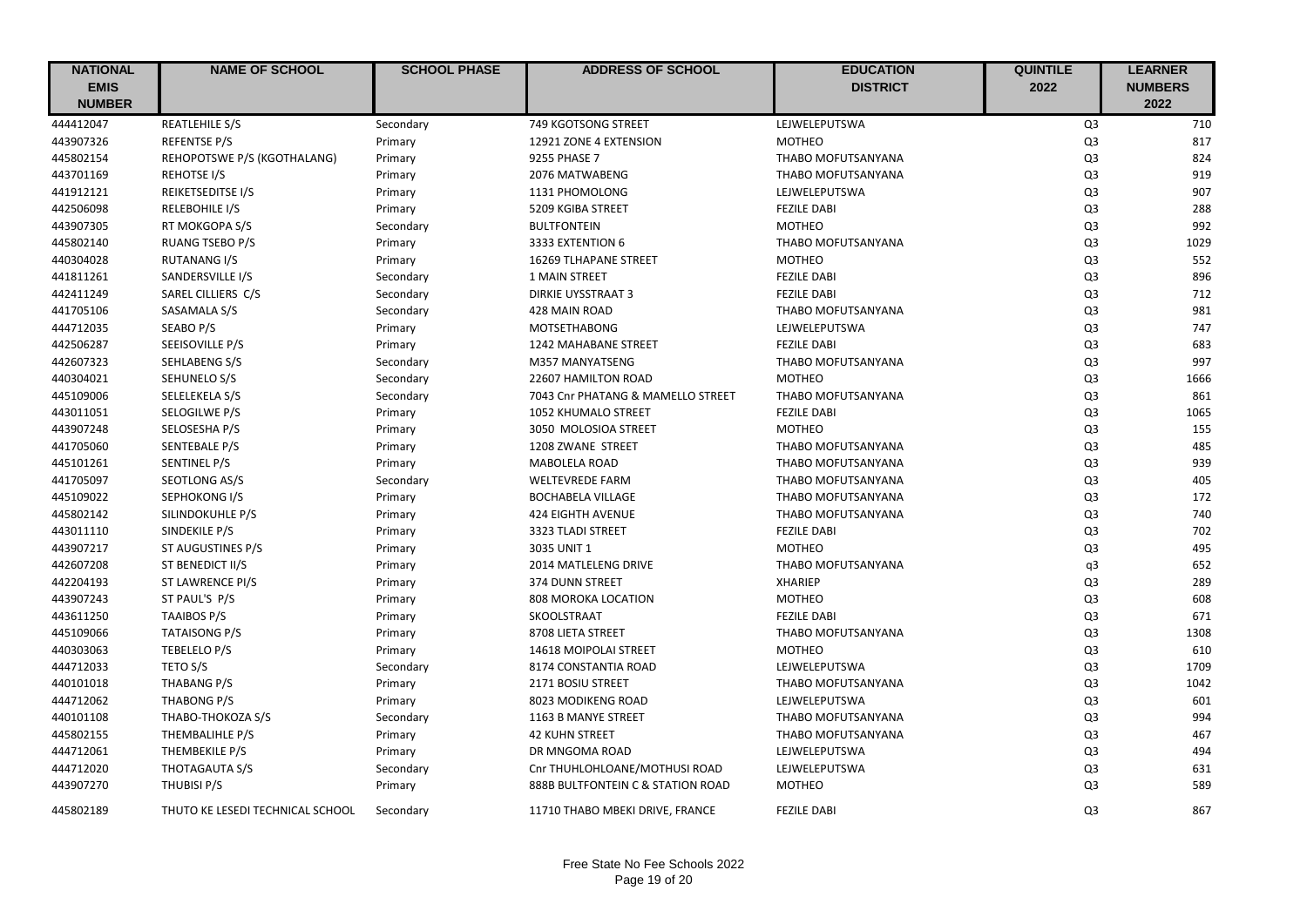| <b>NATIONAL</b> | <b>NAME OF SCHOOL</b>     | <b>SCHOOL PHASE</b> | <b>ADDRESS OF SCHOOL</b>      | <b>EDUCATION</b>   | <b>QUINTILE</b> | <b>LEARNER</b> |
|-----------------|---------------------------|---------------------|-------------------------------|--------------------|-----------------|----------------|
| <b>EMIS</b>     |                           |                     |                               | <b>DISTRICT</b>    | 2022            | <b>NUMBERS</b> |
| <b>NUMBER</b>   |                           |                     |                               |                    |                 | 2022           |
| 445802188       | THUTO KE TSEBO P/S        | Primary             | 19321 AMALIA                  | <b>FEZILE DABI</b> | Q3              | 537            |
| 441610208       | THUTO-KE-TSELA P/S        | Primary             | 2333 SUNRISE SECTION          | <b>FEZILE DABI</b> | Q <sub>3</sub>  | 1293           |
| 440101192       | TIISETSANG S/S            | Secondary           | <b>1421A PHEKOLONG STREET</b> | THABO MOFUTSANYANA | Q <sub>3</sub>  | 1278           |
| 445802157       | TLHOLO P/S                | Primary             | 1429 SECTION F                | <b>MOTHEO</b>      | Q <sub>3</sub>  | 1042           |
| 441407159       | <b>TLOTLISONG No1 S/S</b> | Secondary           | 1731 CROSSROADS               | THABO MOFUTSANYANA | Q <sub>3</sub>  | 1347           |
| 443907277       | TM SETILOANE I/S          | Primary             | <b>610 LOSABA STREET</b>      | <b>MOTHEO</b>      | Q <sub>3</sub>  | 322            |
| 440303126       | TOKA P/S                  | Primary             | 36022 TOKA HIGHWAY            | <b>MOTHEO</b>      | Q <sub>3</sub>  | 1067           |
| 444103244       | <b>TROMPSBURG S/S</b>     | Secondary           | 50 WESSELS STREET             | <b>XHARIEP</b>     | Q <sub>3</sub>  | 315            |
| 443611223       | TSATSI I/S                | Primary             | 1126 LEOKA STREET             | <b>FEZILE DABI</b> | Q <sub>3</sub>  | 638            |
| 441705207       | TSEBONG-OLWAZINI P/S      | Primary             | 673 TSHIAME B                 | THABO MOFUTSANYANA | Q <sub>3</sub>  | 772            |
| 440506116       | <b>TSHEDISEHANG P/S</b>   | Primary             | 975 MOHLABANE STREET          | LEJWELEPUTSWA      | Q <sub>3</sub>  | 450            |
| 440506087       | <b>TSHEHETSO P/S</b>      | Primary             | <b>BOTHAVILLE</b>             | LEJWELEPUTSWA      | Q <sub>3</sub>  | 881            |
| 443907247       | <b>TSHIPINARE P/S</b>     | Primary             | <b>58 POLOKO ROAD</b>         | <b>MOTHEO</b>      | Q <sub>3</sub>  | 255            |
| 442908191       | <b>TSHIRELETSO P/S</b>    | Primary             | 378 NYAKALLONG                | LEJWELEPUTSWA      | Q <sub>3</sub>  | 948            |
| 440304092       | TSHOLETSANG I/S           | Primary             | <b>6184 LOBERE STREET</b>     | <b>MOTHEO</b>      | Q <sub>3</sub>  | 557            |
| 440303089       | <b>TSHOLOHELO P/S</b>     | Primary             | 10916 TAU STREET              | <b>MOTHEO</b>      | Q <sub>3</sub>  | 1324           |
| 440304121       | <b>TSOSELETSO S/S</b>     | Secondary           | 11936 D.M. SELEMELA           | <b>MOTHEO</b>      | Q <sub>3</sub>  | 1317           |
| 441304194       | TSWELAPELE KA THUTHO I/S  | Primary             | 33 RELEBOHILE                 | <b>XHARIEP</b>     | Q <sub>3</sub>  | 99             |
| 444712004       | <b>TSWELOPELE I/S</b>     | Primary             | 8154 JAMES NGAKE STREET       | LEJWELEPUTSWA      | Q <sub>3</sub>  | 371            |
| 445802161       | <b>UMCEBO P/S</b>         | Primary             | 536 MGWAQOKHULU STREET        | THABO MOFUTSANYANA | Q <sub>3</sub>  | 119            |
| 440303245       | UNITY P/S                 | Primary             | 18460 MORENG MOKHELE STR      | <b>MOTHEO</b>      | Q <sub>3</sub>  | 1760           |
| 442607345       | UNIVERSITAS HOSPITAL P/S  | Primary             | 22 LOGGEMAN STREET            | <b>MOTHEO</b>      | Q <sub>3</sub>  | 49             |
| 444206334       | <b>VENTERSBURG I/S</b>    | Primary             | DJP SCHOLTZSTRAAT             | LEJWELEPUTSWA      | Q <sub>3</sub>  | 962            |
| 440304043       | VULAMASANGO S/S           | Secondary           | 1026 ZIM STREET               | <b>MOTHEO</b>      | Q <sub>3</sub>  | 1437           |
| 444712107       | WELKOM S/S                | Secondary           | C/O PIETERSEN & BAREND STREET | LEJWELEPUTSWA      | Q <sub>3</sub>  | 952            |
| 445008300       | WINBURG C/S               | Secondary           | PIETER VAN DER WERKENSTRAAT   | LEJWELEPUTSWA      | Q <sub>3</sub>  | 980            |
| 440203105       | WONGALETHU S/S            | Secondary           | 1047 JIM FOUCHE STREET        | <b>XHARIEP</b>     | Q <sub>3</sub>  | 621            |
| 443011173       | YAKHISISWE S/S            | Secondary           | 7589 SISULU SECTION           | <b>FEZILE DABI</b> | Q <sub>3</sub>  | 772            |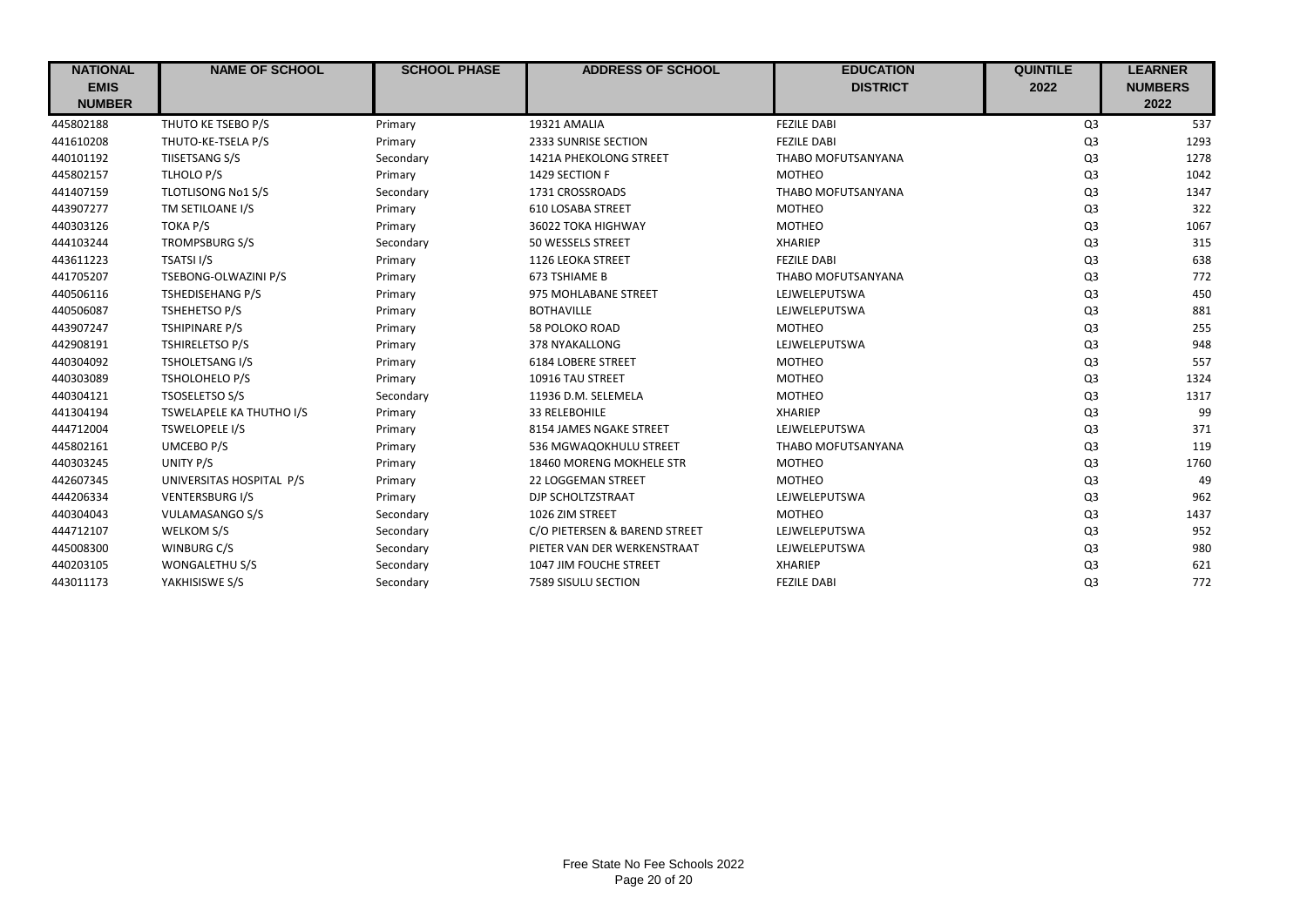| <b>NATIONAL</b> | <b>NAME OF SCHOOL</b> | <b>SCHOOL PHASE</b> | <b>ADDRESS OF SCHOOL</b> | <b>EDUCATION</b> | QUINTILE | <b>LEARNER</b> |
|-----------------|-----------------------|---------------------|--------------------------|------------------|----------|----------------|
| <b>EMIS</b>     |                       |                     |                          | <b>DISTRICT</b>  | 2022     | <b>NUMBERS</b> |
| <b>NUMBER</b>   |                       |                     |                          |                  |          | 2022           |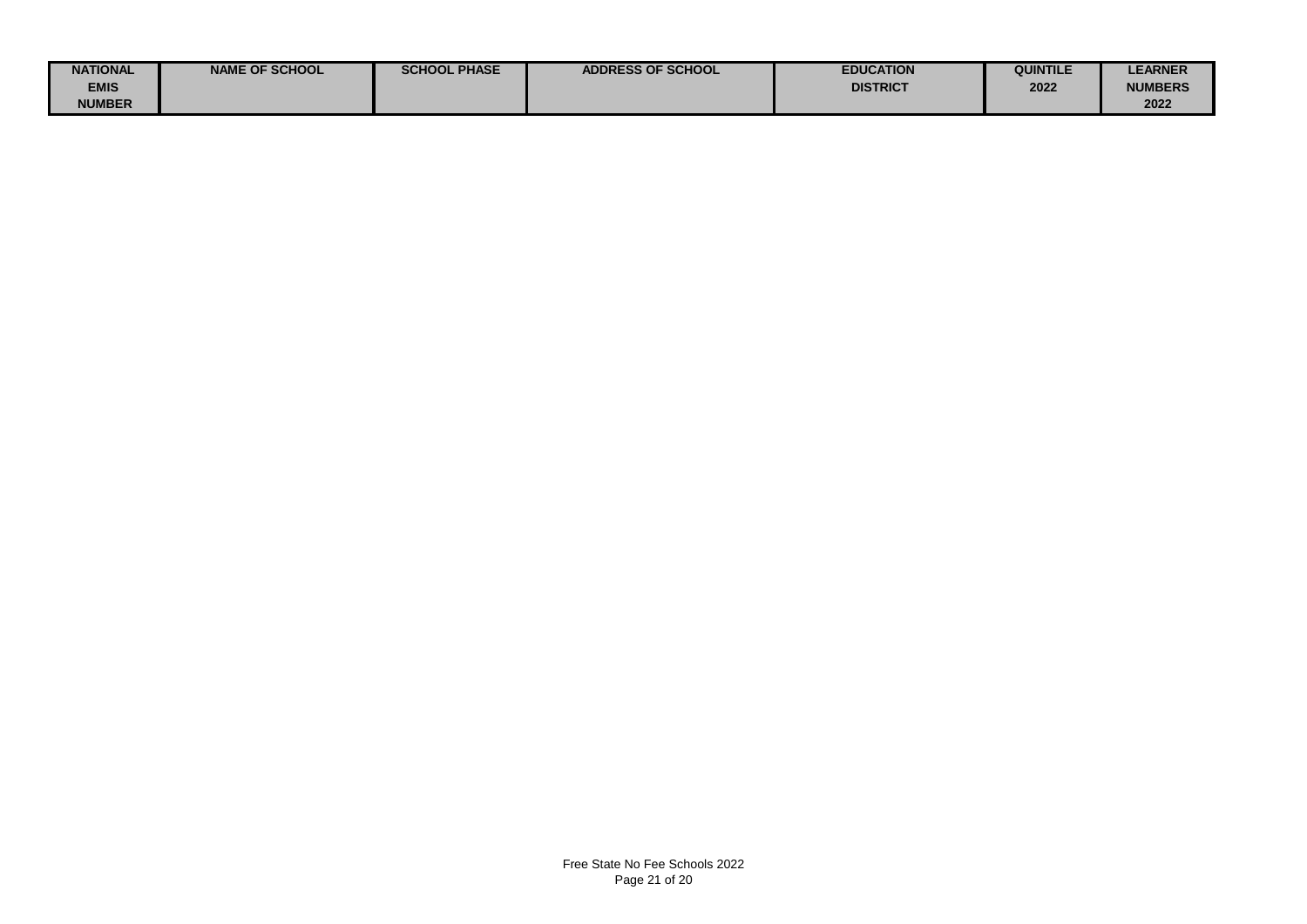| <b>NATIONAL</b> | <b>NAME OF SCHOOL</b> | <b>SCHOOL PHASE</b> | <b>ADDRESS OF SCHOOL</b> | <b>EDUCATION</b> | QUINTILE | <b>LEARNER</b> |
|-----------------|-----------------------|---------------------|--------------------------|------------------|----------|----------------|
| <b>EMIS</b>     |                       |                     |                          | <b>DISTRICT</b>  | 2022     | <b>NUMBERS</b> |
| <b>NUMBER</b>   |                       |                     |                          |                  |          | 2022           |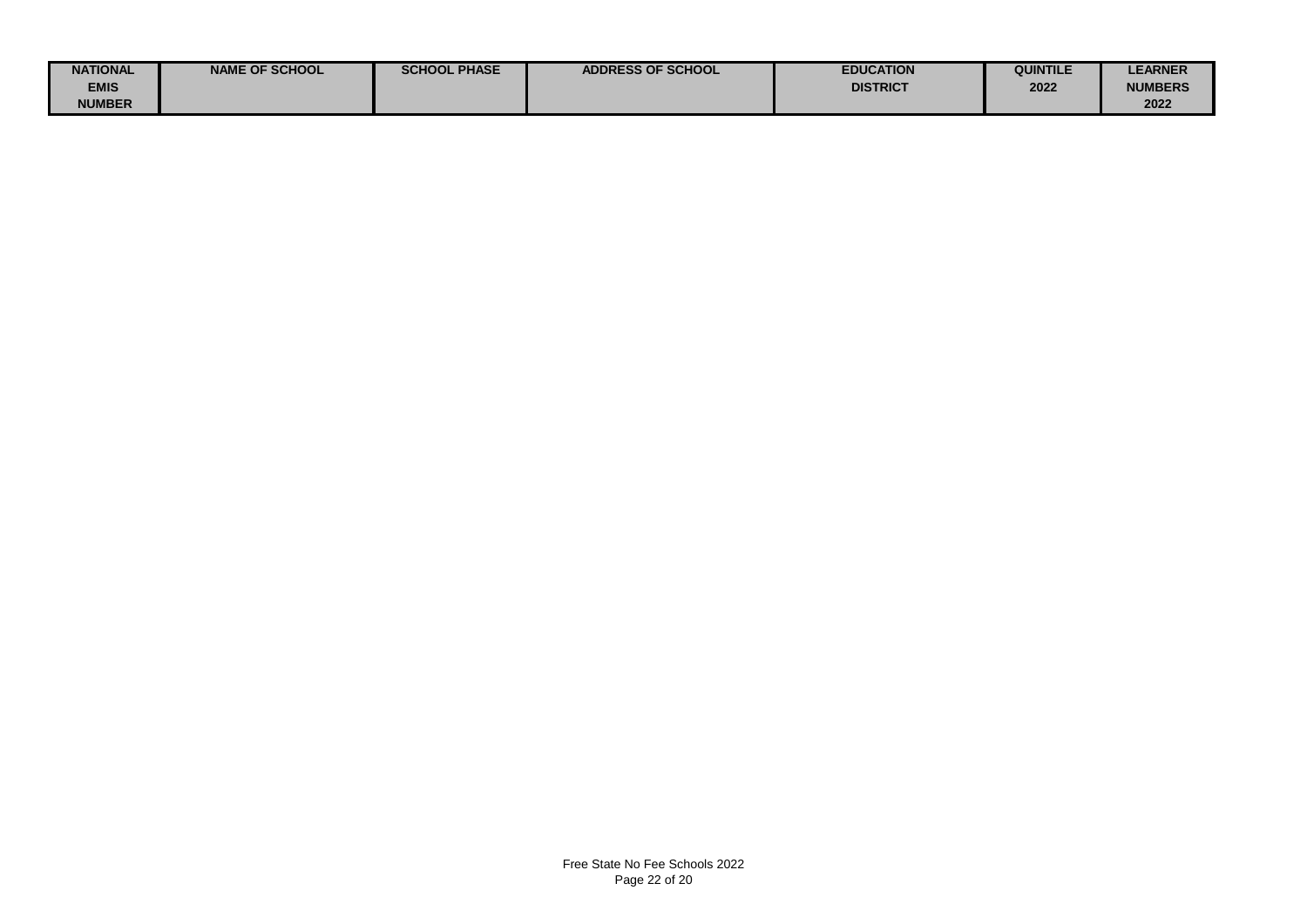| <b>NATIONAL</b> | <b>NAME OF SCHOOL</b> | <b>SCHOOL PHASE</b> | <b>ADDRESS OF SCHOOL</b> | <b>EDUCATION</b> | QUINTILE | <b>LEARNER</b> |
|-----------------|-----------------------|---------------------|--------------------------|------------------|----------|----------------|
| <b>EMIS</b>     |                       |                     |                          | <b>DISTRICT</b>  | 2022     | <b>NUMBERS</b> |
| <b>NUMBER</b>   |                       |                     |                          |                  |          | 2022           |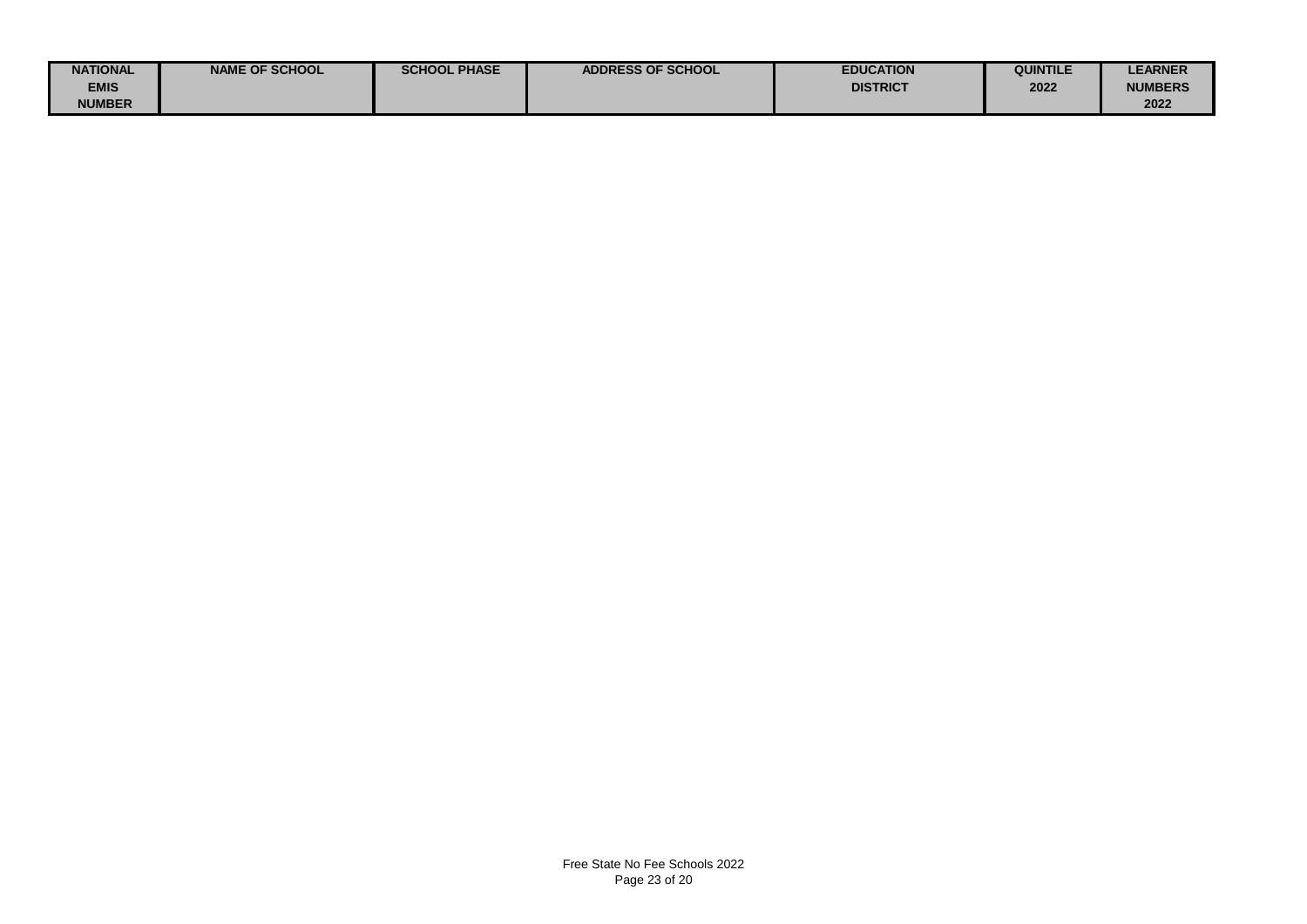| <b>NATIONAL</b> | <b>NAME OF SCHOOL</b> | <b>SCHOOL PHASE</b> | <b>ADDRESS OF SCHOOL</b> | <b>EDUCATION</b> | QUINTILE | <b>LEARNER</b> |
|-----------------|-----------------------|---------------------|--------------------------|------------------|----------|----------------|
| <b>EMIS</b>     |                       |                     |                          | <b>DISTRICT</b>  | 2022     | <b>NUMBERS</b> |
| <b>NUMBER</b>   |                       |                     |                          |                  |          | 2022           |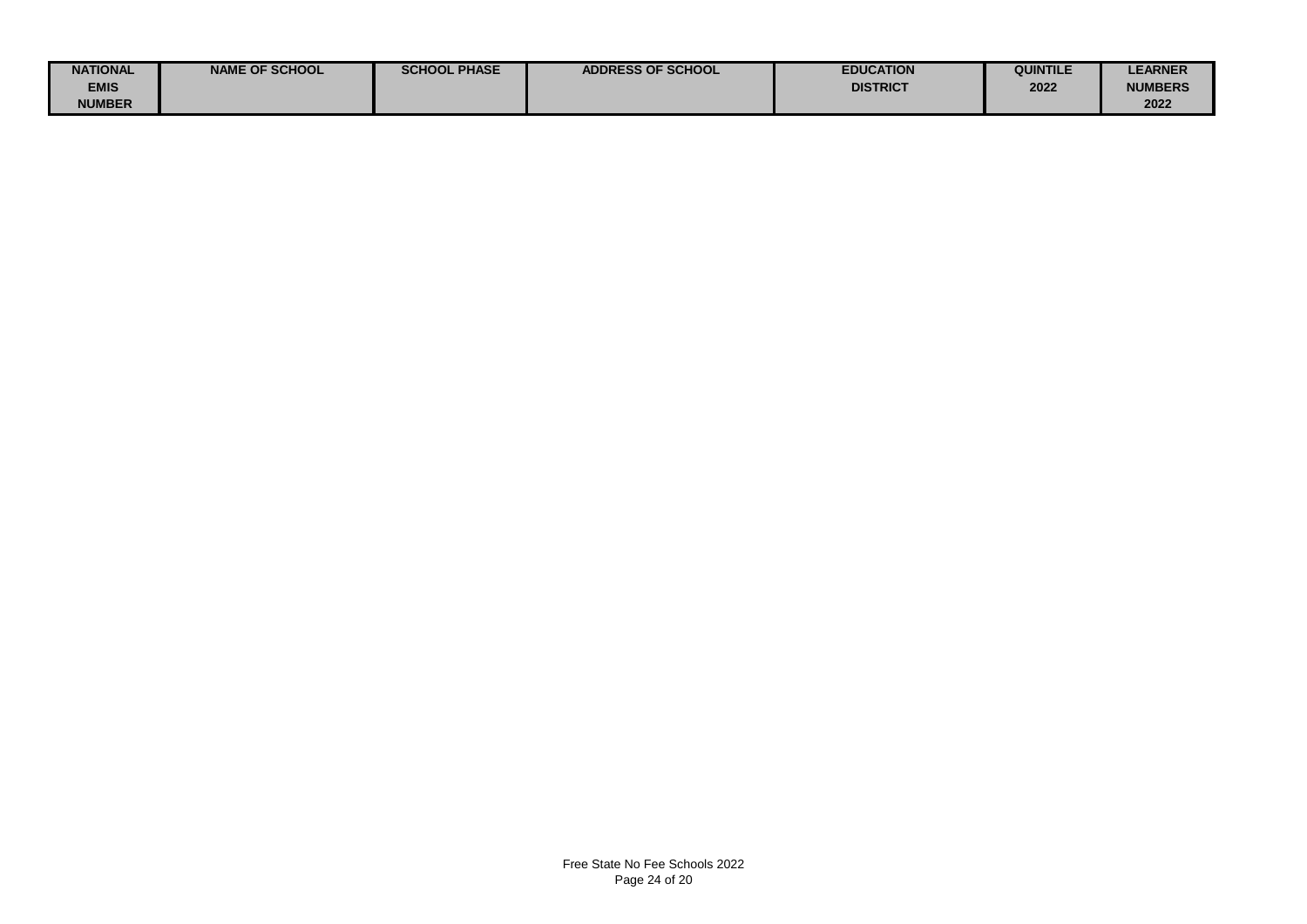| <b>NATIONAL</b> | <b>NAME OF SCHOOL</b> | <b>SCHOOL PHASE</b> | <b>ADDRESS OF SCHOOL</b> | <b>EDUCATION</b> | QUINTILE | <b>LEARNER</b> |
|-----------------|-----------------------|---------------------|--------------------------|------------------|----------|----------------|
| <b>EMIS</b>     |                       |                     |                          | <b>DISTRICT</b>  | 2022     | <b>NUMBERS</b> |
| <b>NUMBER</b>   |                       |                     |                          |                  |          | 2022           |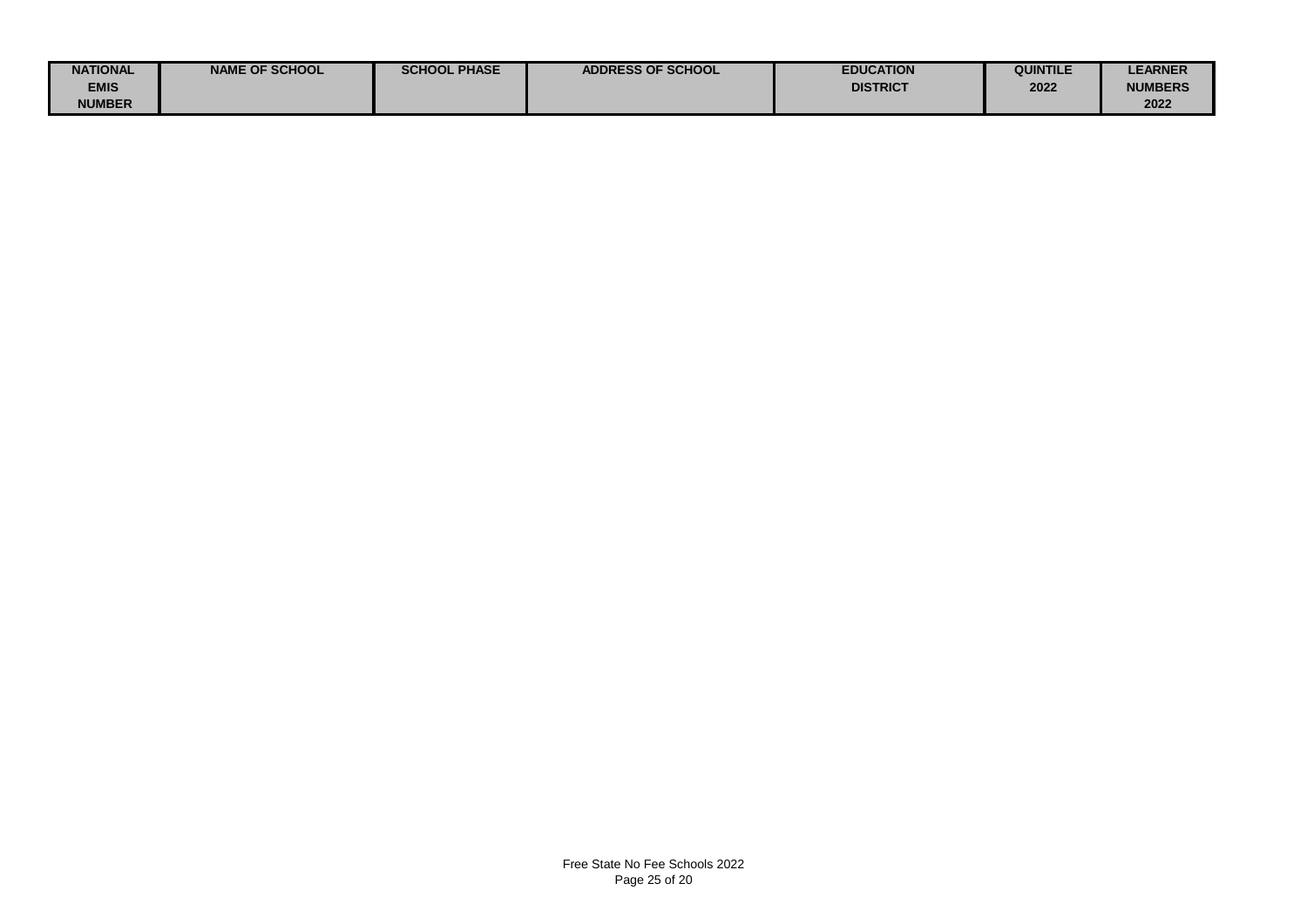| <b>NATIONAL</b> | <b>NAME OF SCHOOL</b> | <b>SCHOOL PHASE</b> | <b>ADDRESS OF SCHOOL</b> | <b>EDUCATION</b> | QUINTILE | <b>LEARNER</b> |
|-----------------|-----------------------|---------------------|--------------------------|------------------|----------|----------------|
| <b>EMIS</b>     |                       |                     |                          | <b>DISTRICT</b>  | 2022     | <b>NUMBERS</b> |
| <b>NUMBER</b>   |                       |                     |                          |                  |          | 2022           |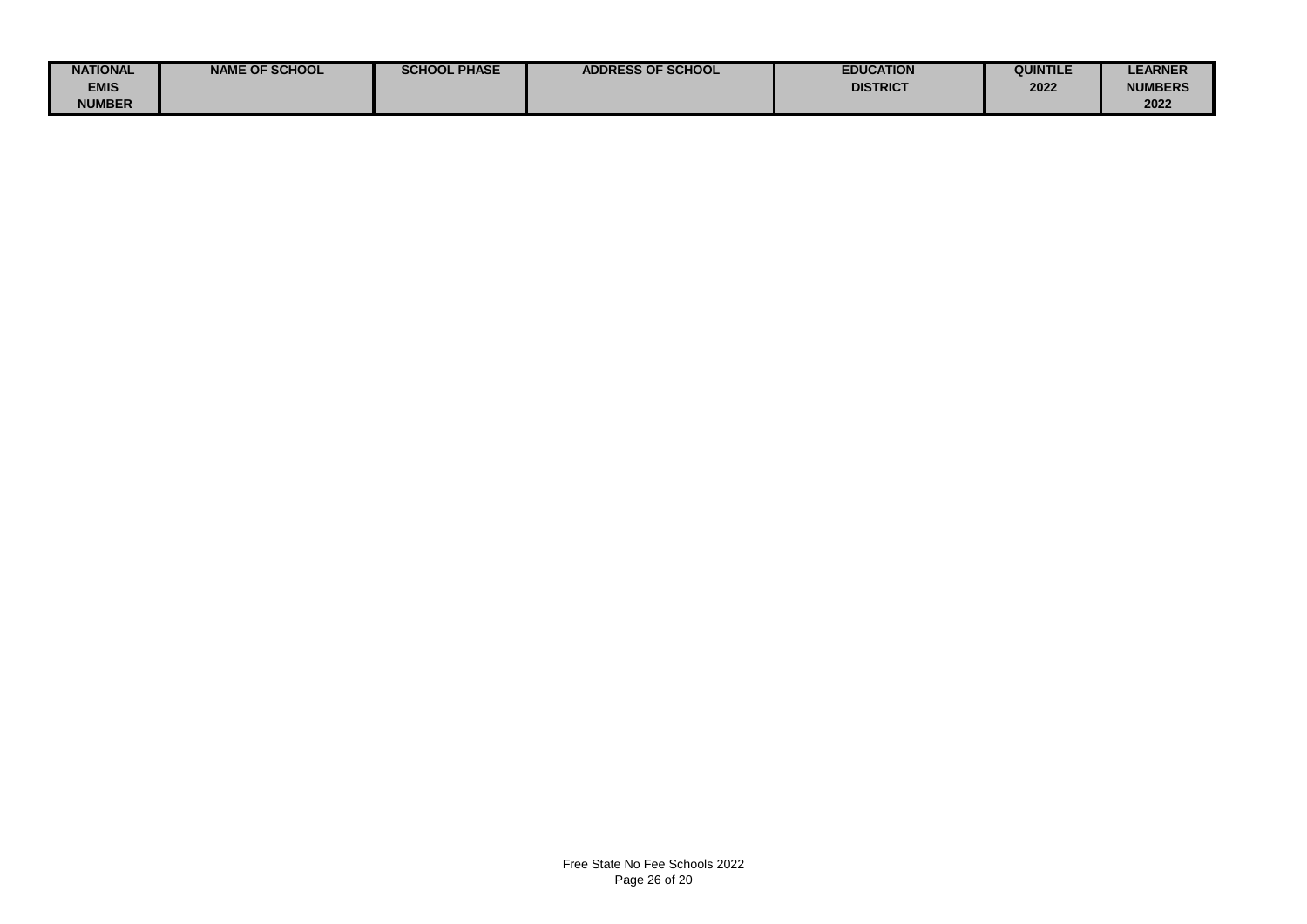| <b>NATIONAL</b> | <b>NAME OF SCHOOL</b> | <b>SCHOOL PHASE</b> | <b>ADDRESS OF SCHOOL</b> | <b>EDUCATION</b> | QUINTILE | <b>LEARNER</b> |
|-----------------|-----------------------|---------------------|--------------------------|------------------|----------|----------------|
| <b>EMIS</b>     |                       |                     |                          | <b>DISTRICT</b>  | 2022     | <b>NUMBERS</b> |
| <b>NUMBER</b>   |                       |                     |                          |                  |          | 2022           |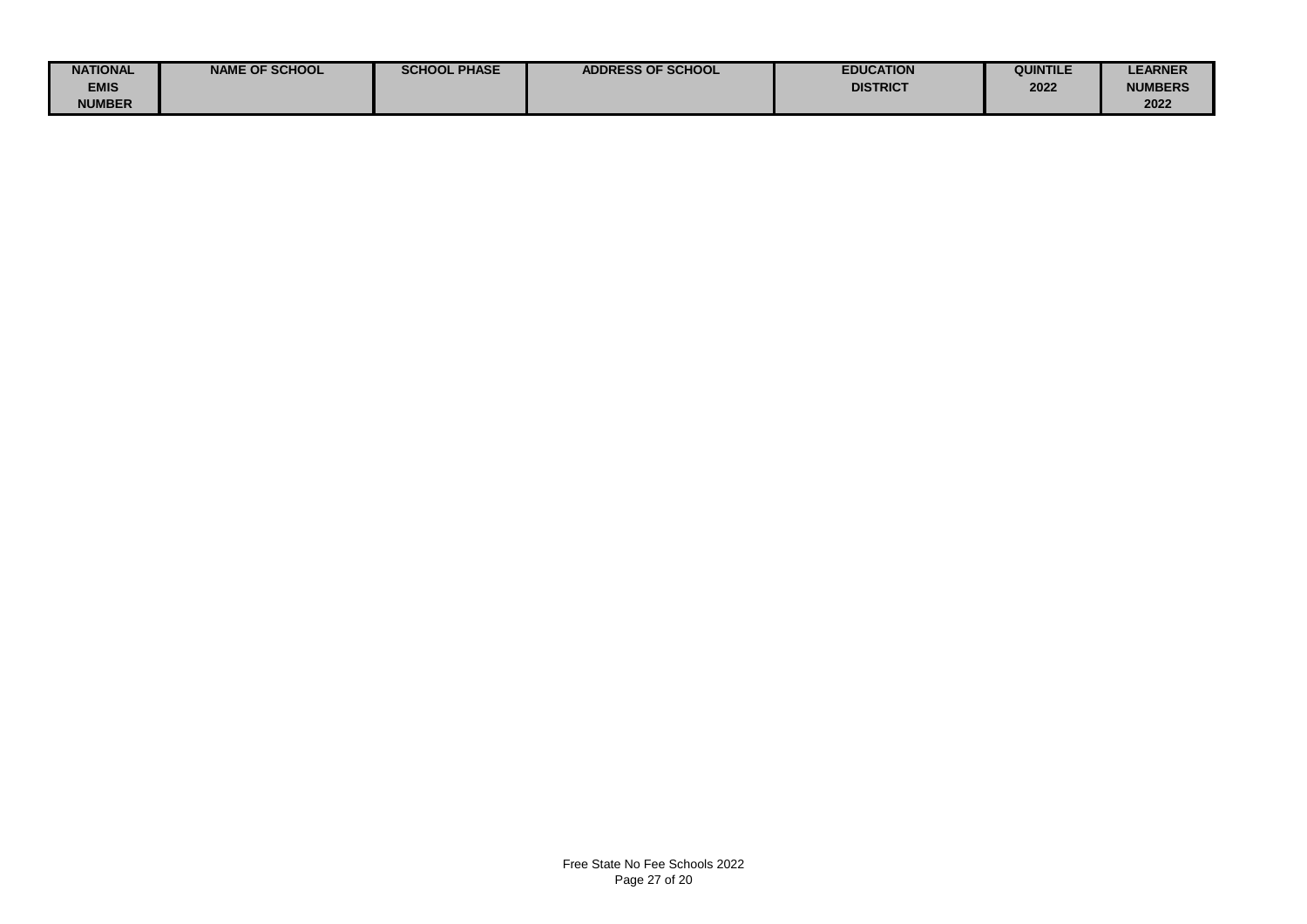| <b>NATIONAL</b> | <b>NAME OF SCHOOL</b> | <b>SCHOOL PHASE</b> | <b>ADDRESS OF SCHOOL</b> | <b>EDUCATION</b> | QUINTILE | <b>LEARNER</b> |
|-----------------|-----------------------|---------------------|--------------------------|------------------|----------|----------------|
| <b>EMIS</b>     |                       |                     |                          | <b>DISTRICT</b>  | 2022     | <b>NUMBERS</b> |
| <b>NUMBER</b>   |                       |                     |                          |                  |          | 2022           |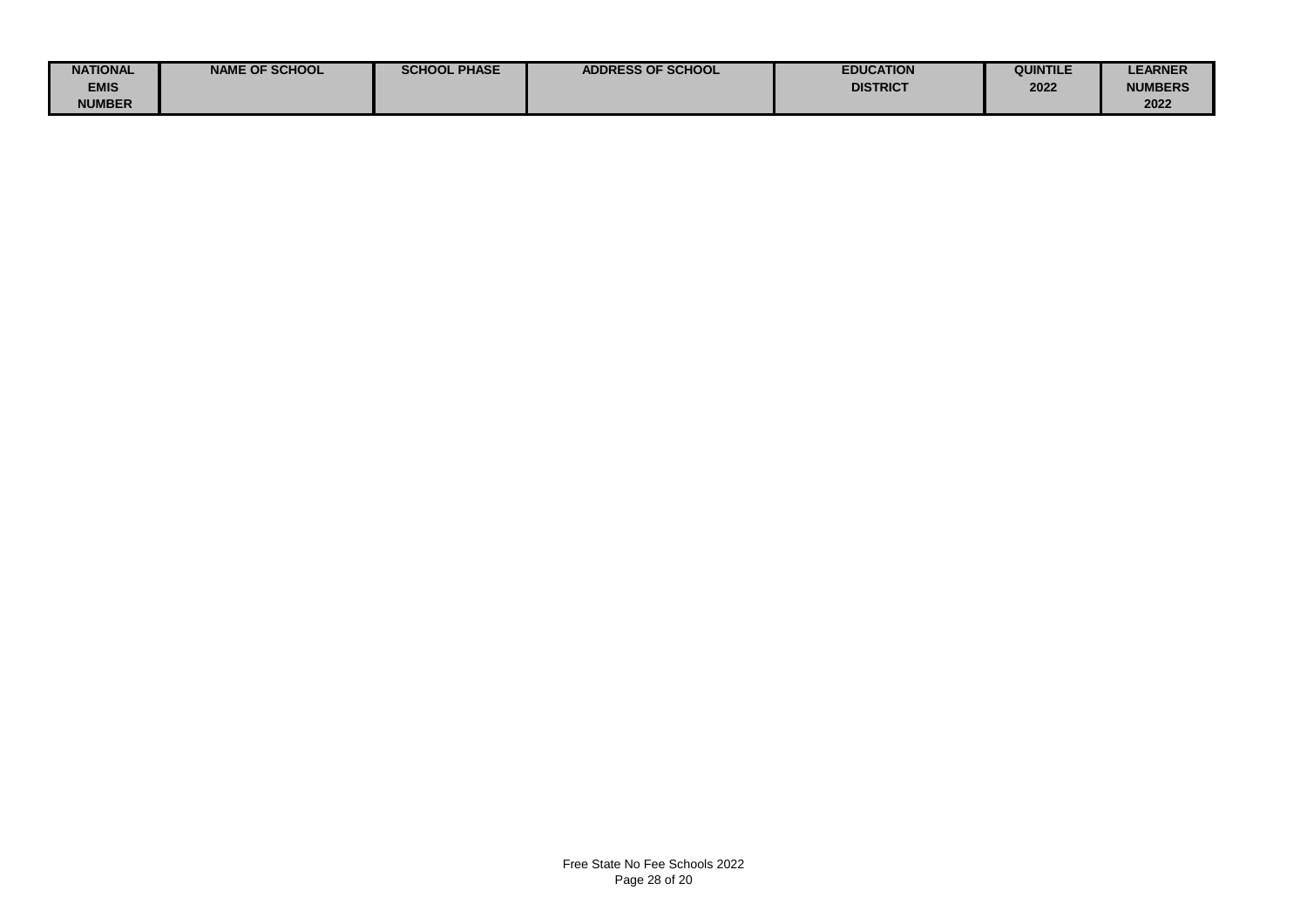| <b>NATIONAL</b> | <b>NAME OF SCHOOL</b> | <b>SCHOOL PHASE</b> | <b>ADDRESS OF SCHOOL</b> | <b>EDUCATION</b> | <b>QUINTILE</b> | <b>LEARNER</b> |
|-----------------|-----------------------|---------------------|--------------------------|------------------|-----------------|----------------|
| <b>EMIS</b>     |                       |                     |                          | <b>DISTRICT</b>  | 2022            | <b>NUMBERS</b> |
| <b>NUMBER</b>   |                       |                     |                          |                  |                 | 2022           |